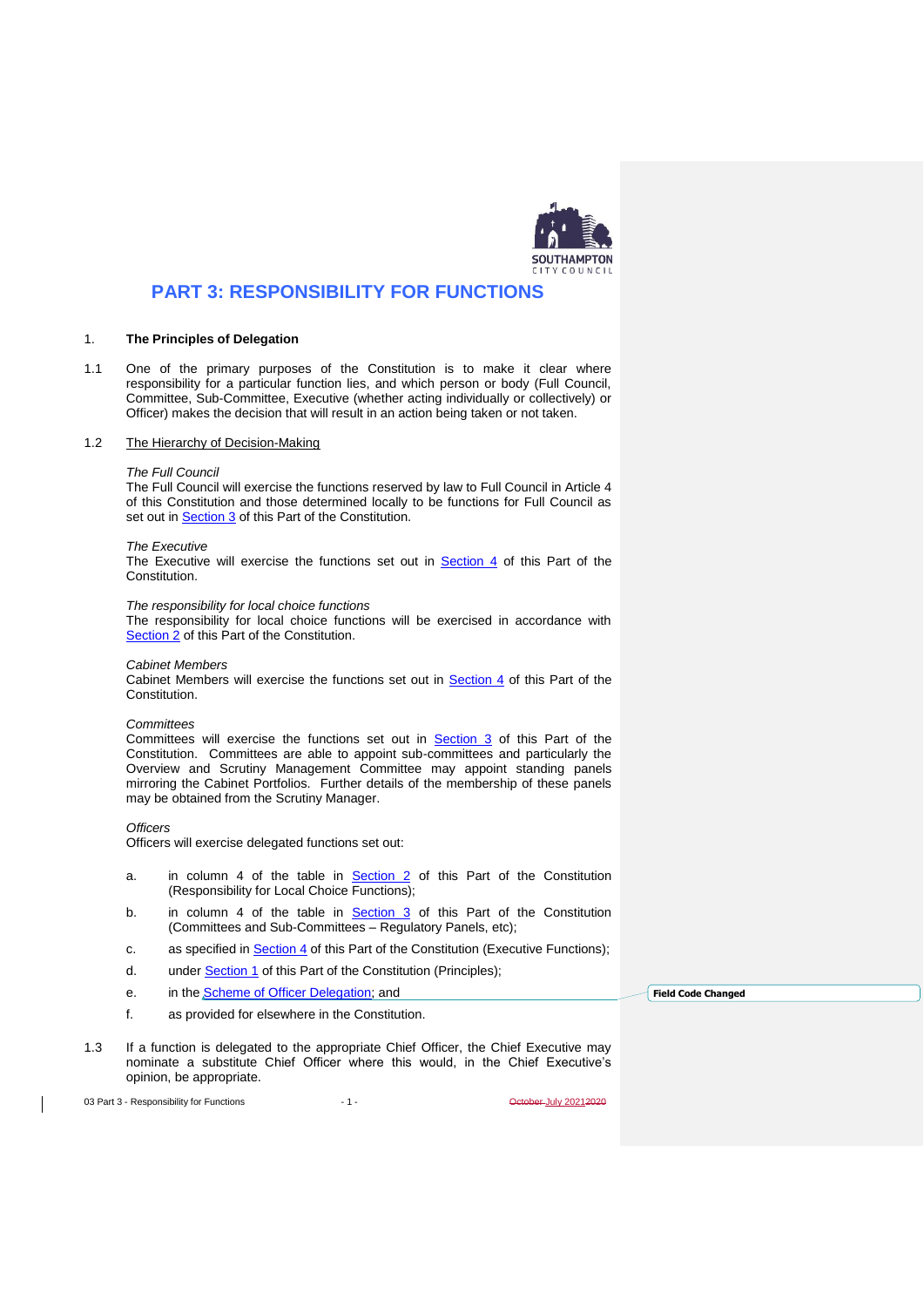- 1.4 If a decision falls within the remit of a Cabinet Member described in Section 4 of this Part of the Constitution that Member may take the decision. If responsibility overlaps Cabinet Member remits, the decision must be referred to the Cabinet.
- 1.5 All references to "Chief Officer" means the Chief or Statutory Officer having primary responsibility for that function and area described in Article 11 of this Constitution. Such Officer will have all necessary power and authority to implement any such decision in relation to the functions on behalf of the decision-making body.

## 1.6 Limitations on and Parameters of Delegations

- a. The exercise of a delegated power, duty or function shall be subject to:
	- i. the City Council's Policy Framework and Budget: and
	- ii. the City Council's Constitution (including, but not limited to any Special Procedure and/or Protocol, the Council Procedure Rules, Financial Regulations, etc) and any Corporate Standards;
- b. All delegated functions shall be deemed to be exercised on behalf of and/or in the name of the Council.
- c. An officer to whom a power, duty or function is delegated may authorise another officer to exercise that power, duty or function, subject to the requirements that follow. Such authorisations shall be in writing and shall only be given to an officer over which the officer with the original delegated power etc. has control. Such authorisations should only be given where there is significant administrative convenience in doing so. The officer authorised by the other should act in the name of the officer who received the original delegation. No authorisation may be given if the statute or law prohibits it. Authorisations of this kind should not be considered to be norm but used only in appropriate circumstances and after careful thought. There can be no additional such delegation.
- d. References to any enactment, regulation, order or byelaw shall be construed as including any re-enactment or re-making of the same, whether or not with amendments.
- e. Any reference to any Act of Parliament includes reference to regulations, subordinate and EU legislation upon which either UK legislation is based. from which powers, duties and functions of the Council are derived.
- f. Where the exercise of powers is subject to prior consultation with another Cabinet Member or officer, that Cabinet Member or officer may give his or her views in general terms in advance to apply to any particular circumstances, to remove the need for consultation for each proposal.
- g. Subject to any express instructions to the contrary from the delegating body, any power to approve also includes the power to refuse, and the power to impose appropriate conditions.
- h. All delegations are subject to:
	- i. the right of the delegating body to decide any matter in a particular case;
	- ii. the delegatee may in any case in lieu of exercising his/her delegated power refer to the delegating body for a decision; and
	- iii. any restrictions, conditions or directions of the delegating body.
- i. In exercising delegated powers, the delegatee shall:

03 Part 3 - Responsibility for Functions - 2 - October July 2021-2020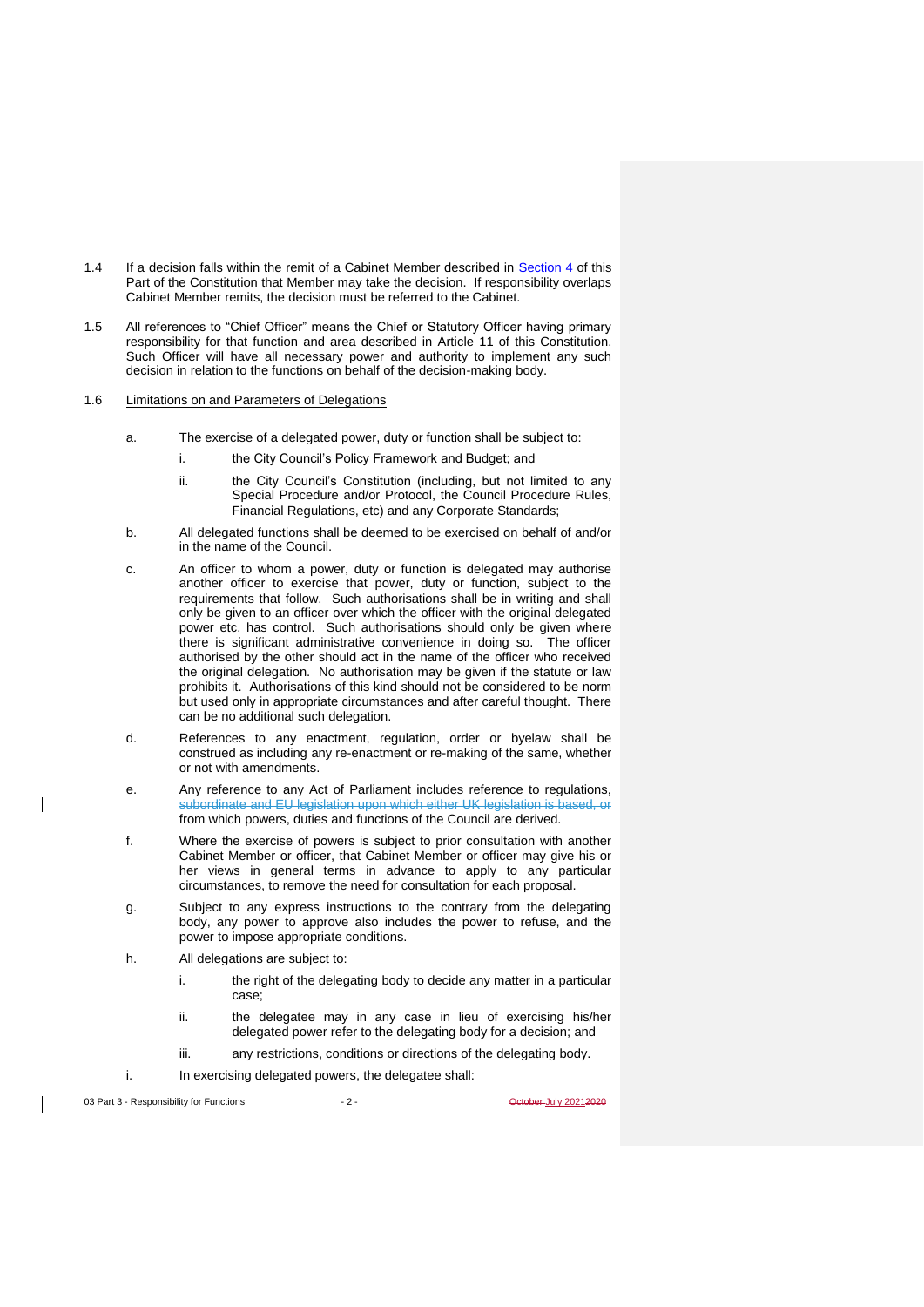- i. take account of the requirements of the Constitution, Corporate Standards and Special Procedures and shall address all legal, financial and other professional safeguards as if the matter were not delegated;
- ii. shall exercise the delegation so as to promote the efficient, effective and economic running of the Council, and in furtherance of the Council's visions and values; and
- iii. shall, where and when appropriate, report back to the appropriate delegating body as to the exercise of those delegated powers.
- j. Except where otherwise expressly provided either within this part of the Constitution or by resolution of the delegating body, the exercise of any delegated power, duty or function is subject to having the appropriate and necessary budgetary provision in place to take the action in the name of and/or on behalf of the Council.
- k. Any post specifically referred to shall be deemed to include any successor post, or a post which includes within the job description, elements relevant to any particular delegation, which were also present in the earlier post and shall include anyone acting up or seconded.
- l. Any reference to a Committee, Panel or Sub-Committee shall be deemed to include reference to a successor Committee or Sub-Committee provided that the subject matter of a particular delegation can be found within the terms of reference of both the earlier and the successor Committee or Sub-Committee.
- m. Where a power or duty is delegated, and the exercise of that power or duty is contingent upon the opinion of the Council that particular conditions or factual circumstances exist, then the delegatee in question has the power to determine whether or not those circumstances exist or those conditions have been fulfilled in the name of and with the authority of the Council.
- n. If a matter is delegated, but that delegation cannot be implemented, that should be reported to the delegating body.
- o. Functions, matters, powers, authorisations, delegations, duties and responsibilities, etc within this Scheme shall be construed in a broad and inclusive fashion and shall include the doing of anything which is calculated to facilitate or is conducive or incidental to the discharge of anything specified.
- p. Non-executive functions are specified in Schedules 1 and 2 of the Local Authorities (Functions and Responsibilities) (England) Regulations, 2000 (as amended). Any function that is not therefore specified must be assumed to be executive. Any mis-categorisation of a delegation as being Executive, non-Executive or other shall not invalidate a delegation.
- q. Advice on procedures and matters to be taken into account in exercising delegated powers is provided set out in the Guidance for Officers issued by the Service Director: Legal & Business Operations.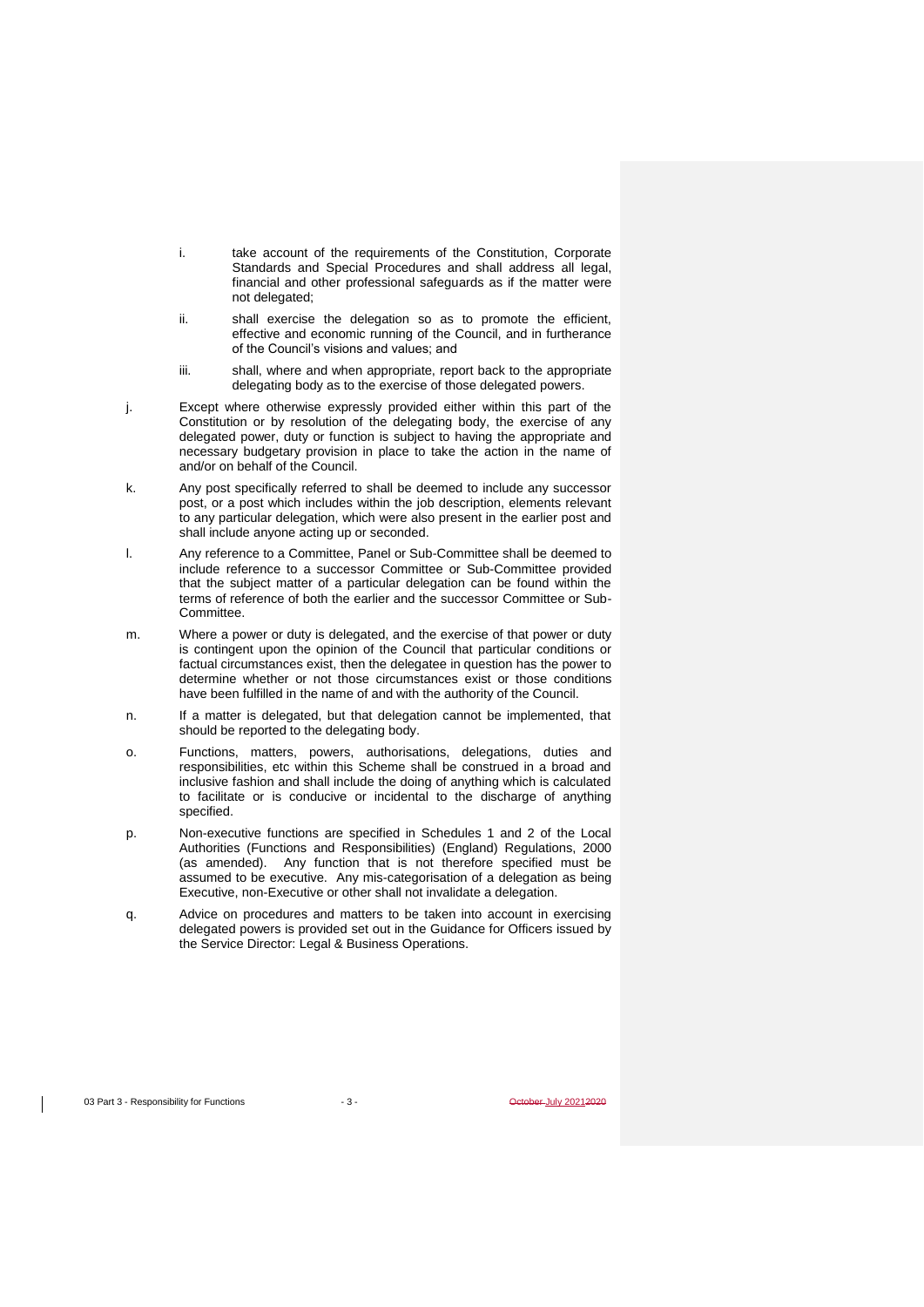## 2. **Responsibility for Local Choice Functions**

 $\overline{a}$  ,  $\overline{a}$  ,  $\overline{a}$  ,  $\overline{a}$  ,  $\overline{a}$  ,  $\overline{a}$  ,  $\overline{a}$  ,  $\overline{a}$  ,  $\overline{a}$  ,  $\overline{a}$  ,  $\overline{a}$  ,  $\overline{a}$  ,  $\overline{a}$  ,  $\overline{a}$  ,  $\overline{a}$  ,  $\overline{a}$  ,  $\overline{a}$  ,  $\overline{a}$  ,  $\overline{a}$  ,  $\overline{a}$  ,

2.1 These are functions that could be the responsibility of an Authority's Executive (under Regulations 3(1) and Schedule 2 of the Functions Regulations 2000).

|    | <b>Function</b>                                                                                                                                               | <b>Local Choice</b>                                                                                                                                         | <b>Decision-Maker</b>                                                                           | Delegation of Functions <sup>1</sup>                                                |
|----|---------------------------------------------------------------------------------------------------------------------------------------------------------------|-------------------------------------------------------------------------------------------------------------------------------------------------------------|-------------------------------------------------------------------------------------------------|-------------------------------------------------------------------------------------|
|    | 1. Any function under a local Act, other<br>than a function specified or referred<br>to in Regulation 2 or Schedule 1                                         | See Schedule 1 of this part of<br>the Constitution                                                                                                          | For non-Executive functions, see<br>Article 4 and Section 3 of this Part<br>of the Constitution | <b>Chief Executive, Executive</b><br>Directors & Service Directors                  |
|    |                                                                                                                                                               |                                                                                                                                                             | For Executive functions, see<br>Section 4 of this Part of the<br>Constitution                   | <b>Chief Executive, Executive</b><br>Directors & Service Directors                  |
|    | 2. Determining an appeal against any<br>decision by, or on behalf of the<br>authority (save for highways and<br>related orders)                               | Non-Executive (save for<br>highways and related orders)                                                                                                     | Governance Committee                                                                            | <b>Chief Executive, Executive</b><br>Directors & Service Directors                  |
|    |                                                                                                                                                               | Non-Executive to the extent<br>that appeals are made under<br>the Council's disciplinary,<br>grievance, dismissal and other<br>employee relations procedure | Governance Committee                                                                            | <b>Chief Executive, Executive</b><br>Directors & Service Directors                  |
| 3. | Appointing review boards under<br>regulations under subsection (4),<br>Section 34 (determination of claims<br>and reviews) of the Social Security<br>Act 1998 | N/A                                                                                                                                                         | N/A                                                                                             | Service Director: Legal & Business<br>Operations and appropriate<br><b>Director</b> |

03 Part 3 - Responsibility for Functions  $J_{\text{ulv}} 2021$ 

<sup>&</sup>lt;sup>1</sup> Reference should also be made to the Officers' Scheme of Delegation (available from the Senior Democratic Services Officer) for any additional, supplementary or limits to the delegations set out in this Constitution. In the absence of any reference in the Officers' Scheme of Delegation, any function delegated by virtue of this part of the Constitution is delegated in full, although the delegator and delegatee may exercise that function in totality.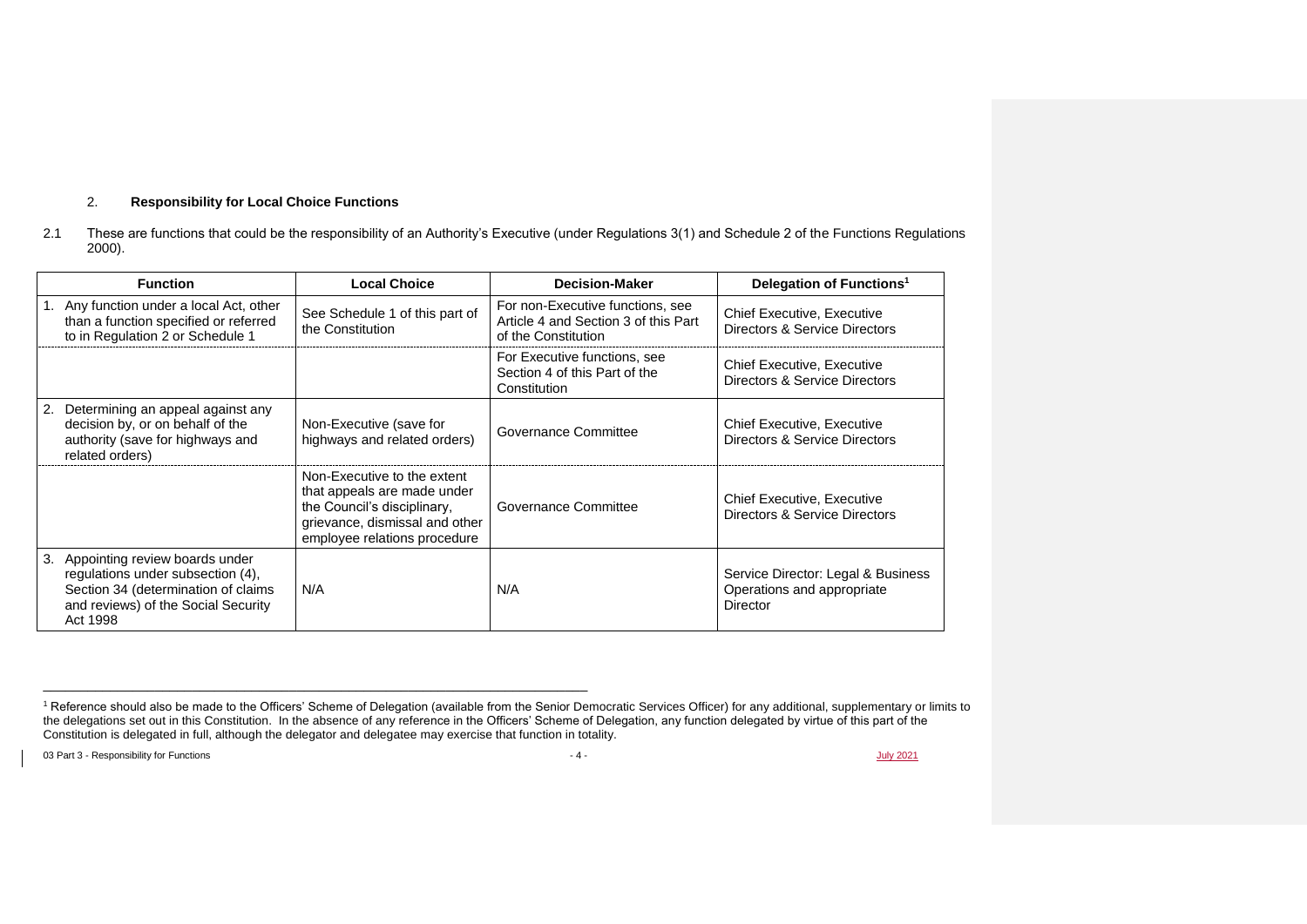|    | <b>Function</b>                                                                                                                                                                                           | <b>Local Choice</b> | <b>Decision-Maker</b> | Delegation of Functions <sup>1</sup>                               |
|----|-----------------------------------------------------------------------------------------------------------------------------------------------------------------------------------------------------------|---------------------|-----------------------|--------------------------------------------------------------------|
|    | 4. Making arrangements under<br>subsection (1), Section 67 of, and<br>Schedule 18 to School Standards<br>and Framework Act 1998 (appeals<br>against exclusion of pupils)                                  | Executive           | <b>Cabinet Member</b> | <b>Chief Executive, Executive</b><br>Directors & Service Directors |
| 5. | Making arrangements under Section<br>94(1) and (4) of, and Schedule 24 to<br>the School Standards and<br>Framework Act 1998 (admission<br>appeals)                                                        | Executive           | <b>Cabinet Member</b> | Service Director: Legal & Business<br>Operations                   |
| 6. | Making arrangements under Section<br>95(2) of and Schedule 25 to the<br>School Standards and Framework<br>Act 1998 (children to whom section<br>87 applies: appeals by governing<br>bodies)               | Executive           | <b>Cabinet Member</b> | Service Director: Legal & Business<br>Operations                   |
|    | Making arrangements under Section<br>20 (questions on Police matters at<br>Council meetings) of the Police Act<br>1996 which allows questions to be<br>put about the performance of a police<br>authority | Non-Executive       | Council               | Service Director: Legal & Business<br>Operations                   |
| 8. | Making appointments under<br>paragraphs 2 to 4 (appointment of<br>members by relevant councils) of<br>Schedule 2 (Police authorities<br>established under Section 3) to the<br>Police Act 1996            | Non-Executive       | Council               | Service Director: Legal & Business<br>Operations                   |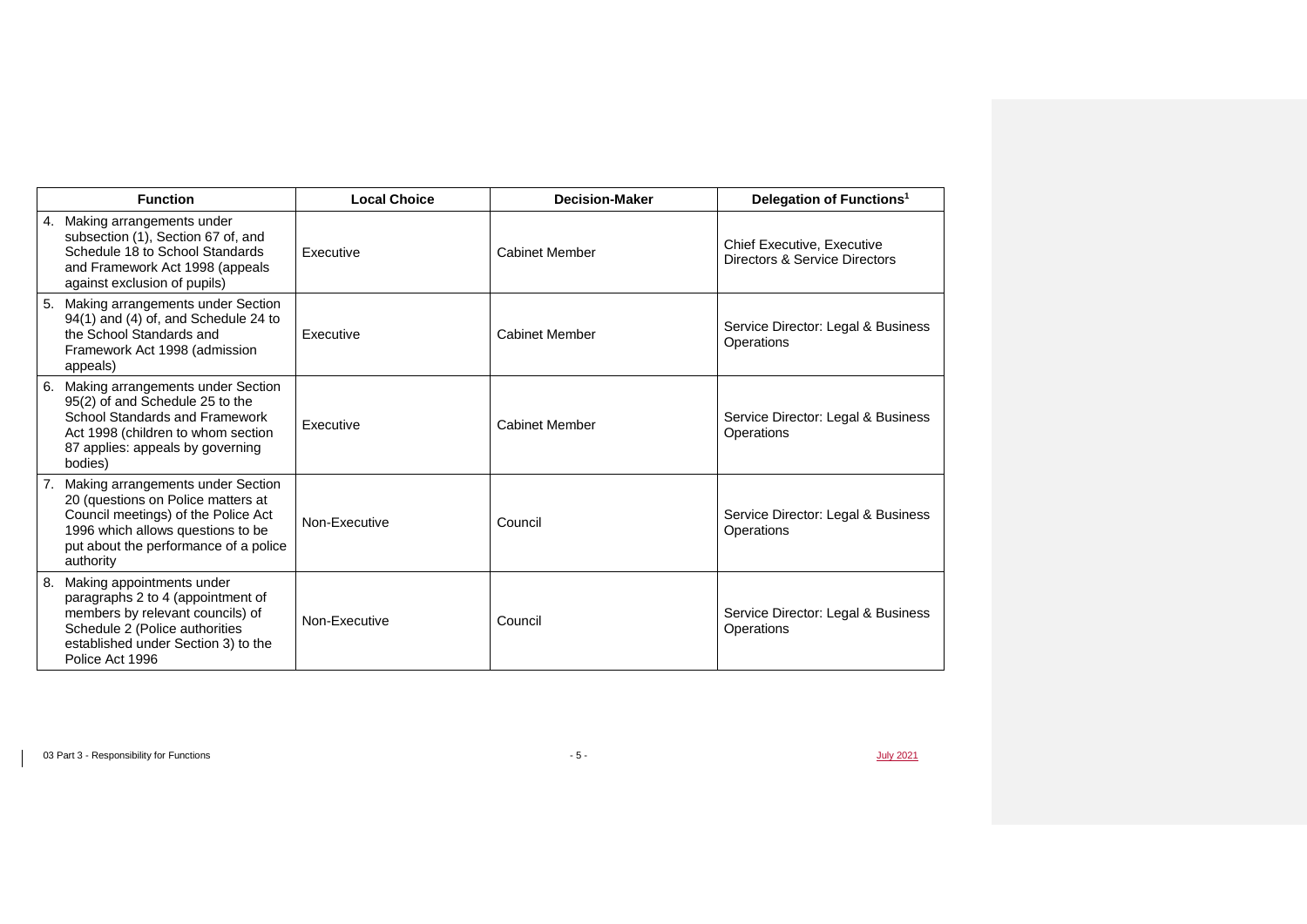| <b>Function</b>                                                                                                                                                             | <b>Decision-Maker</b><br><b>Local Choice</b> | Delegation of Functions <sup>1</sup> |                                                                                                |
|-----------------------------------------------------------------------------------------------------------------------------------------------------------------------------|----------------------------------------------|--------------------------------------|------------------------------------------------------------------------------------------------|
| 9. Any function relating to contaminated<br>land:                                                                                                                           |                                              |                                      |                                                                                                |
| a. to the extent that the function<br>involves the formulation of a<br>strategic policy                                                                                     | Executive                                    | <b>Cabinet Member</b>                | <b>Executive Director: Place</b>                                                               |
| b. to the extent that the function<br>does not involves the formulation<br>of strategic policy                                                                              | Non-Executive                                | <b>Licensing Committee</b>           | <b>Executive Director: Place</b>                                                               |
| 10. Performing any function relating to<br>controlling pollution or managing air<br>quality                                                                                 |                                              |                                      |                                                                                                |
| a. to the extent that the function<br>involves the formulation of a<br>strategic policy or the adoption of<br>a City Clean Air Zone                                         | <b>Fxecutive</b>                             | <b>Cabinet Member</b>                | <b>Executive Director: Place</b>                                                               |
| b. to the extent that the function<br>does not involve the formulation<br>of strategic policy                                                                               | Non-Executive                                | <b>Licensing Committee</b>           | Executive Director: Place or other<br>appropriate officer                                      |
| 11. The service of an Abatement Notice<br>in respect of a statutory nuisance<br>under Section 80(1) Environmental<br>Protection Act 1990                                    | Non-Executive                                | <b>Licensing Committee</b>           | Executive Director: Communities.<br>Culture & Homes or other specified<br>appropriate officers |
| 12. The passing of a resolution that<br>Schedule 2 Noise and Statutory<br>Nuisance Act 1993 should apply<br>under Section 8 of the Noise and<br>Statutory Nuisance Act 1993 | Executive                                    | <b>Cabinet Member</b>                | Executive Director: Communities.<br>Culture & Homes                                            |
| a. to the extent that the function<br>involves the formulation of a<br>strategic policy                                                                                     |                                              |                                      |                                                                                                |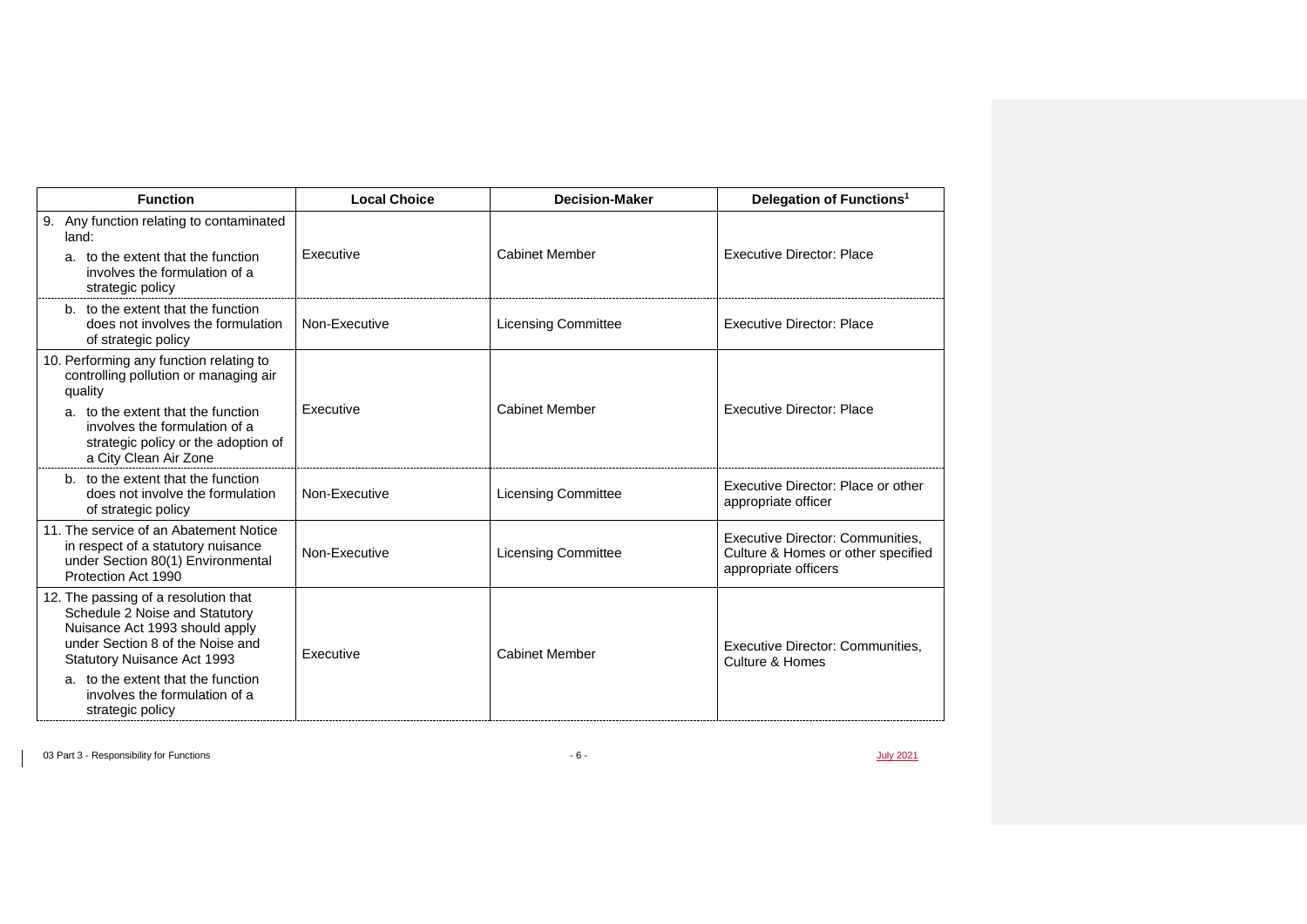| <b>Function</b>                                                                                                                                                                        | <b>Local Choice</b> | <b>Decision-Maker</b>                                                                   | Delegation of Functions <sup>1</sup>                                                              |
|----------------------------------------------------------------------------------------------------------------------------------------------------------------------------------------|---------------------|-----------------------------------------------------------------------------------------|---------------------------------------------------------------------------------------------------|
| b. to the extent that the function<br>does not involve the formulation<br>of strategic policy                                                                                          | Non-Executive       | Licensing Committee to the extent<br>that it is non-Executive, subject to<br>delegation | Executive Director: Communities.<br>Culture & Homes                                               |
| 13. The inspection of the authority's area<br>to detect any statutory nuisance<br>under Section 79 Environmental<br>Protection Act 1990                                                | Executive           | <b>Cabinet Member</b>                                                                   | Executive Director: Communities.<br>Culture & Homes or other specified                            |
| a. to the extent that the function<br>involves the formulation of a<br>strategic policy                                                                                                |                     |                                                                                         | or appropriate officers                                                                           |
| b. to the extent that the function<br>does not involve the formulation<br>of strategic policy                                                                                          | Non-Executive       | <b>Licensing Committee</b>                                                              | Executive Director: Communities,<br>Culture & Homes or other specified<br>or appropriate officers |
| 14. The investigation of any complaints<br>as to the existence of a statutory<br>nuisance under Section 79<br>Environmental Protection Act 1990                                        | Non-Executive       | <b>Licensing Committee</b>                                                              | Executive Director: Communities,<br>Culture & Homes or other specified<br>or appropriate officers |
| 15. Obtaining information under Section<br>330 of the Town and Country<br>Planning Act 1990 about interests in<br>land                                                                 |                     |                                                                                         |                                                                                                   |
| a. to the extent that it is necessary<br>to exercise these powers in<br>respect of actions which are<br>preliminary to the exercise of<br>powers to make compulsory<br>purchase orders | Executive           | <b>Cabinet Member</b>                                                                   | Executive Director: Place or other<br>specified or appropriate officers                           |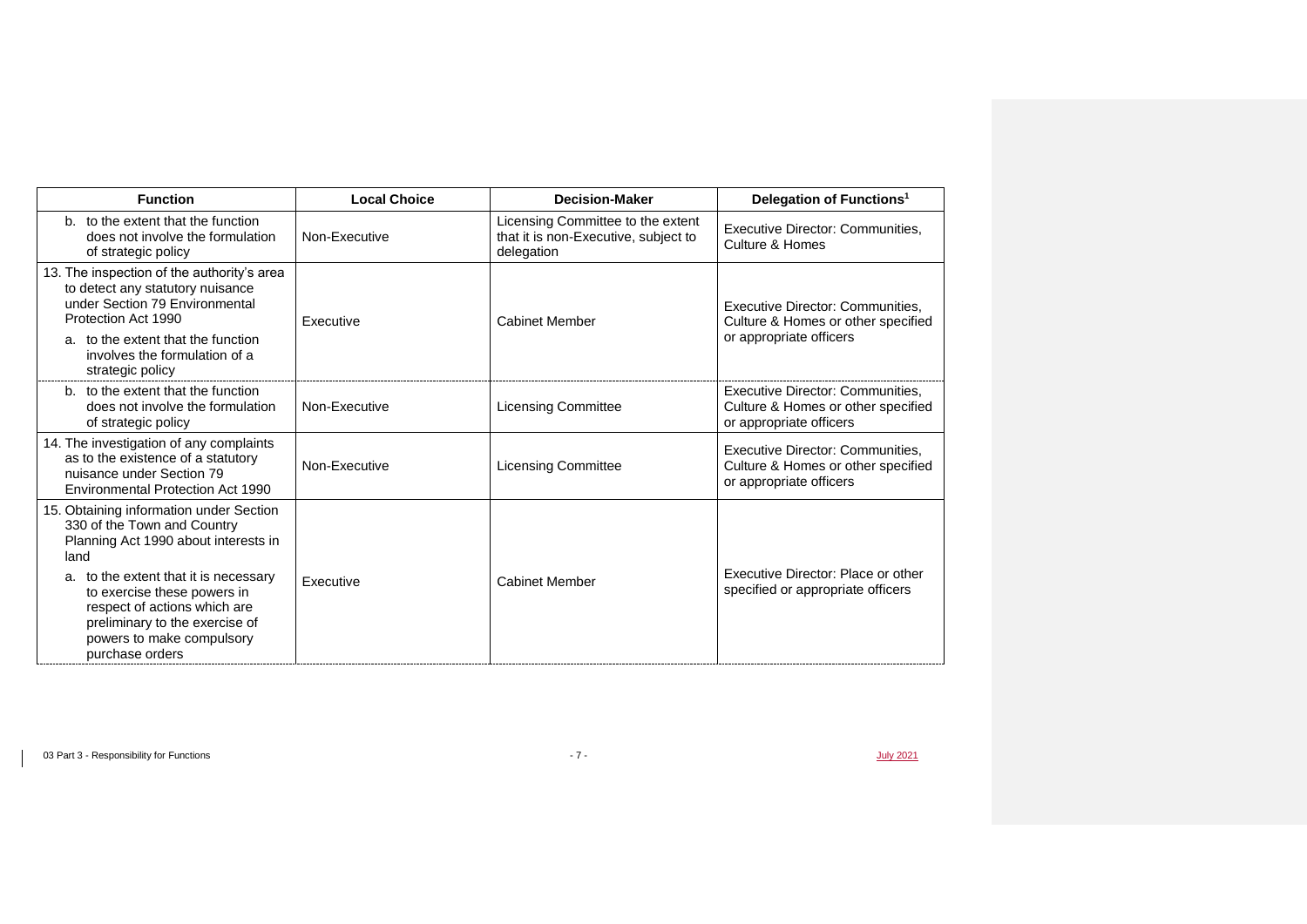| <b>Function</b>                                                                                                                                                                                                                                                                                                                           | <b>Local Choice</b> | <b>Decision-Maker</b>            | Delegation of Functions <sup>1</sup>                                                                                            |
|-------------------------------------------------------------------------------------------------------------------------------------------------------------------------------------------------------------------------------------------------------------------------------------------------------------------------------------------|---------------------|----------------------------------|---------------------------------------------------------------------------------------------------------------------------------|
| b. to the extent that it is necessary to<br>exercise these powers in respect of<br>actions which are not preliminary to<br>the exercise of powers to make<br>compulsory purchase orders                                                                                                                                                   | Non-Executive       | Planning and Rights of Way Panel | Executive Director: Place or other<br>specified or appropriate officers                                                         |
| 16. Obtaining information about people<br>interested in land under Section 16 of<br>the Local Government<br>(Miscellaneous Provisions) Act 1976<br>a. to the extent that it is necessary<br>to exercise these powers in<br>respect of actions which are<br>preliminary to the exercise of<br>powers to make compulsory<br>purchase orders | Executive           | <b>Cabinet Member</b>            | Executive Director: Place or other<br>specified or appropriate officers                                                         |
| b. to the extent that it is necessary<br>to exercise these powers in<br>respect of actions which are not<br>preliminary to the exercise of<br>powers to make compulsory<br>purchase orders                                                                                                                                                | Non-Executive       | Planning and Rights of Way Panel | Executive Director: Place and<br>Service Director: Legal & Business<br>Operations or other specified or<br>appropriate officers |
| 17. Making agreements for highways<br>works to be carried out                                                                                                                                                                                                                                                                             | Non-Executive       | Planning and Rights of Way Panel | <b>Executive Director: Place</b>                                                                                                |
| 18. The appointment of any individual:<br>to any office other than an office<br>in which s/he is employed by the<br>authority<br>to any body other than:<br>ii.<br>a. the authority;<br>b. a joint committee of two or<br>more authorities; or                                                                                            | <b>Fxecutive</b>    | Cabinet                          | Service Director: Legal & Business<br>Operations                                                                                |

03 Part 3 - Responsibility for Functions - 8 - July 2021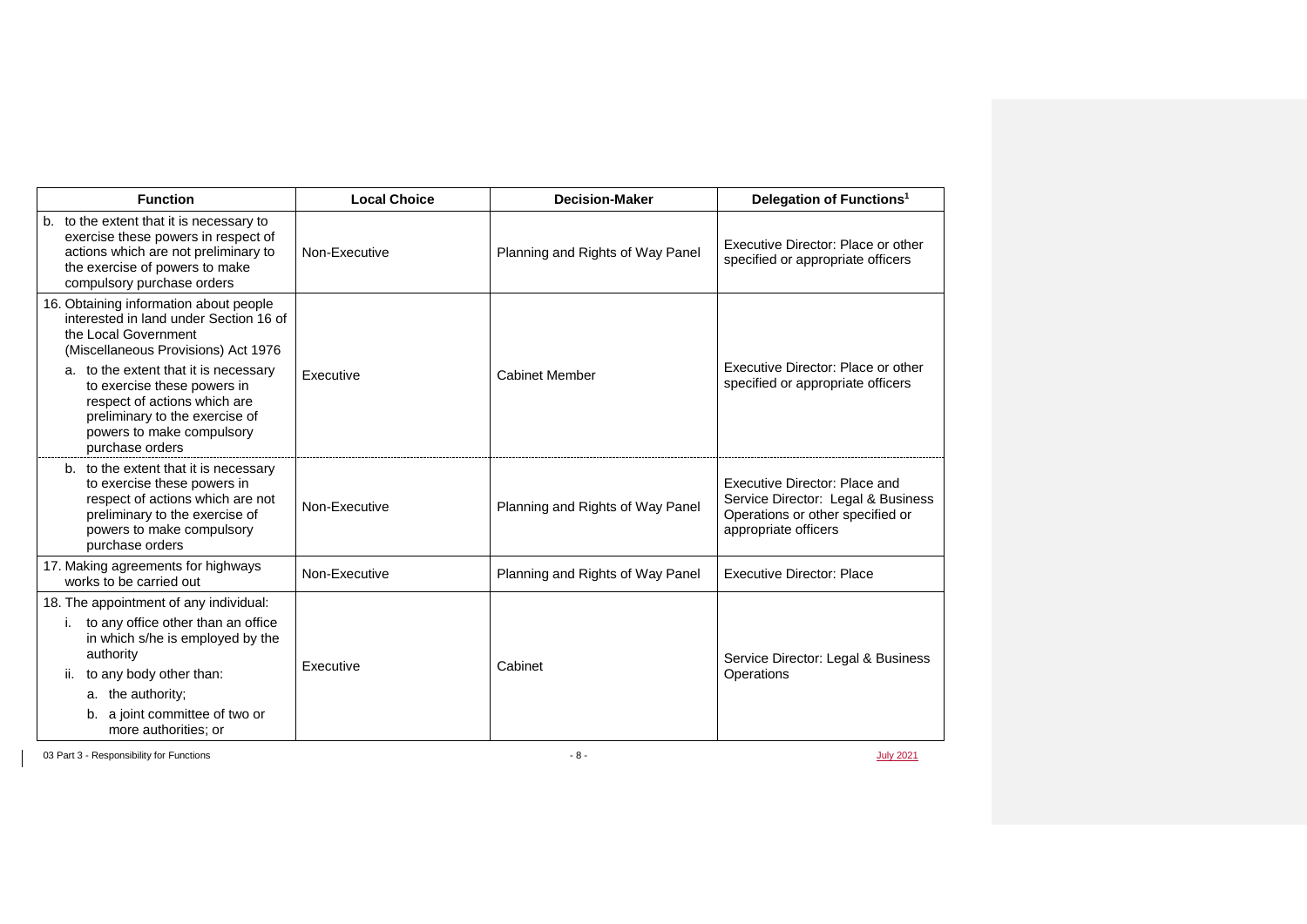| <b>Function</b>                                                                                                                                                                                                                                                                                                                                            | <b>Local Choice</b> | <b>Decision-Maker</b> | Delegation of Functions <sup>1</sup>                               |
|------------------------------------------------------------------------------------------------------------------------------------------------------------------------------------------------------------------------------------------------------------------------------------------------------------------------------------------------------------|---------------------|-----------------------|--------------------------------------------------------------------|
| iii. to any committee or sub-<br>committee of such a body<br>and the revoking of any such<br>appointment                                                                                                                                                                                                                                                   |                     |                       |                                                                    |
| a. to the extent that appointments are to<br>outside bodies in connection with<br>functions which are the responsibility<br>of the Executive                                                                                                                                                                                                               | Executive           | Cabinet               | Service Director: Legal & Business<br>Operations                   |
| b. to the extent that appointments are<br>not the responsibility of the Executive                                                                                                                                                                                                                                                                          | Non-Executive       | Council               |                                                                    |
| 19. The making of agreements with other<br>local authorities for the placing of<br>staff at the disposal of those other<br>authorities<br>a. to the extent that the staff are<br>being placed at the disposal of<br>the other authority in relation to<br>the discharge of functions which<br>are the responsibility of the<br>authority placing the staff | Non-Executive       | Governance Committee  | Service Director: Legal & Business<br>Operations                   |
| b. to the extent that the staff are<br>being placed at the disposal of<br>the other Authority in relation to<br>the discharge of functions which<br>are not the responsibility of the<br>authority placing the staff.                                                                                                                                      | Executive           | Cabinet               |                                                                    |
| 20. Any function of a local authority in<br>their capacity as a Harbour Authority                                                                                                                                                                                                                                                                          | Non-Executive       | Council               | <b>Chief Executive, Executive</b><br>Directors & Service Directors |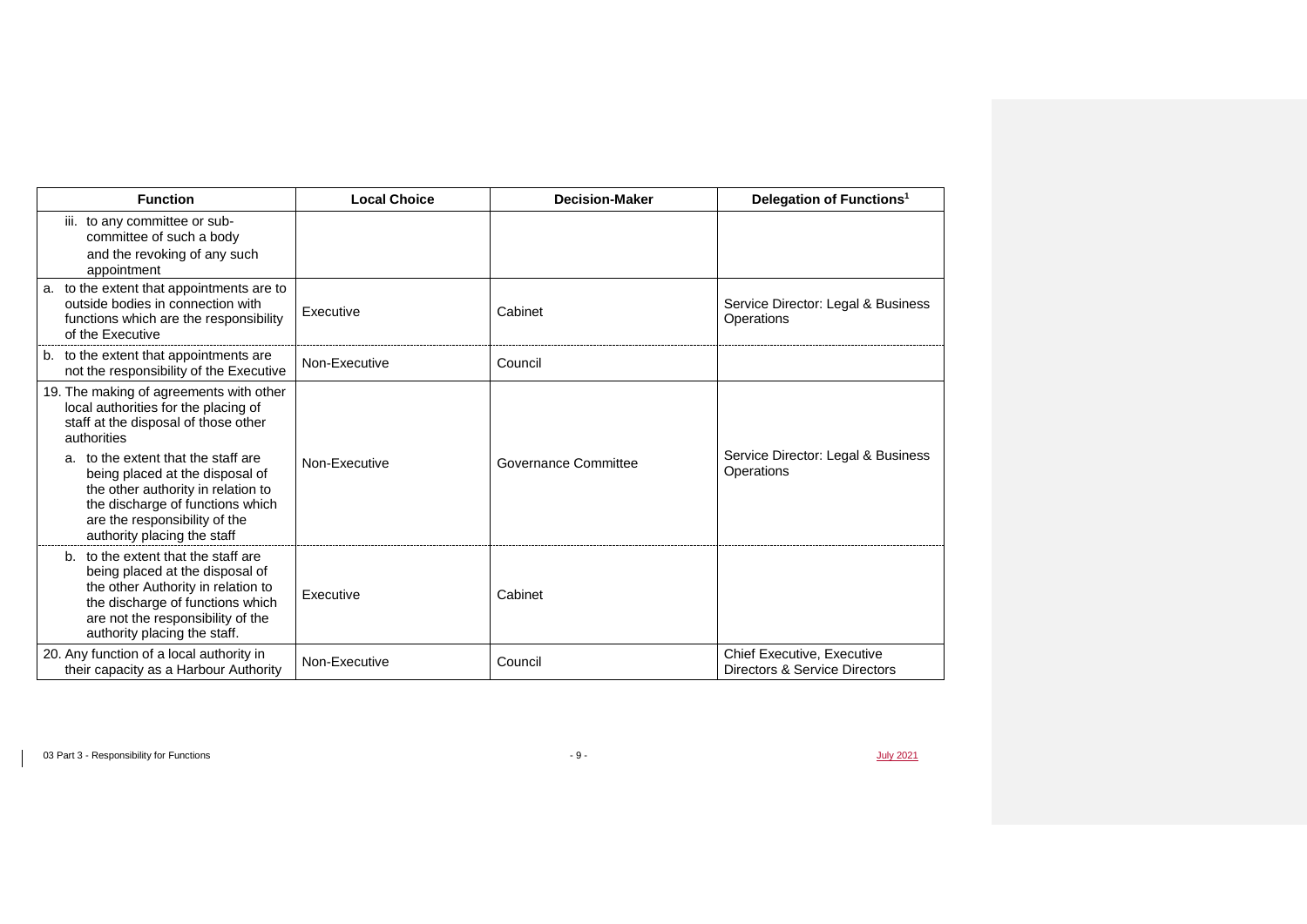| <b>Body</b>         | <b>Membership</b>            | <b>Functions</b><br>(in addition to those in Article 4)                         | Delegation of Functions <sup>2</sup>                              |
|---------------------|------------------------------|---------------------------------------------------------------------------------|-------------------------------------------------------------------|
| <b>Full Council</b> | All Members of the Authority | Functions relating to Electoral<br>Registration and the holding of<br>elections | <b>Returning Officer</b><br><b>Electoral Registration Officer</b> |
|                     |                              | Power to make, amend, revoke or<br>re-enact byelaws                             | Service Director: Legal & Business<br>Operations                  |
|                     |                              | Power to promote or oppose local<br>or personal Bills                           | Service Director: Legal & Business<br>Operations                  |
|                     |                              | Miscellaneous functions, including<br>power to:                                 | Service Director: Legal & Business<br>Operations                  |
|                     |                              | • confer title of honorary alderman                                             | Service Director: Legal & Business<br>Operations                  |
|                     |                              | • admit to be an honorary freeman                                               | Service Director: Legal & Business<br>Operations                  |
|                     |                              | • make Rules of Procedure                                                       | Service Director: Legal & Business<br>Operations                  |
|                     |                              | • appoint Proper Officers                                                       | Service Director: Legal & Business<br>Operations                  |
|                     |                              | approve the Authority's<br><b>Statement of Accounts</b>                         | Service Director: Legal & Business<br>Operations                  |
|                     |                              | • operate Members' Allowance<br>Scheme                                          | Service Director: Legal & Business<br>Operations                  |
|                     |                              | make arrangements for the<br>appointment of Committees and                      | Service Director: Legal & Business<br>Operations                  |

## **3. RESPONSIBILITY FOR COUNCIL FUNCTIONS**

 $\overline{a}$  ,  $\overline{a}$  ,  $\overline{a}$  ,  $\overline{a}$  ,  $\overline{a}$  ,  $\overline{a}$  ,  $\overline{a}$  ,  $\overline{a}$  ,  $\overline{a}$  ,  $\overline{a}$  ,  $\overline{a}$  ,  $\overline{a}$  ,  $\overline{a}$  ,  $\overline{a}$  ,  $\overline{a}$  ,  $\overline{a}$  ,  $\overline{a}$  ,  $\overline{a}$  ,  $\overline{a}$  ,  $\overline{a}$  ,

03 Part 3 - Responsibility for Functions  $J_{\text{ulv}} 2021$ 

<sup>&</sup>lt;sup>2</sup> Reference should also be made to the Officers' Scheme of Delegation (available from the Senior Democratic Services Officer) for any additional, supplementary or limits to the delegations set out in this Constitution. In the absence of any reference in the Officers' Scheme of Delegation, any function delegated by virtue of this part of the Constitution is delegated in full, although the delegator and delegatee may exercise that function in totality.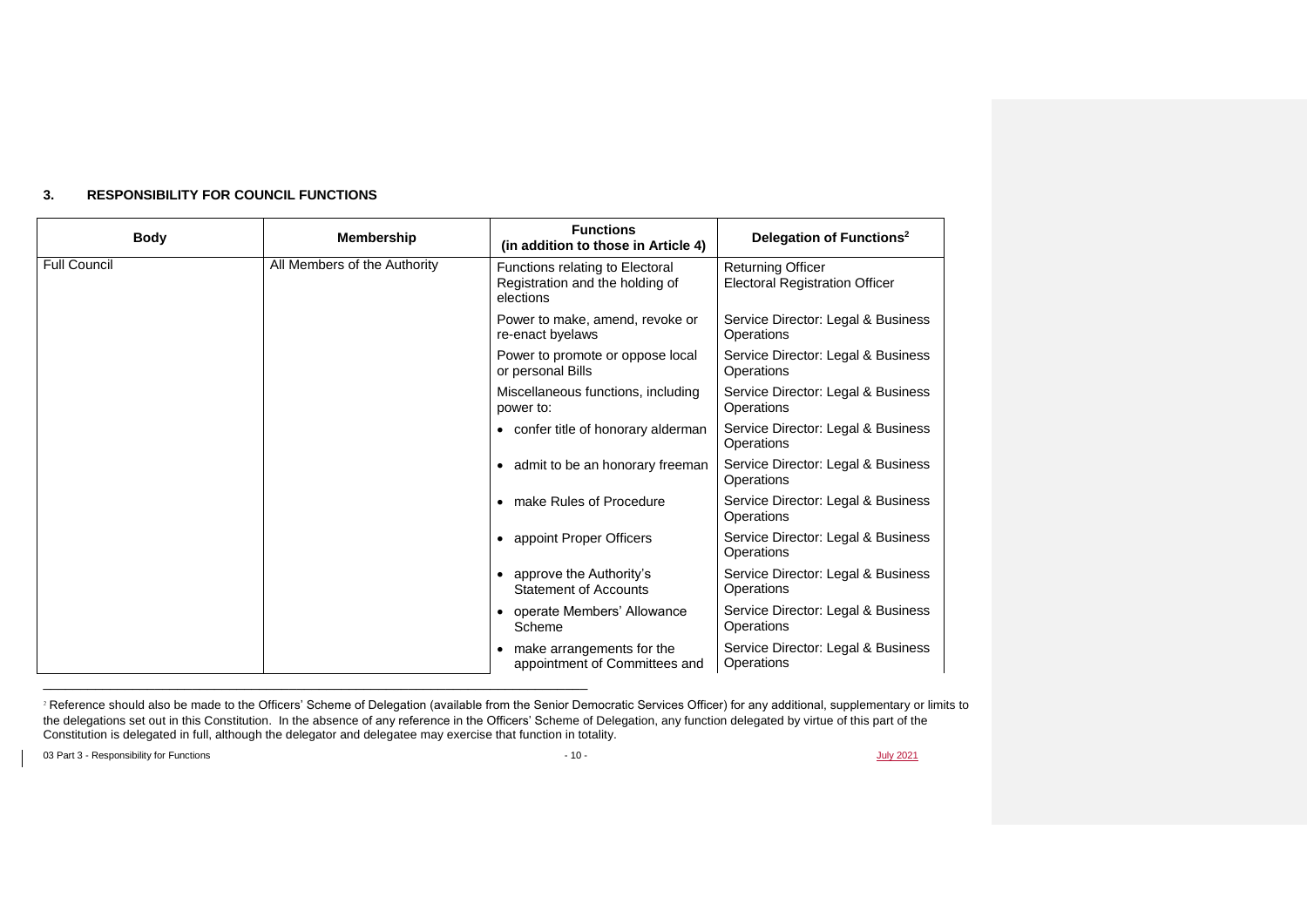| <b>Body</b> | <b>Membership</b> | <b>Functions</b><br>(in addition to those in Article 4)                                                                                                                                                                                                                                                                                                                                                                                                                                                            | Delegation of Functions <sup>2</sup>                         |
|-------------|-------------------|--------------------------------------------------------------------------------------------------------------------------------------------------------------------------------------------------------------------------------------------------------------------------------------------------------------------------------------------------------------------------------------------------------------------------------------------------------------------------------------------------------------------|--------------------------------------------------------------|
|             |                   | discharge of Council's functions<br>• adoption and revision of the<br><b>Statement of Licensing Policy</b><br>(Licensing Act 2003)                                                                                                                                                                                                                                                                                                                                                                                 | <b>Executive Director: Place</b>                             |
|             |                   | • adoption and revision of the<br><b>Statement of Gambling Policy</b><br>(Gambling Act 2005)                                                                                                                                                                                                                                                                                                                                                                                                                       | <b>Executive Director: Place</b>                             |
|             |                   | Making a request for single-<br>Member electoral areas                                                                                                                                                                                                                                                                                                                                                                                                                                                             | Electoral Registration Officer /<br><b>Returning Officer</b> |
|             |                   | Resolving to change a Scheme for<br>Elections                                                                                                                                                                                                                                                                                                                                                                                                                                                                      | Electoral Registration Officer /<br><b>Returning Officer</b> |
|             |                   | Deciding whether to make<br>proposals for a change in<br>governance arrangements or<br>complying with a duty to make a<br>change in governance<br>arrangements, approving the<br>proposals, deciding whether the<br>change should be subject to<br>approval and a referendum and<br>passing a resolution to make the<br>change, including provision in<br>Executive arrangements for the<br>Executive Leader to be removed by<br>resolution and passing a resolution<br>for the removal of the Executive<br>Leader | Service Director: Legal & Business<br>Operations             |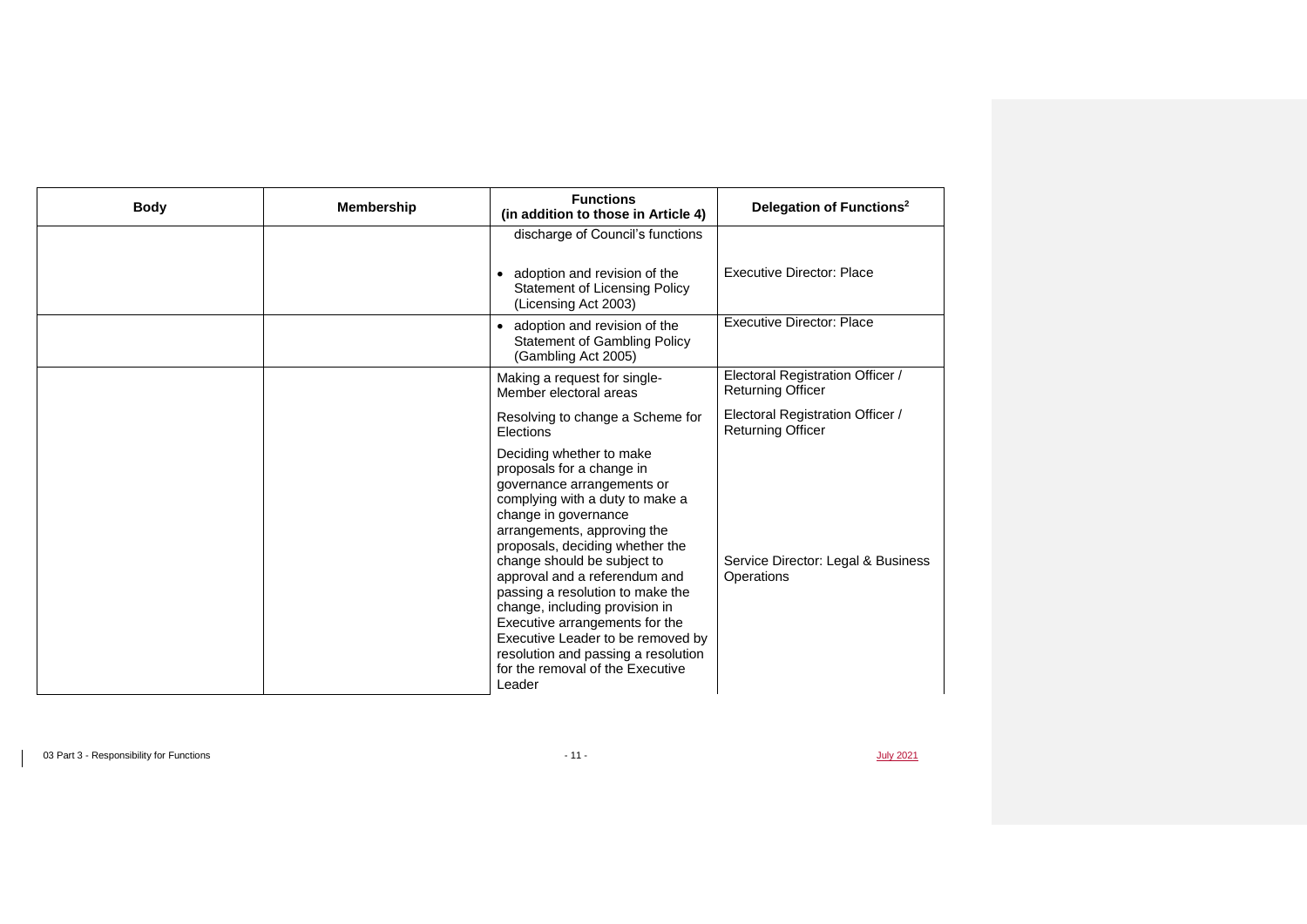| <b>Body</b>                                          | <b>Membership</b> | <b>Functions</b><br>(in addition to those in Article 4)                                                | Delegation of Functions <sup>2</sup>                                        |
|------------------------------------------------------|-------------------|--------------------------------------------------------------------------------------------------------|-----------------------------------------------------------------------------|
|                                                      |                   | Making a reorganisation order<br>implementing recommendations of<br>a community governance review      | Service Director: Legal & Business<br>Operations                            |
| Planning and Rights of Way<br>Committee              | See Schedule 3    | See Schedule 2 of this Part of the<br>Constitution                                                     | <b>Chief Executive, Executive</b><br>Directors and Service Directors        |
| <b>Licensing Committee</b>                           | See Schedule 3    | See Schedule 2 of this Part of the<br>Constitution                                                     | <b>Chief Executive, Executive</b><br>Directors and Service Directors        |
| Licensing (Licensing & Gambling)<br>Sub- Committee   | See Schedule 3    | See Schedule 2 of this Part of the<br>Constitution                                                     | <b>Chief Executive, Executive</b><br>Directors and Service Directors        |
| Licensing (General) Sub-<br>Committee                | See Schedule 3    | See Schedule 2 of this Part of the<br>Constitution                                                     | <b>Chief Executive, Executive</b><br>Directors and Service Directors        |
| Chief Officer Employment Sub-<br>Committee           | See Schedule 3    | Appointment of Chief Officers in<br>accordance with the Council's<br><b>Employment Procedure Rules</b> | <b>Chief Executive, Executive</b><br>Directors and Service Directors        |
| <b>Chief Officer Employment Panel</b>                | See Schedule 3    | See Schedule 2 of this Part of the<br>Constitution                                                     | <b>Chief Executive, Executive</b><br><b>Directors and Service Directors</b> |
| Governance Committee                                 | See Schedule 3    | See Schedule 2 of this Part of the<br>Constitution                                                     | <b>Chief Executive, Executive</b><br>Directors and Service Directors        |
| Overview and Scrutiny<br><b>Management Committee</b> | See Schedule 3    | See Schedule 2 of this Part of the<br>Constitution                                                     | <b>Chief Executive, Executive</b><br>Directors and Service Directors        |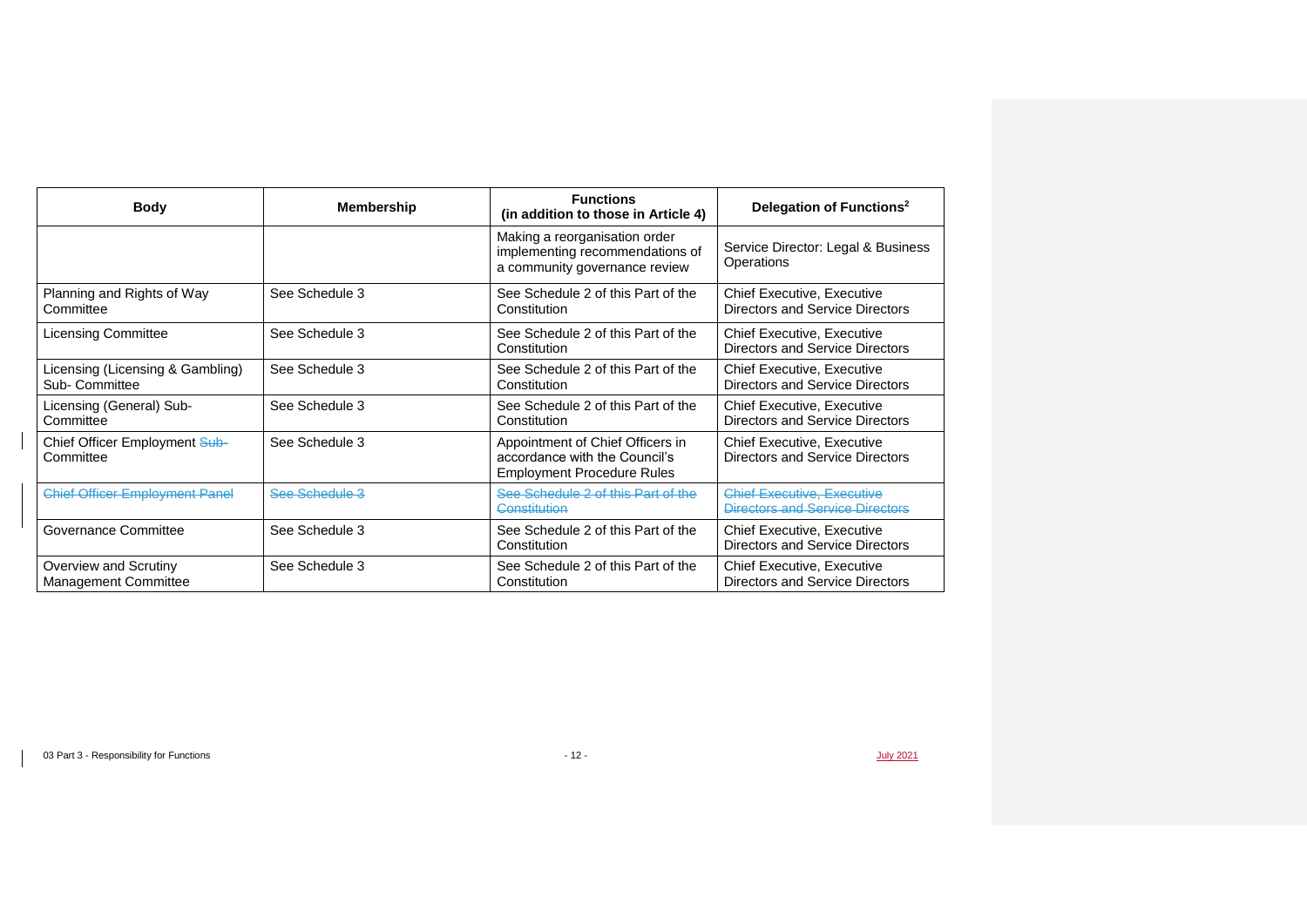## **THE EXECUTIVE**

The Executive shall comprise:

| Leader<br><b>Fitzhenry</b>                   | Councillor Christopher HammondCllr<br>Dan |                 |
|----------------------------------------------|-------------------------------------------|-----------------|
| Deputy Leader & Customer and Organisation    | <b>Councillor Jacqui Rayment</b>          |                 |
|                                              | <b>Councillor Dr Darren Paffey</b>        |                 |
| Children & Learning:                         |                                           |                 |
| Children's Social Care & Safequarding        | <b>Councillor Stephen Barnes-Andrews</b>  |                 |
| Education and school: Skills and training &  | Councillor Lorna Fielker                  | Forr            |
|                                              | Youth engagement                          | stop:<br>Forr   |
| Culture & Homes                              | Councillor Satvir Kaur                    | 0.75<br>$+$ Ali |
| <b>Finance &amp; Income Generation</b>       | <b>Councillor Stephen Barnes-Andrews</b>  | 9.09            |
| Green City & Place                           | <b>Councillor Stephen Leggett</b>         |                 |
| <b>Health &amp; Adults</b>                   | Councillor Lorna Fielker                  |                 |
| <b>Stronger Communities</b>                  | Councillor Dave Shields                   |                 |
| Deputy Leader & Growth                       | <b>Councillor Jeremy Moulton</b>          |                 |
| <b>Children's Social Care</b>                | <b>Councillor Peter Baillie</b>           |                 |
| Communities, Culture & Heritage              | <b>Councillor Spiros Vassiliou</b>        |                 |
| <b>Customer Service &amp; Transformation</b> | <b>Councillor Rob Harwood</b>             |                 |
| <b>Education</b>                             | <b>Councillor James Baillie</b>           |                 |
| Environment                                  | <b>Councillor Steve Galton</b>            |                 |
| <b>Finance &amp; Capital Assets</b>          | <b>Councillor John Hannides</b>           |                 |
| <b>Health &amp; Adult Social Care</b>        | <b>Councillor Ivan White</b>              |                 |

**matted:** Body Text, Space Before: 3 pt, After: 3 pt, Tab<br>s: 9.09 cm, Left stops: 9.09 cm, Left

**Formatted:** Body Text, Indent: Left: 0.25 cm, Hanging:<br>0.75 cm, Space Before: 3 pt, After: 3 pt, Bulleted + Level: 1<br>+ Aligned at: 1.59 cm + Indent at: 2.22 cm, Tab stops:<br>9.09 cm, Left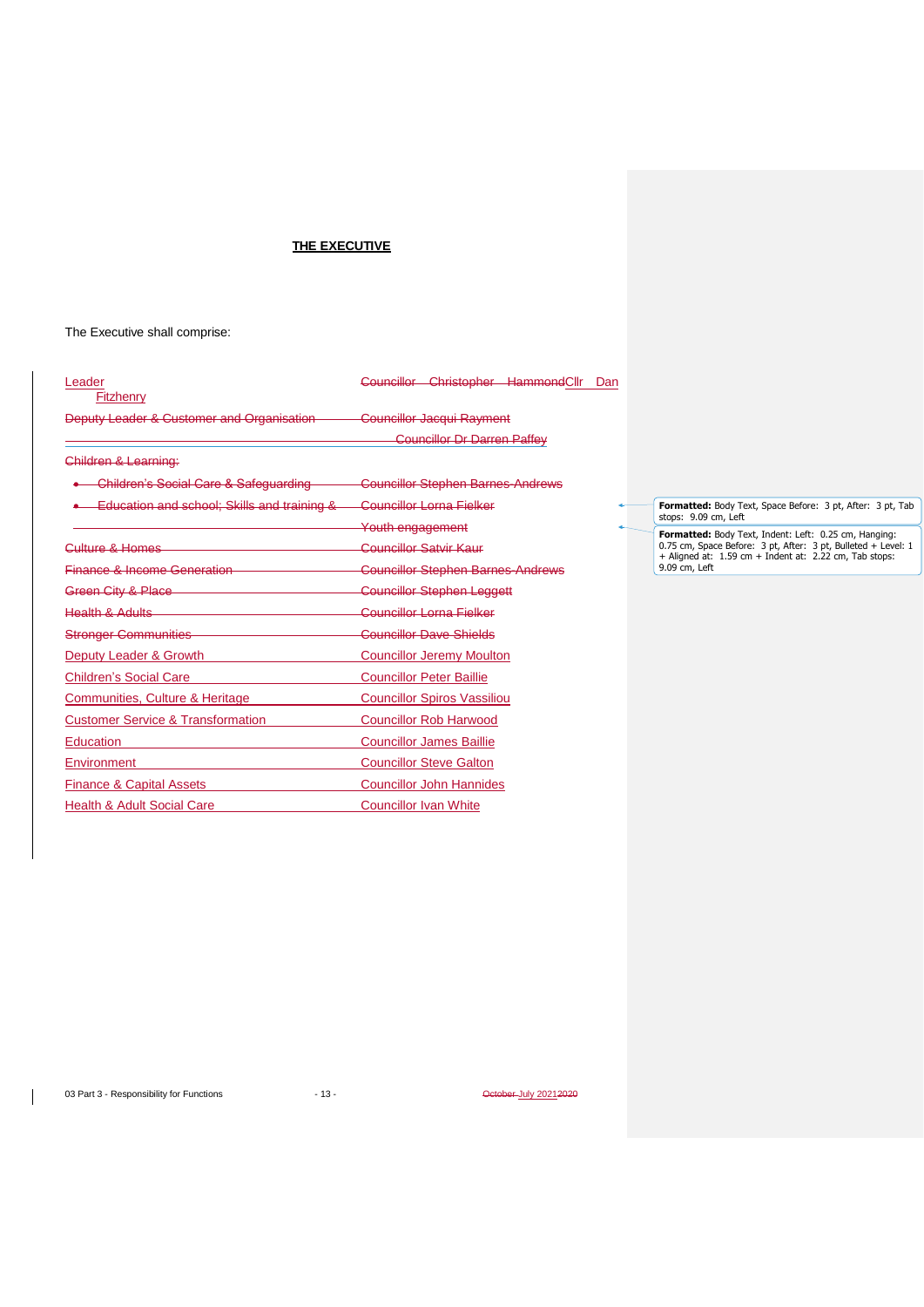## **CABINET**

The Cabinet collectively and Cabinet Members individually will be responsible for the following functions:

- The community planning process and the search for best value, with input and advice from overview and scrutiny committees and any other persons as appropriate;
- The preparation of the local authority's Policy Framework and Budget;
- The preparation of the authority's financial strategy;
- Setting a clear and realistic direction, reflected in the Council Strategy and financial strategy; setting out clear corporate priorities and ensuring they are reflected in the budget and other planning and decision-making processes; ensuring that decisions of the Executive reflect corporate priorities and plans, including decisions about the allocation of resources; communicating decisions on corporate priorities to the local community;
- The promotion and pursuit of principles espoused by the Council in respect of social cohesion, and a sustainable environment, in its role as an employer, service provider and the exercise of community leadership;
- Achieving efficiencies through taking in-year decisions on resources and priorities, together with other stakeholders and partners in the local community, delivering and implementing the budget and policies decided by Full Council;
- Being the focus for forming partnerships with other local public, private, voluntary and community sector organisations to address local needs;
- Determining proposals for and variations to the Policy Framework and Budget that are to be proposed to Full Council;
- Considering reports of Overview and Scrutiny Management Committee, and its Panels (sub- committees) and formulating responses to those;
- Making any decision in respect of an Executive function which has been delegated where the delegate has decided not to exercise his/her delegation;
- In the absence of any Cabinet Member (including the Leader) or where any Cabinet Member (including the Leader) is not available or able to make a decision, Cabinet may, subject to the Leader's agreement, discharge that Executive function in respect of that decision;
- Subject to the budget, determining the grants to be paid by the Council;
- The Council's pursuit of efficiencies and Value for Money in its use of resources for the provision of services to citizens of the City and its business community by pursuing a holistic approach through the effective integration of programmes and plans including the Sustainable Community Strategy and Southampton Connect and the Council's customer focus through programmes of continuing improvement;
- The appointment of any individual:
	- to any office other than an office in which s/he is employed by the authority;
	- to any other body other than (i) the authority (ii) a joint committee of two or more authorities; or to any committee or sub-committee of such a body.

and the revoking of any such appointment, to the extent that appointments are usually but not exclusively to outside bodies in connection with functions which are the responsibility of the Executive;

 The appointment of any panel, body or other grouping of elected Members, officers or other persons, together or in combination, whether or not jointly with any other authority or

03 Part 3 - Responsibility for Functions - 14 - October July 20212020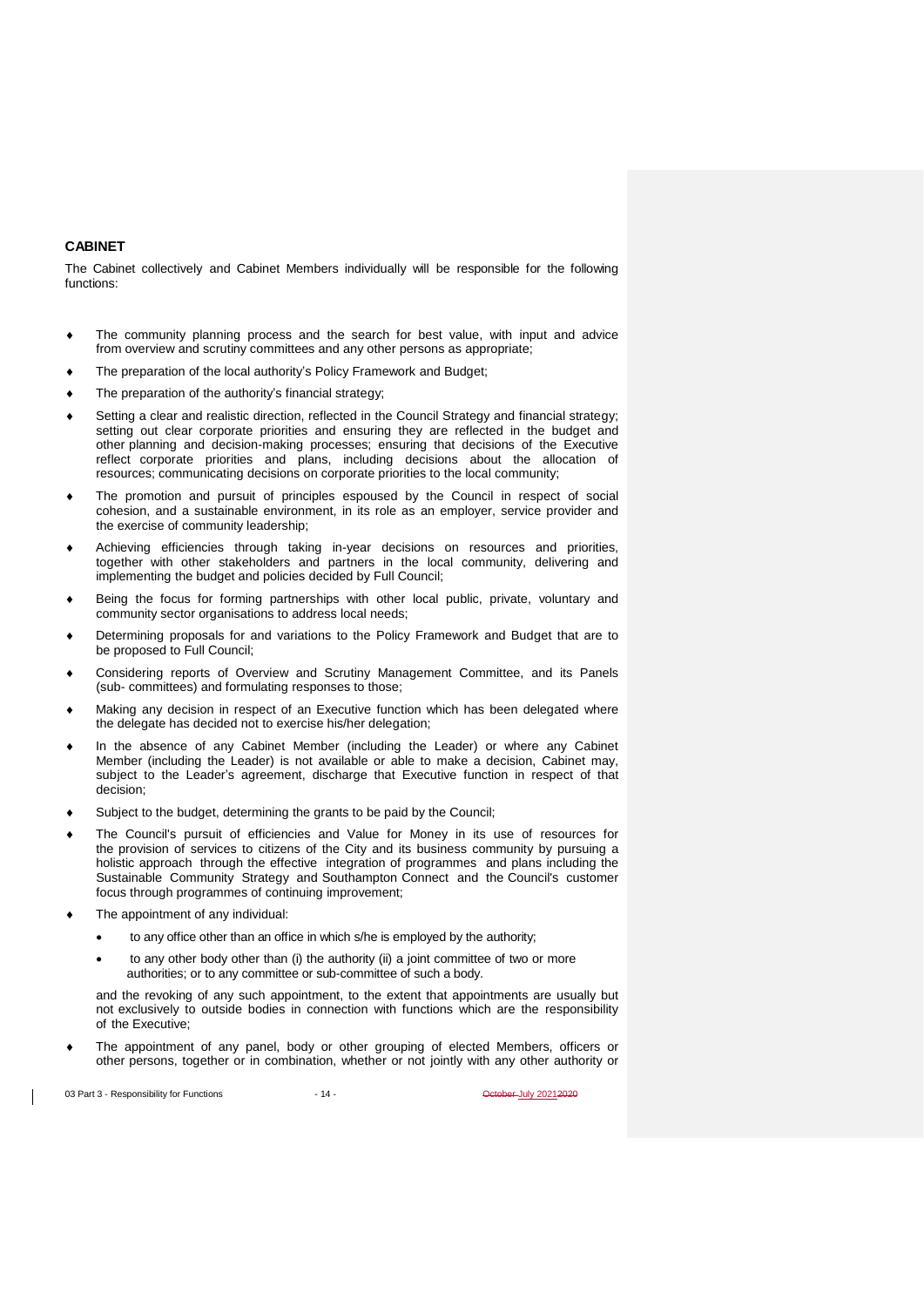organisation other than a committee, a sub-committee of the Council or a joint committee of two or more authorities, as defined in Section 101 of the Local Government Act 1972;

- Matters relating to the Portfolio involving Member contacts with the Government and any Regional or National organisations;
- The application of national policies locally and any consequent forward planning necessary;
- Liaison and joint working with other Cabinet Members to ensure the objectives of the Council are met and that Business and Service Plans link with commitments agreed by the Cabinet;
- Reporting to Full Council and its decision-making and scrutiny functions where appropriate;
- Seeking comments on Policy development through Cabinet and Scrutiny and issuing statements and bulletins related to matters within the Portfolio;
- Representing the Council on and exercising any functions in relation to any Partnership Boards or Committees to which they are appointed.

#### Delegation of Functions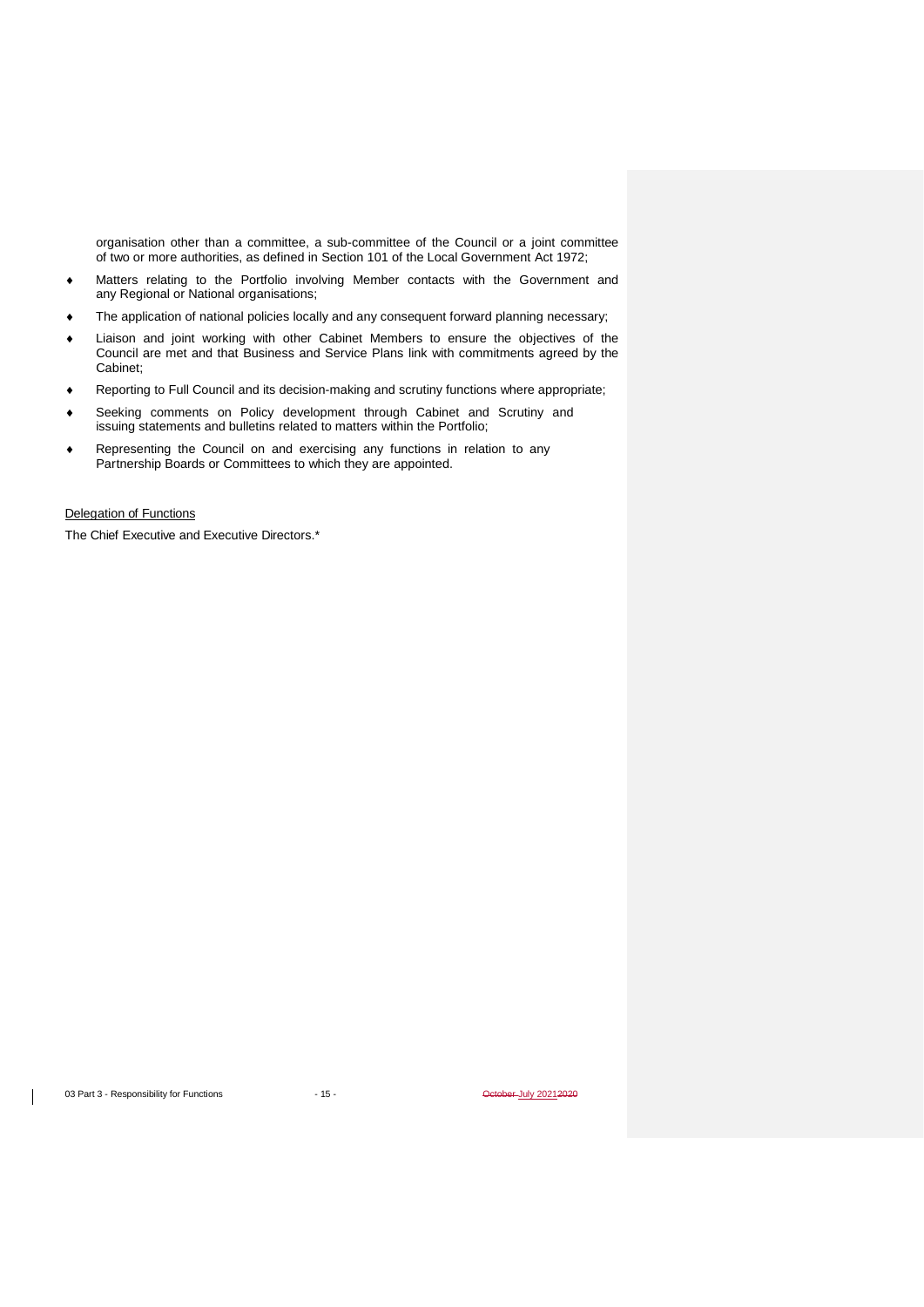## **LEADER**

The Leader shall be responsible for:

- Appointing a Cabinet of not fewer than three and not more than ten councillors (including the Leader);
- Determining a scheme of delegation for Executive functions.

The Cabinet Member shall be responsible for and lead on the following functions:

- Leader of the Council
- Primary spokesperson for the Council
- Strategic oversight of OD & HR and Communications and Licensing Policy
- Member of the City of Culture Trust and relevant Boards working alongside Cabinet Member for Communities, Culture & Heritage
- Strategic Board Member for Freeports working alongside Cabinet Member for Growth. **TO BE CONFIRMED**

Delegation of Functions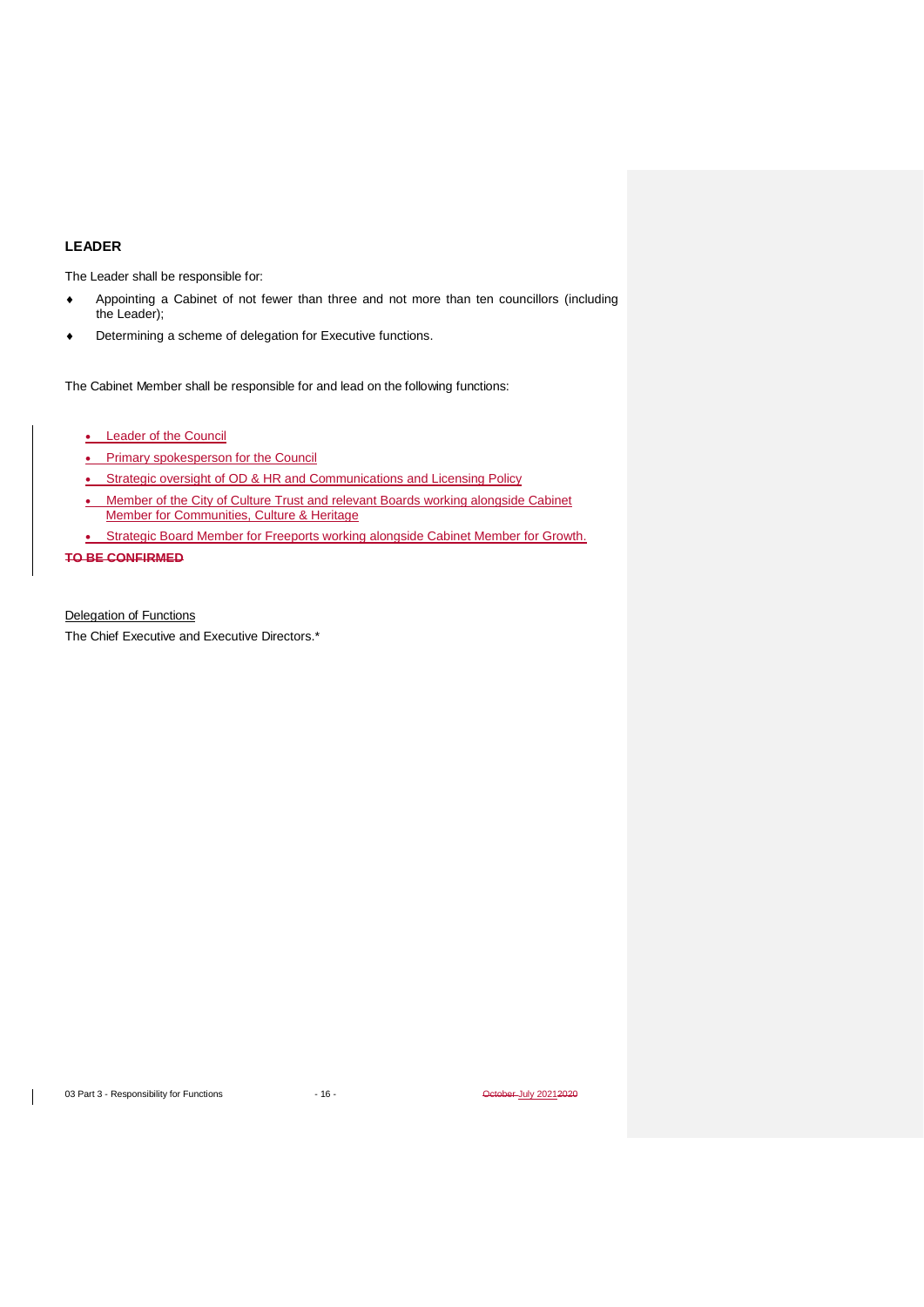## <span id="page-16-0"></span>**CABINET MEMBER FOR CUSTOMER & ORGANISATIONCHILDREN'S SOCIAL CARE**

**This Cabinet Member is the Lead Member with responsibilities for children's services under Section 19 of the Children Act 2004**

The Cabinet Member shall be responsible for and lead on the following functions:

Areas of portfolio focus:

• Children's Social Care; Looked After Children; Early Help; Safeguarding **TO BE CONFIRMED**

Delegation of Functions The Chief Executive and Executive Directors.\*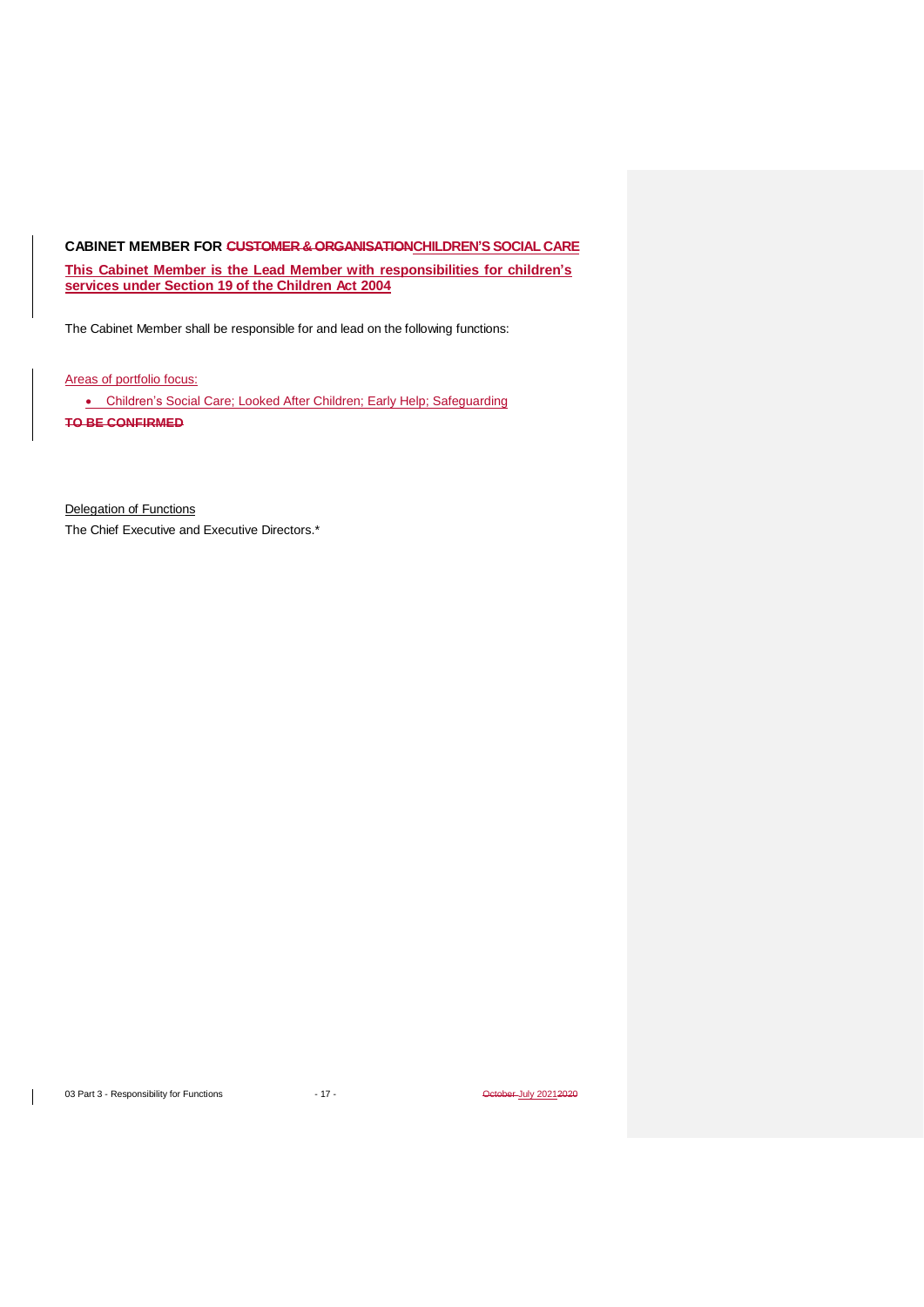## <span id="page-17-0"></span>**CABINET MEMBER FOR CHILDREN & LEARNINGCOMMUNITIES, CULTURE & HERITAGE**

**This Cabinet Member is the Lead Member with responsibilities for children's services under Section 19 of the Children Act 2004**

The Cabinet Member shall be responsible for and lead on the following functions:

#### Areas of portfolio focus:

- Museums; Art Gallery; Libraries; Heritage; Archives; Archaeology; Tourism, Events
- City of Culture
- Community Safety; Youth Offending; Stronger Communities; Voluntary Sector; Community Chest and Grants; Prevent and Channel Panel; IDVA
- Council Housing Services; Private Sector Housing; HMO Licensing; Homelessness Prevention; Housing Needs Assessment and Housing Options
- Work with Cabinet Member for Finance and Growth on the delivery of the 1,000 Homes **Programme**

### **TO BE CONFIRMED**

Delegation of Functions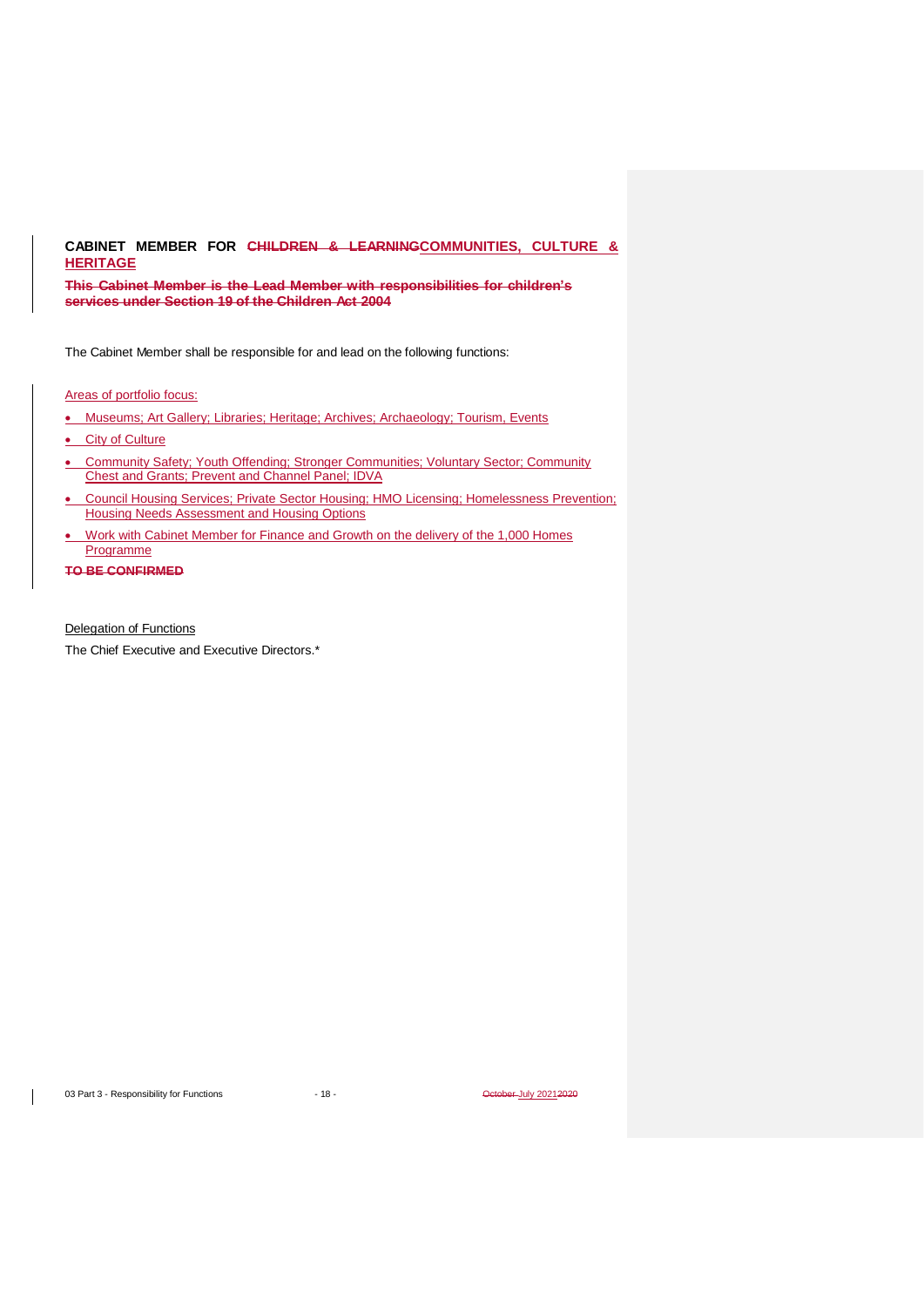## <span id="page-18-0"></span>**CABINET MEMBER FOR CULTURE & HOMESCUSTOMER SERVICE & TRANSFORMATION**

The Cabinet Member shall be responsible for and lead on the following functions:

Areas of portfolio focus:

• Emergency Planning and Business Continuity; Health & Safety; Business Operations incl. Democratic, Elections, Business Support, PAs, Land Charges; Legal; Information Governance; Customer Insight and Complaints; Customer Engagement and Consultation; Data Analysis, Business Intelligence and Insight; Projects, Policy and Strategic Planning; IT and Facilities Management; Procurement and Supplier Management

**TO BE CONFIRMED**

Delegation of Functions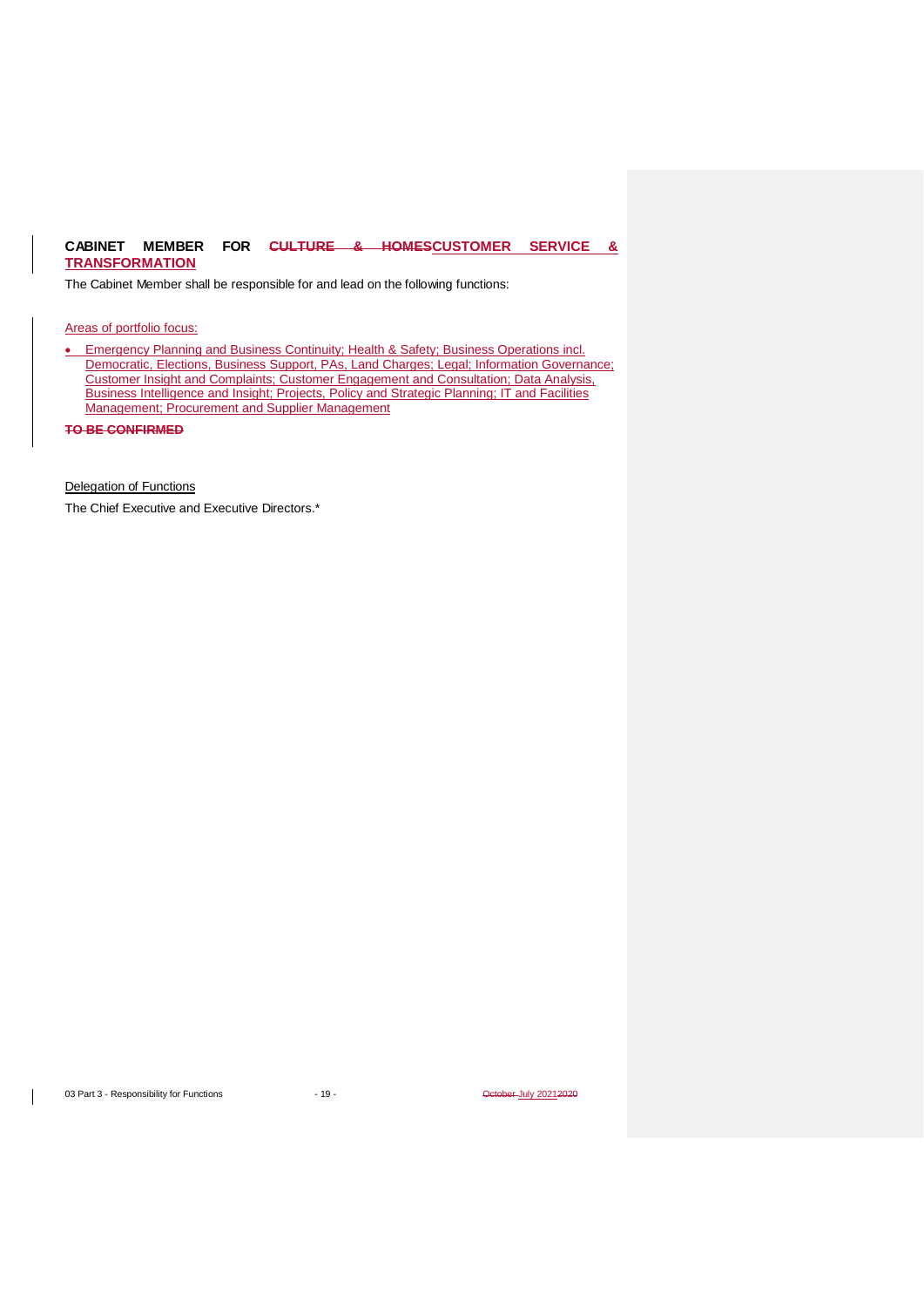## <span id="page-19-0"></span>**CABINET MEMBER FOR FINANCE & INCOME GENERATIONEDUCATION**

The Cabinet Member shall be responsible for and lead on the following functions:

Areas of portfolio focus:

• Education; Sure Start; SEND 0-25

• Child Friendly City

**TO BE CONFIRMED**

Delegation of Functions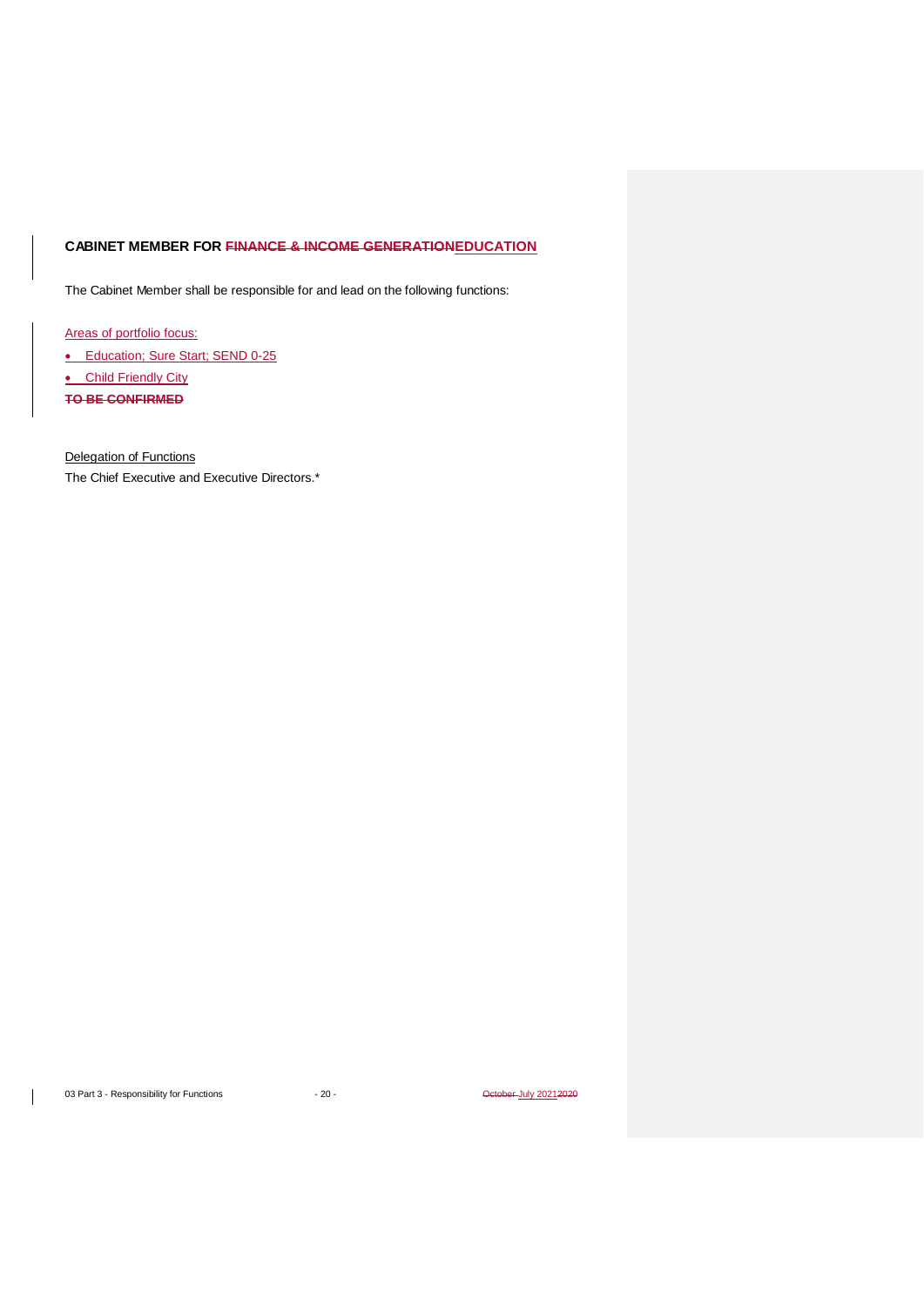## <span id="page-20-0"></span>**CABINET MEMBER FOR GREEN CITY AND PLACEENVIRONMENT**

The Cabinet Member shall be responsible for and lead on the following functions:

Areas of portfolio focus:

- Low Carbon Strategy; City Services including: Commercial Waste, Street Cleansing, Parks & Open Spaces, Domestic Waste & Recycling and Fleet Services; Registration Services; Cemeteries; Crematorium; Trading Standards; Port Health; Enforcement
- Work with the Cabinet Member for Finance and Cabinet Member for Growth on Flooding

**TO BE CONFIRMED**

Delegation of Functions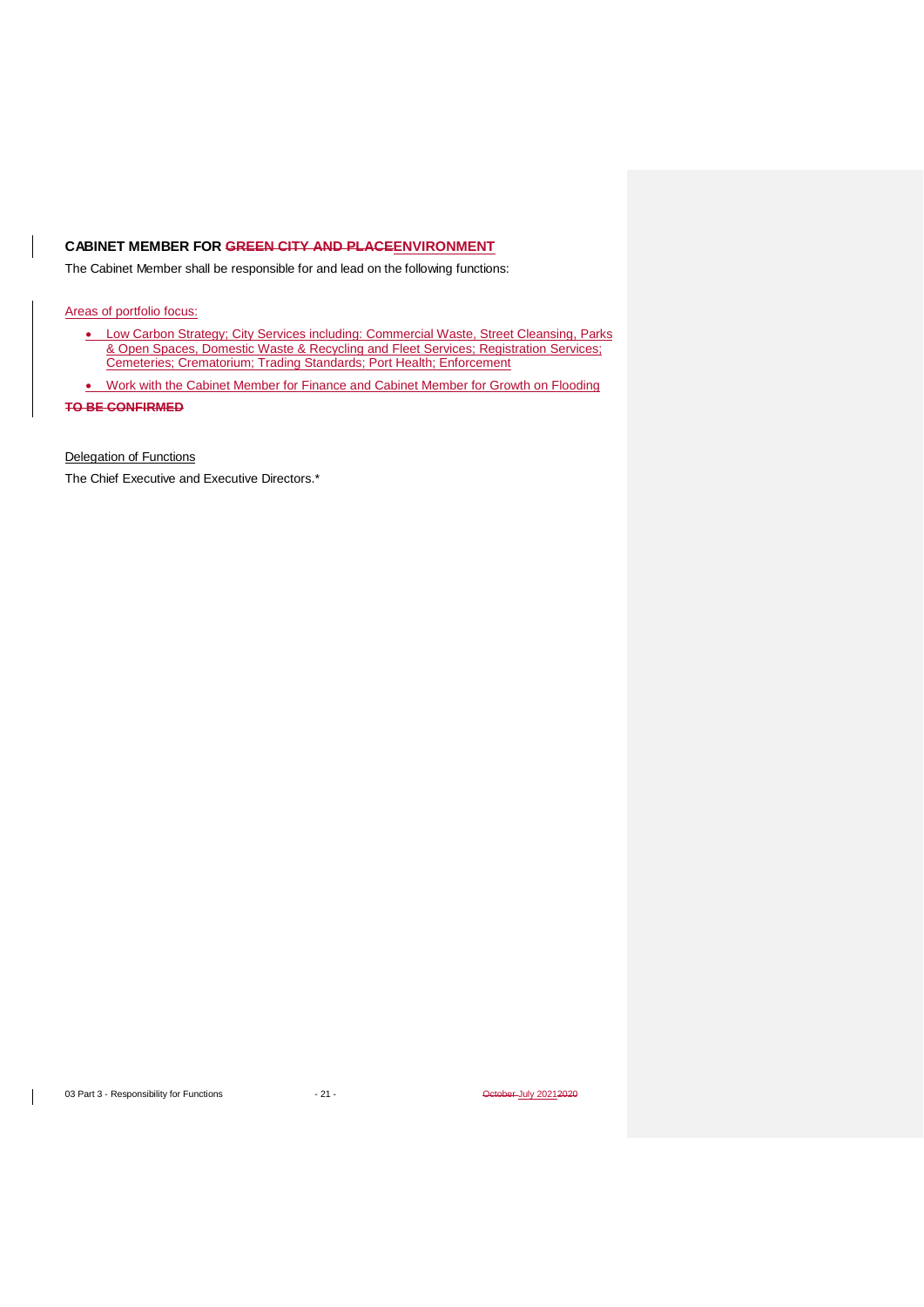## <span id="page-21-0"></span>**CABINET MEMBER FOR HEALTH & ADULTSFINANCE & CAPITAL ASSETS**

The Cabinet Member shall be responsible for and lead on the following functions:

## Areas of portfolio focus:

- Commercialisation and the Incubator Hub; Income and Expenditure Management; Audit; Strategic Financial Planning & Management; Council Tax and Business Rates;
- Capital Programme Project delivery working alongside Cabinet Member for Growth
- 1,000 Homes Programme working alongside Cabinet Members for Growth and Communities, Culture & Heritage.
- Leisure Strategy

**TO BE CONFIRMED**

### Delegation of Functions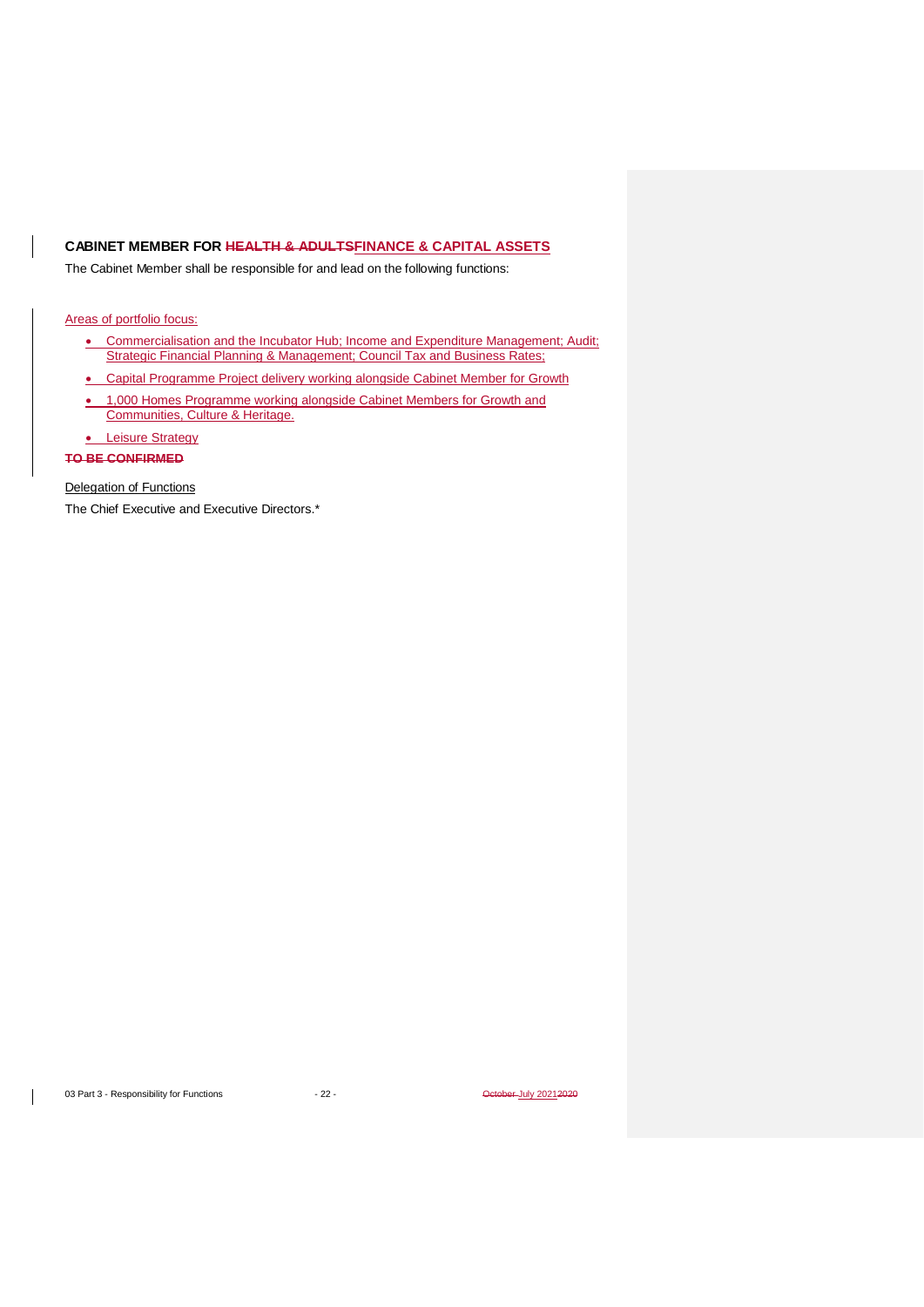## <span id="page-22-0"></span>**CABINET MEMBER FOR STRONGER COMMUNITIESGROWTH**

The Cabinet Member shall be responsible for and lead on the following functions:

### Areas of portfolio focus:

- Economic Development; Skills & Work; Regeneration; Planning and Building Control; Flood Management; Transport; Highways; Car parks; Itchen Bridge
- Freeports working alongside the Leader of the Council
- Work with the Cabinet Member for Finance and Cabinet Member for Communities, Culture & Heritage on the delivery of the 1,000 Home Programme
- Work with the Cabinet Member for Finance on regeneration and economic development capital programmes

## **TO BE CONFIRMED**

## Delegation of Functions

The Chief Executive and Executive Directors.\*

Reference should also be made to the Officers' Scheme of Delegation (available from the Democratic Services Manager) for any additional, supplementary or limits to the delegations set out in this Constitution. In the absence of any reference in the Officers' Scheme of Delegation, any function delegated by virtue of this part of the Constitution is delegated in full, although the delegator and delegatee may exercise that function in totality.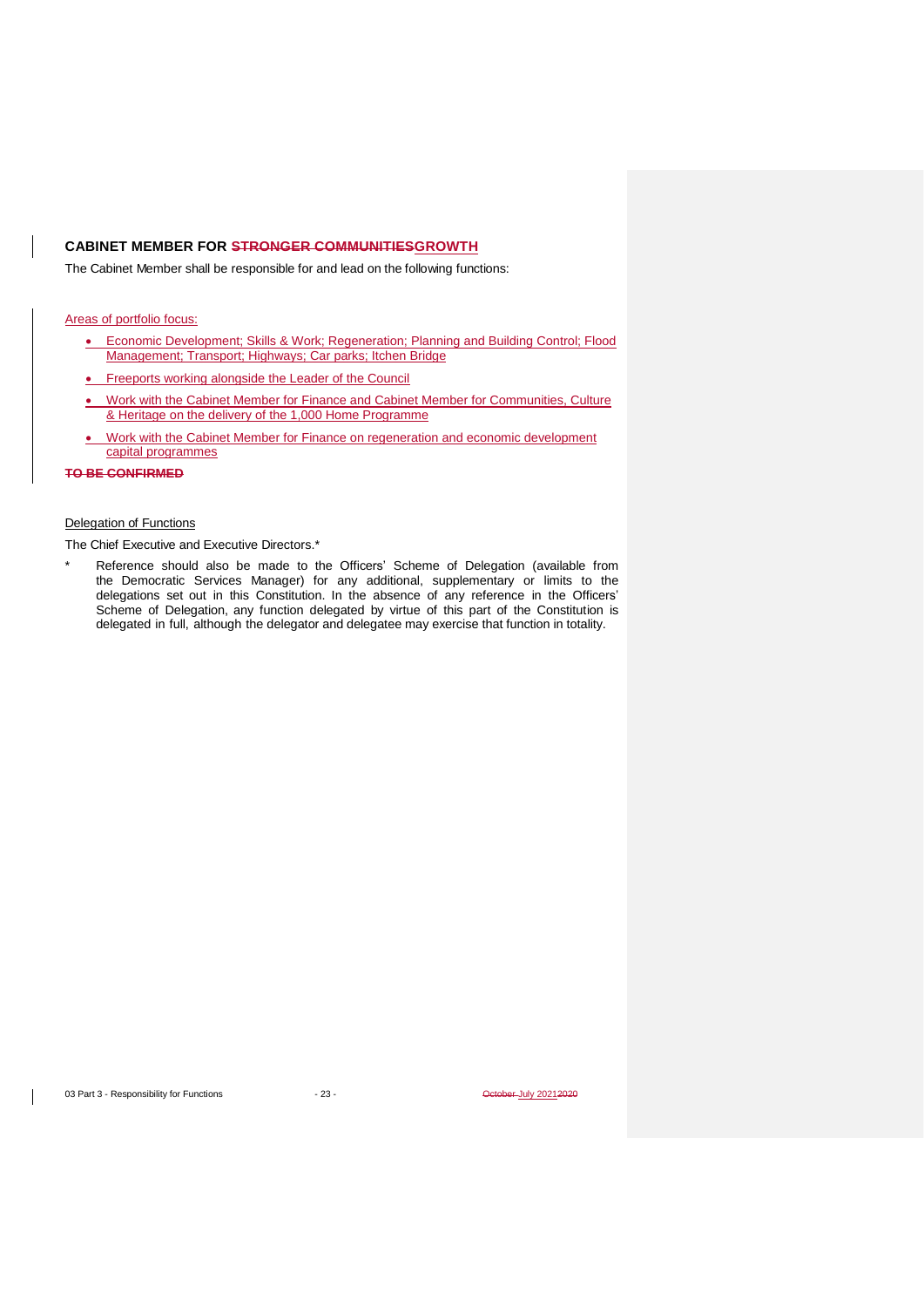## <span id="page-23-0"></span>**CABINET MEMBER FOR HEALTH & ADULT SOCIAL CARE**

The Cabinet Member shall be responsible for and lead on the following functions:

### Areas of portfolio focus:

- Public Health; Health Integration and Commissioning
- Adult Social Care; Adult Safeguarding; Adult Mental Health; Supported Housing; Learning Disabilities; Careline and Care Technology; Residential Homes; Day Services; Hospital Discharges; Out of Hours and Community Alarm

### Delegation of Functions

The Chief Executive and Executive Directors.\*

Reference should also be made to the Officers' Scheme of Delegation (available from the Democratic Services Manager) for any additional, supplementary or limits to the delegations set out in this Constitution. In the absence of any reference in the Officers' Scheme of Delegation, any function delegated by virtue of this part of the Constitution is delegated in full, although the delegator and delegatee may exercise that function in totality.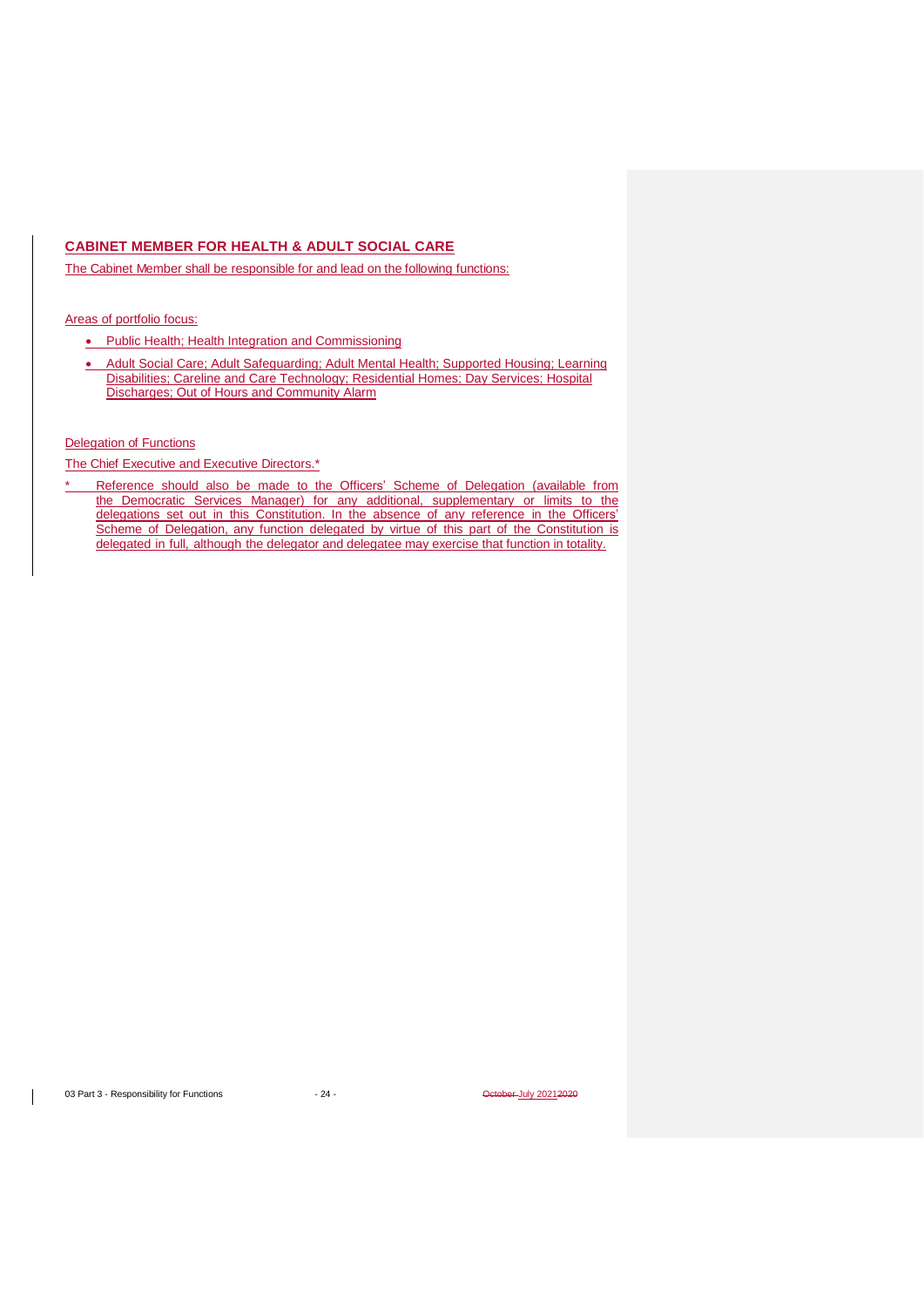## **Schedule 1 FUNCTIONS UNDER THE HAMPSHIRE ACT 1983**

*Executive Functions* 

- Sections 18, 19, 20 and 21 Itchen Bridge Council has power to make order re demanding, taking and recovery of tolls and may make byelaws re the bridge. Also power to prosecute.
- Sections 22 31 Itchen Bridge determination of level, type and recovery of toll
- Section 32 Itchen Bridge Finance
- Section 35 Itchen Bridge Closure of
- Section 36 46 Itchen Bridge tidal and other works affecting bridge
- Section 70 Council has power to provide facilities for hovercraft, hydrojuniorvessels etc

#### *Non – Executive Functions*

- Section 4 Hairdressers and Barbers Application for registration to carry on business on premises. Council to issue certificate of registration. Council can prosecute for non – registration or for failure to display certificate.
- Section 7 Touting, hawking, photographing etc Council may designate places and grant consent. Council can prosecute and aggrieved in respect of Consent can appeal to Magistrates Court.
- Section  $8$  Control of stray dogs
- Section 9 Seizure of horses
- Section 10 Byelaws as to Leisure Centres Council may make byelaws for specified purposes.
- Sections 11, 12 and 13 Fire Precautions Council may reject plans or impose conditions. Any person aggrieved may appeal. Council has power to prosecute.
- Section 34 Itchen Bridge Power to make byelaws
- Sections 58 and 59 Unlawfully parked vehicles re the Common, parks and recreation grounds – Council may prosecute
- Section 60 Mayflower Park Council may close the park for 10 consecutive days etc
- Section 61 Pedestrian ways Council may by resolution etc declare a pedestrian way and may make byelaws
- Section 68 Prevention of obstruction of streets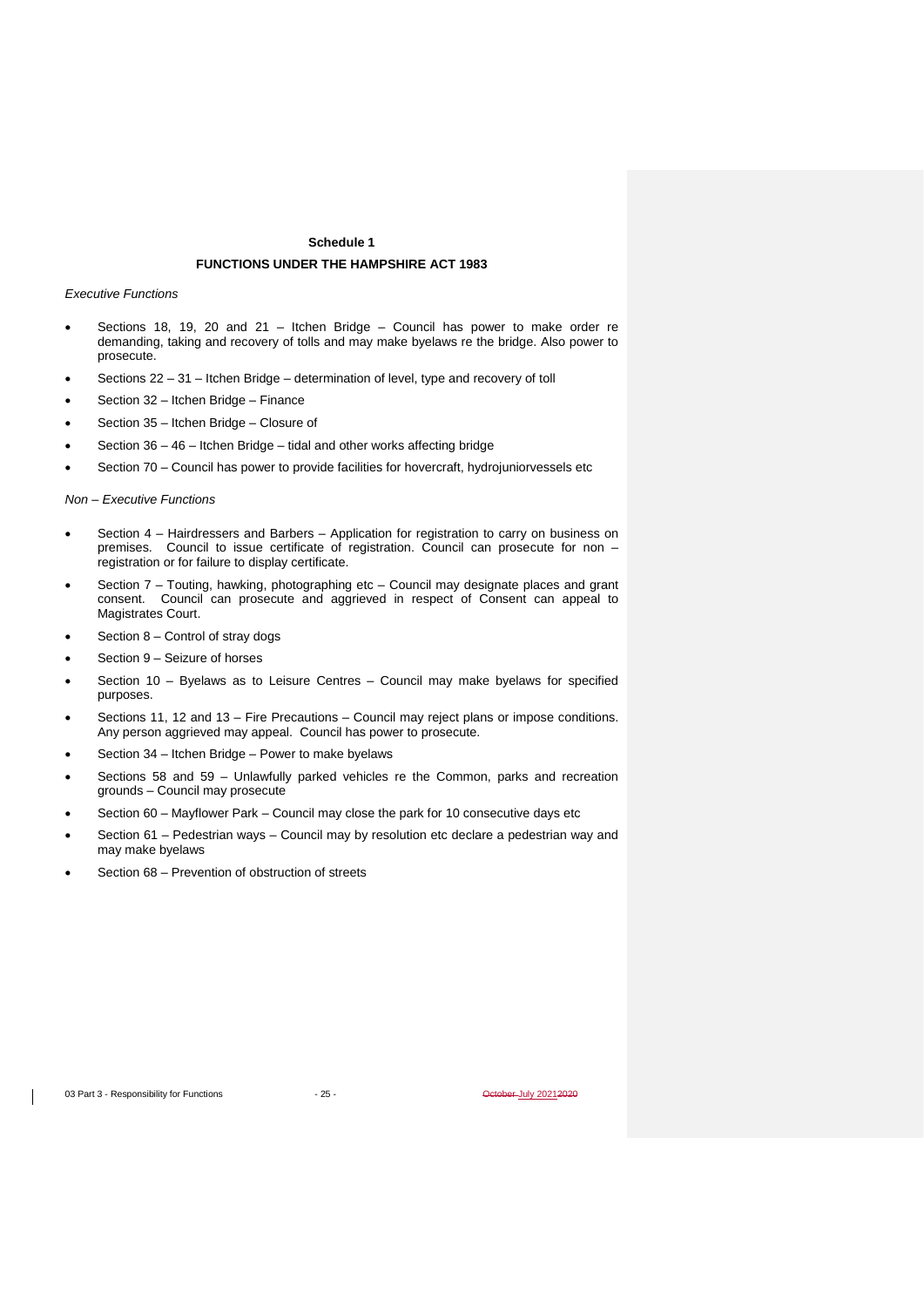#### **Schedule 2**

## **TERMS OF REFERENCE FOR LICENSING COMMITTEE**

#### **GENERAL**

- a. This is a committee of the Council appointed by the Council under Section 6 of the Licensing Act 2003.
- b. The Council has arranged under Section 7 of the 2003 Act and Section 101(1) of the 1972 Act for the discharge by the Committee of such of the Council's functions as are within the Committee's terms of reference (set out below).
- c. Certain functions are delegated by this Committee to Officers. Full details may be found in the Officers' Scheme of Delegation which may be obtained from the Head of Business Operations.
- d. Where a function or matter within the Panel's competence has been delegated to an officer, the Committee may exercise that function/matter concurrently with the officer to whom it has been delegated.
- e. The exercise of any function or matter within the Committee's competence is always subject to any relevant requirement of the Council's Constitution including any Special Procedure and Protocol drawn up and approved by the Service Director: Legal & Business Operations in pursuance of Council Procedure Rule 26.2 or which may be prescribed by law.

### **TERMS OF REFERENCE**

- 1. To undertake all licensing functions, powers and duties conferred by the Licensing Act 2003 and as set out in schedule 1B of the Local Authorities (Functions and Responsibilities) (England) Regulations 2000 (SI 2853 of 2000) as amended and the Local Government Act, 1972 including but not limited to the matters set out below.
- 2. Approve a framework for the effective discharge by the Council of the statutory licensing function by itself and its sub-committees.
- 3. Keep under review and publish a Statement of Licensing Policy.
- 4. Appoint sub-committee(s) to discharge the Council's licensing functions under the Licensing Act 2003.
- 5. Appoint sub-committee(s) to discharge the Council's licensing functions as set out in schedule 1B of the Local Authorities (Functions and Responsibilities) (England) Regulations 2000 (SI 2853 of 2000) as amended and the Local Government Act 1972.
- 6. To set licence fees as appropriate under the Gambling Act 2005.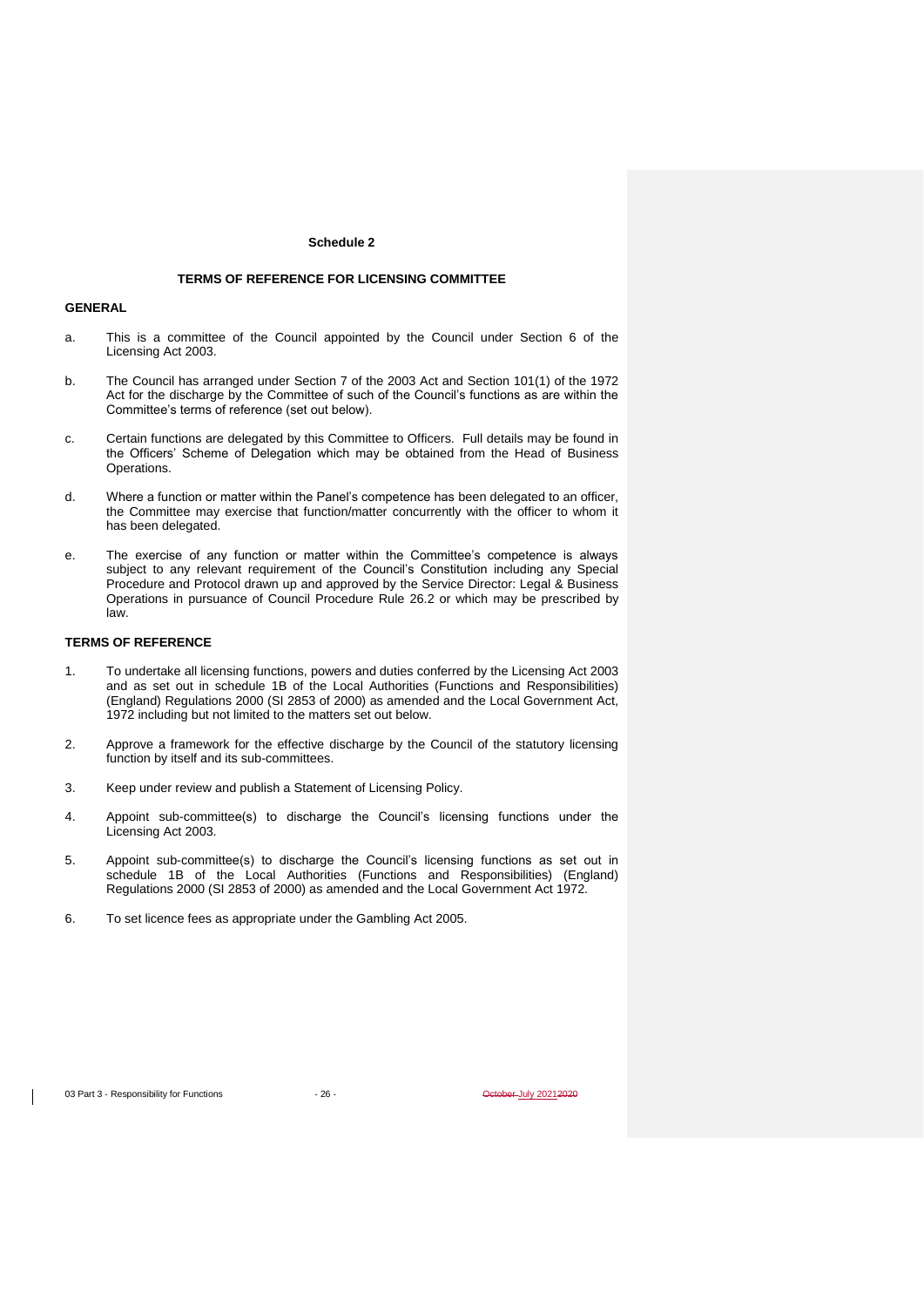### **TERMS OF REFERENCE FOR LICENSING (LICENSING AND GAMBLING) SUB-COMMITTEE**

#### **GENERAL**

- a. This is a sub-committee of the Licensing Committee appointed by that Committee under the Licensing Act 2003.
- b. The Committee has arranged under Section 9 of that Act for the discharge by the Sub-Committee of such of the Council's functions as are within the Sub-Committee's terms of reference (set out below).
- c. Certain functions are delegated by this Sub-Committee to Officers. Full details may be found in the Officers' Scheme of Delegation which may be obtained from the Head of Business Operations.
- d. Where a function or matter within the Panel's competence has been delegated to an officer, the Sub-Committee may exercise that function/matter concurrently with the officer to whom it has been delegated.
- e. The exercise of any function or matter within the Sub-Committee's competence is always subject to any relevant requirement of the Council's Constitution including any Special Procedure and Protocol drawn up and approved by the Service Director: Legal & Business Operations in pursuance of Council Procedure Rule 26.2 or which may be prescribed by law.

## **TERMS OF REFERENCE**

#### **Licensing Act 2003**

Except for matters of Policy to undertake all functions, powers and duties conferred by the Licensing Act 2003 including but not limited to the matters set out below:

- 1. Power to determine applications for personal licences.
- 2. Power to determine applications for premises licences and club premises certificate.
- 3. Power to determine applications for variation of premises licence and club premises certificates.
- 4. Power to determine applications for transfer of premises licences.
- 5. Power to review premises licence and club premises certificates.
- 6. Power to determine police or environmental health objections to temporary event notices.

#### **Gambling Act 2005**

- 7. a. Where representations on the following applications have been received and not withdrawn to determine applications:
	- i. for premise licences;
	- ii. for variation of premises licences;
	- iii. for transfer of premises licences;
	- iv. for provisional statements;
	- v. for club gaming or machine permits;
	- b. The cancellation of club gaming or club machine permits;

03 Part 3 - Responsibility for Functions - 27 - Case 27 - Case 20212020 - 27 - October July 20212020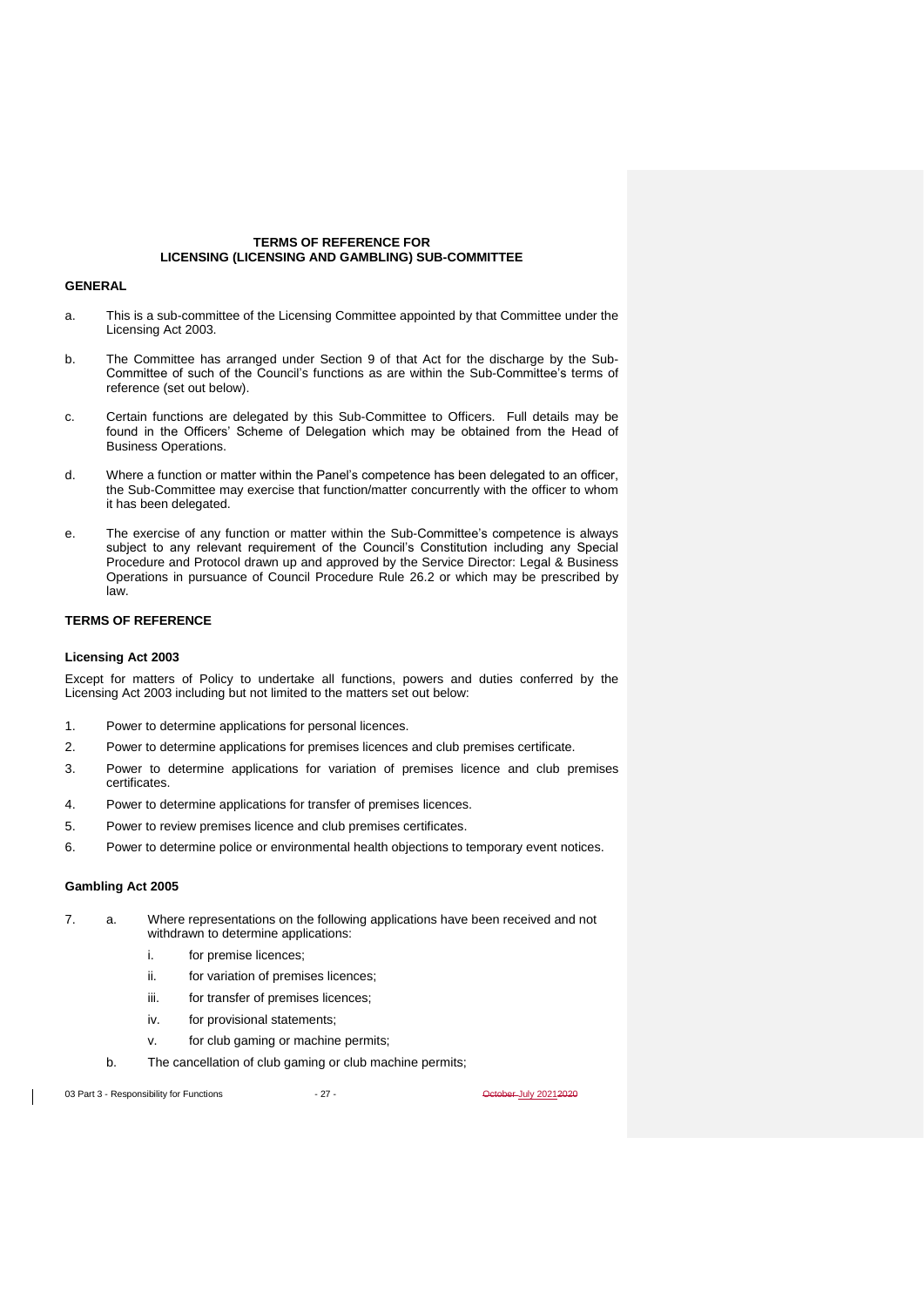- c. Decision to give a counter notice to a temporary use notice;
- d. Take "action" under Section 202 where the review is heard by the sub committee
- 8. Power to register societies wishing to promote lotteries.
- 9. Power to issue premises licences and to receive temporary use notices.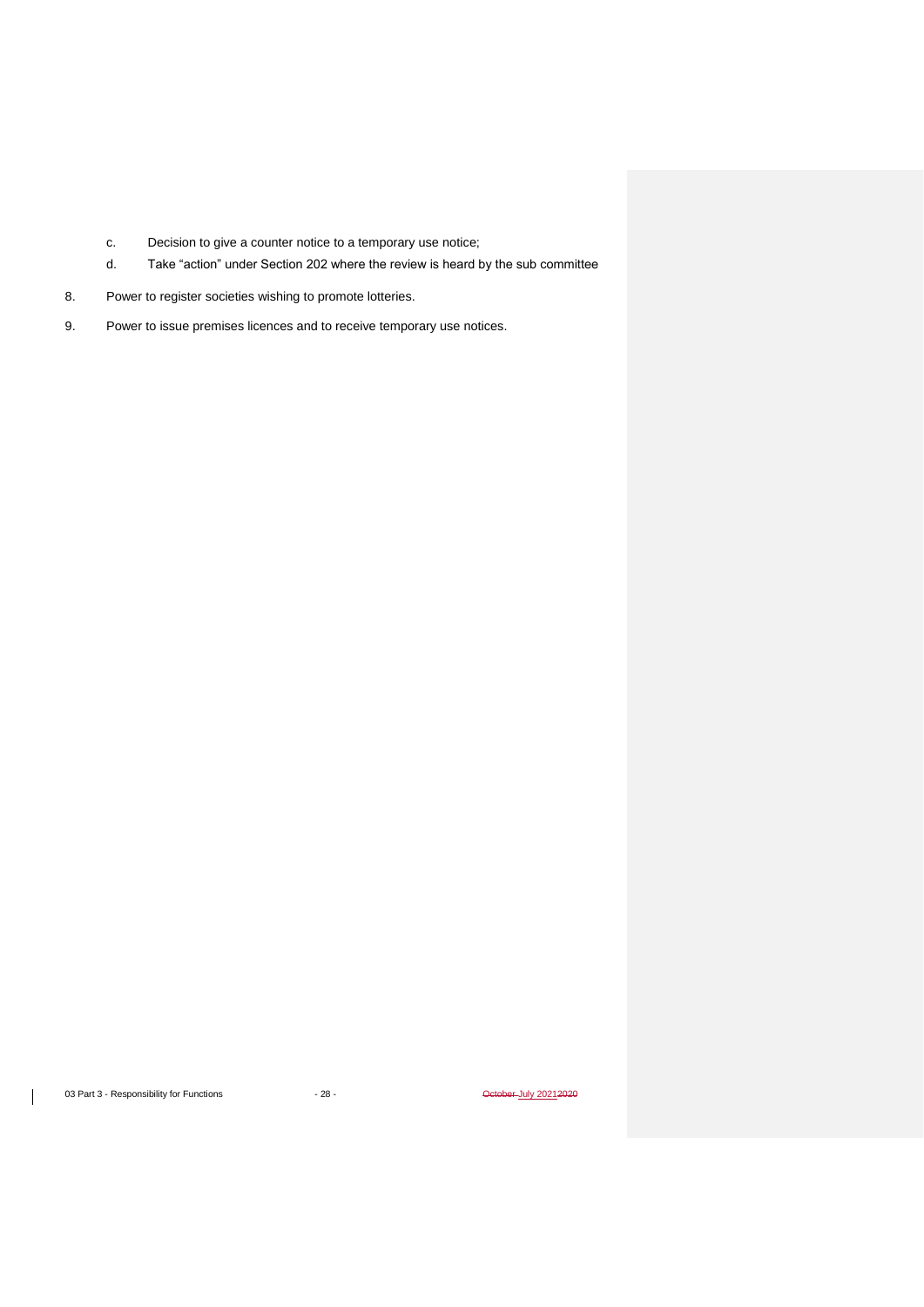#### **TERMS OF REFERENCE FOR LICENSING (GENERAL) SUB-COMMITTEE**

## **GENERAL**

- a. This Sub-Committee is a Sub-Committee of the Licensing Committee appointed by the Committee under the Local Government Act 1972.
- b. The Committee has arranged under Section 101(1) of that Act for the discharge by the Sub-Committee of such of the Council's functions as are within the Sub-Committee's terms of reference (set out below).
- c. Certain functions are delegated by this Panel to Officers. Full details may be found in the Officers' Scheme of Delegation which may be obtained from the Head of Business Operations.
- d. Where a function or matter within the Sub-Committee's competence has been delegated to an officer, the Sub-Committees may exercise that function/matter concurrently with the officer to whom it has been delegated.
- e. The exercise of any function or matter within the Sub-Committee's competence is always subject to any relevant requirement of the Council's Constitution including any Special Procedure and Protocol drawn up and approved by the Service Director: Legal & Business Operations in pursuance of Council Procedure Rule 26.2.

## **TERMS OF REFERENCE**

Except for matters of Policy to undertake all licensing functions, powers and duties conferred by the Local Government Act 1972 including but not limited to the matters set out below:

| 1. Power to license hackney carriages and<br>private hire vehicles              | (a) as to the hackney carriages, the Town<br>Police Clauses Act, 1847 (10 & 11<br>Vict.c.89), as extended by section 171 of<br>the Public Health Act 1875 (38 & 39<br>Vict.c.55), and section 15 of the<br>Transport Act 1985 (c.67); and sections<br>47, 57, 58, 60 and 79 of the Local<br>Government (Miscellaneous Provisions)<br>Act 1976(c.57); |
|---------------------------------------------------------------------------------|------------------------------------------------------------------------------------------------------------------------------------------------------------------------------------------------------------------------------------------------------------------------------------------------------------------------------------------------------|
|                                                                                 | (b) as to private hire vehicles, sections 48,<br>57, 58, 60 and 79 of the Local<br>Government (Miscellaneous Provisions)<br>Act 1976.                                                                                                                                                                                                                |
| 2. Power to license drivers of hackney<br>carriages and private hire vehicles   | Sections 51, 53, 54, 59, 61 and 79 of the<br>Local Government (Miscellaneous<br>Provisions) Act 1976.                                                                                                                                                                                                                                                |
| 3. Power to license operators of hackney<br>carriages and private hire vehicles | Sections 51, 53, 54, 59, 61 and 69 of the<br>Local Government (Miscellaneous<br>Provisions) Act 1976                                                                                                                                                                                                                                                 |
| 4. Power to license sex shops and sex<br>cinema and sex entertainment venues    | Section 2 and Schedule 3 Local Government<br>(Miscellaneous Provisions) Act 1976                                                                                                                                                                                                                                                                     |
| 5. Power to license performances of<br>hypnotism                                | The Hypnotism Act 1952                                                                                                                                                                                                                                                                                                                               |

03 Part 3 - Responsibility for Functions - 29 - 29 - Case of the Case of Australian Control of Australian Control of Australian Control of Australian Control of Australian Control of Australian Control of Australian Contro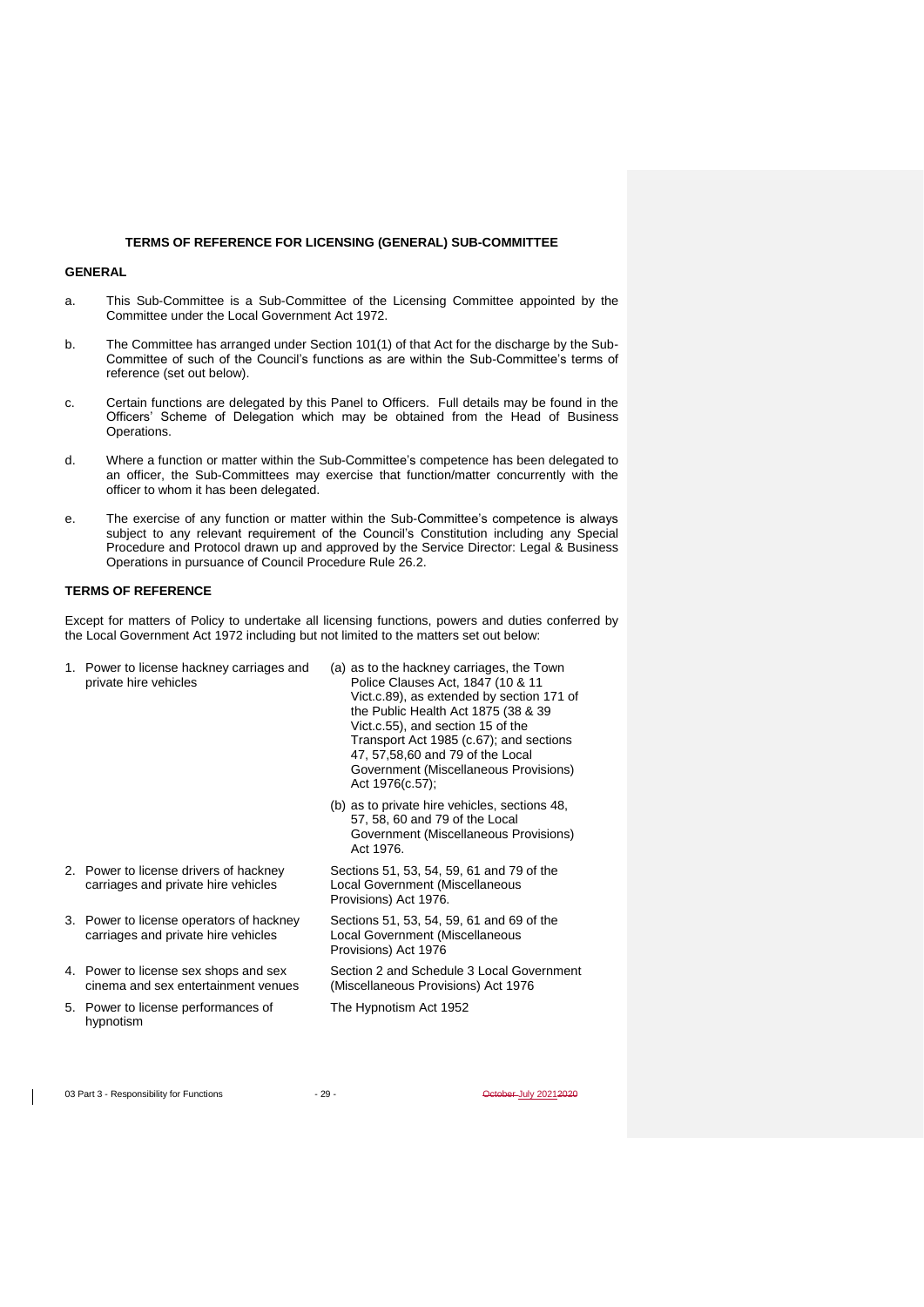| 6. Power to license markets and street |  |
|----------------------------------------|--|
| trading                                |  |

- 7. Power to license persons to collect for charitable and other causes
- 8. Power to license premises for acupuncture, tattooing, ear-piercing and electrolysis
- 9. Power to license pleasure boats and pleasure vessels
- 10. Duty to keep list of persons entitled to sell non-medicinal poisons
- 11. Power to register and license premises for the preparation of food
- 12. Power to issue, amend or replace safety certificates (whether general or special) for sports grounds
- 13. Power to issue, cancel, amend or replace safety certificates for regulated stands at sports grounds
- Note: The above function is exercised by the Fire Officer.
- 
- 15. Power to license premises for the breeding of dogs
- 16. Power to license pet shops and other establishments where animals are bred or kept for the purposes of carrying on a business
- 17. Power to register animal trainers and exhibitors
- 
- 19. Power to license dangerous wild animals Section 1 of the Dangerous Wild Animals Act
- 
- 

Part III of, and Schedule 4 to, the Local Government (Miscellaneous Provisions) Act 1982,

Section 5 of the Police, Factories etc. (Miscellaneous Provisions) Act 1916 (c.31) and section 2 of the House to House Collections Act 1939 (c44)

Sections 13 to 17 of the Local Government (Miscellaneous Provisions) Act 1982

Section 94 of the Public Health Acts Amendment Act 1907 (c.53)

Sections 3(1)(b)(ii), 5,6 and 11 of the Poisons Act 1972 (c.66)

- Section 19 of the Food Safety Act 1990 (c.16)
- The Safety of Sports Grounds Act 1975 (c.52)

Part III of the Fire Safety and Safety of Places of Sport Act 1987 (c.27)

14. Power to issue fire certificates Section 5 of the Fire Precautions Act 1971 (c.40) Section 1 of the Breeding of Dogs Act 1973

(c.60) and section 1 of the Breeding and Sale of Dogs (Welfare) Act 1999 (c.11)

Section 1 of the Pet Animals Act 1951 (c.35); section 1 of the Animal Boarding Establishments Act 1963 (c.43); the Riding Establishments Acts 1964 and 1970 (1964c.70 and 1970c.70); section 1 of the Breeding of Dogs Act 1973 (c.60), and sections 1 and 8 of the Breeding and Sale of Dogs (Welfare) Act 1999

Section 1 of the Performing Animals (Regulations) Act 1925 (c.38)

18. Power to license zoos Section 1 of the Zoo Licensing Act 1981 (c.37)

1976 (c.38)

20. Power to license knackers' yards Section 4 of the Slaughterhouses Act 1974. *See also* the Animal By-Products Order 1999 (S.I. 1999/646)

21. Animal Welfare powers **Animal Welfare Act 2006** (all functions insofar as they are non-Executive functions

03 Part 3 - Responsibility for Functions - 30 - 30 - October July 20212020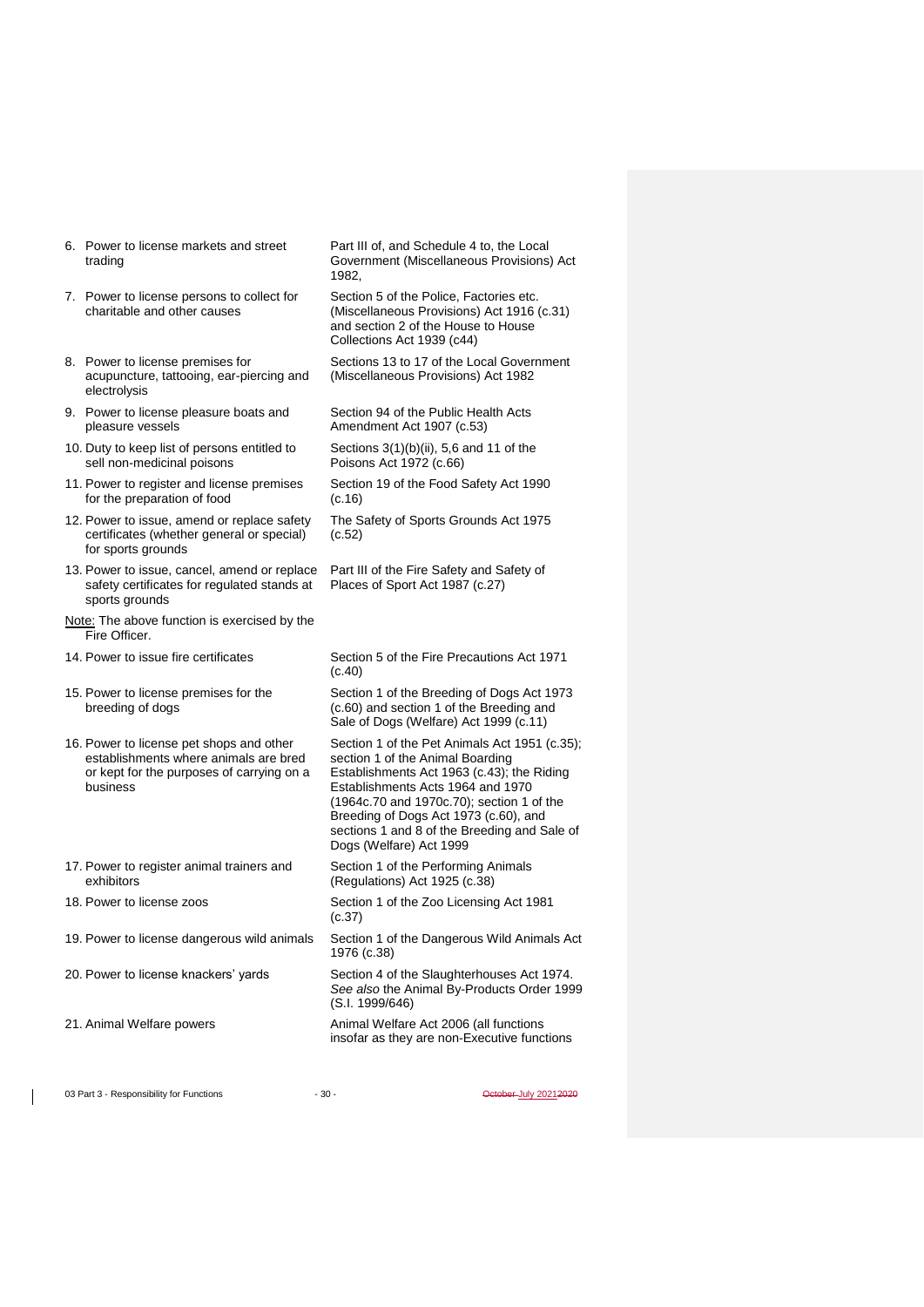- 22. Power to license the employment of children
- 23. Power to approve premises for the solemnisation of marriages
- 24. Power to grant consent for the operation of a loudspeaker
- 25. Power to license agencies for the supply of nurses
- 26. Power to issue licences for the movement of pigs
- 
- 28. Power to license collecting centres for the movement of pigs
- 29. Power to issue a license to move cattle from a market
- 30. Power to sanction use of parts of buildings for storage of celluloid
- 
- 32. Power to approve premises for production of minced meat or meat preparations
- 
- 34. Power to approve egg product establishments
- 35. Power to issue licences to retail butchers' shops carrying out commercial operations in relation to unwrapped raw meat and selling or supplying both raw meat and ready-to-eat foods
- 36. Power to approve fish products premises Regulation 24 of the Food Safety (Fishery
- 37. Power to approve dispatch or purification centres
- 38. Power to register fishing vessels on board which shrimps or molluscs are cooked
- 39. Power to approve factory vessels and fishery product establishments

Part II of the Children and Young Persons Act 1933 (c33), byelaws made under that part, and part II of the Children and Young Persons Act 1963 (c37)

Section 46A of the Marriage Act 1949 (c.76) and the Marriages (Approved Premises) Regulations 1995 (S.I. 1995/510)

Schedule 2 to the Noise and Statutory Nuisance Act 1993 (c.40)

Section 2 of the Nurses Agencies Act 1957 (c.16)

Article 12 of the Pigs (Records, Identification and Movement) Order 1995 (S.I. 1995/11)

27. Power to license the sale of pigs **Article 13 of the Pigs (Records, Identification** and Movement) Order 1995

> Article 14 of the Pigs (Records, Identification and Movement) Order 1995

Article 5(2) of the Cattle Identification Regulations 1998 (S.I. 1998/871)

Section 1 of the Celluloid and Cinematograph Film Act 1922 (c.35)

31. Power to approve meat product premises Regulations 4 and 5 of the Meat Products (Hygiene) Regulations 1994 (S.I. 1994/3082)

> Regulation 4 of the Minced Meat and Meat Preparations (Hygiene) Regulations 1995 (S.I. 1995/3205)

33. Power to approve dairy establishments Regulations 6 and 7 of the Dairy Products (Hygiene) Regulations 1995 (S.I. 1995/1086)

> Regulation 5 of the Egg Products Regulations 1993 (S.I. 1993/1520)

Schedule 1A to the Food Safety (General Food Hygiene) Regulations 1995 (S.I. 1995/1763)

Products and Live Shellfish) (Hygiene) Regulations 1998 (S.I. 1998/994)

Regulation 11 of the Food Safety (Fishery Products and Live Shellfish) (Hygiene) Regulations 1998

Regulation 21 of the Food Safety (Fishery Products and Live Shellfish) (Hygiene) Regulations 1998

Regulation 24 of the Food Safety (Fishery Products and Live Shellfish) (Hygiene) Regulations 1998

03 Part 3 - Responsibility for Functions - 31 - 31 - October July 20212020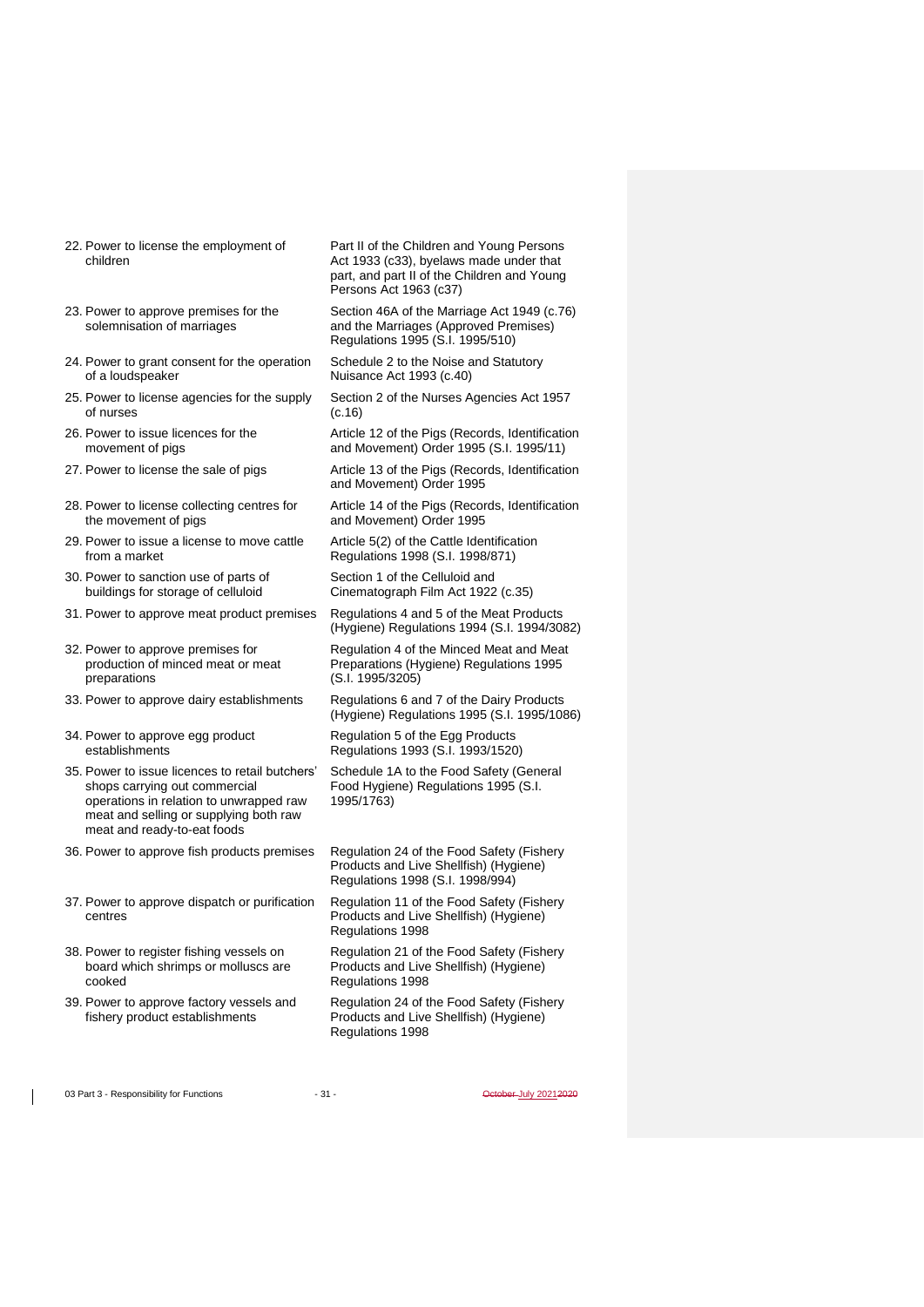- 40. Power to register auction and wholesale markets
- 41. Duty to keep register of food business premises
- 42. Power to register food business premises Regulation 9 of the Food Premises
- 43. Functions under any of the "relevant statutory provisions" within the meaning of Part 1 (health, safety and welfare in connection with work, and control of dangerous substances) of the Health and Safety at Work etc. Act 1974, to the extent that those functions are discharged otherwise than in the authority's capacity as an employer
- 44. Functions relating to sea fisheries Sections 1, 2, 10 and 19 of the Sea Fisheries
- 45. Registration of hairdressers and barbers Section 4 Hampshire Act 1983
- 46. Touting, hawking, photography etc Section 7 Hampshire Act 1983
- 
- 
- 49. Any function relating to contaminated land. (Except to the extent that the function involves the formulation of a strategic policy, in which case it is an executive function on which the panel should be consulted.)
- 50. The discharge of any function relating to the control of pollution or the management of air quality. (Except to the extent that the function involves the formulation of a strategic policy, in which case it is an executive function on which the panel should be consulted.)
- 51. The service of an abatement notice in respect of a statutory nuisance.
- 52. The inspection of the Authority's area to detect any statutory nuisance. (Except to the extent that the function involves the formulation of a strategic policy, in which case it is an executive function on which the panel should be consulted.)

Regulation 26 of the Food Safety (Fishery Products and Live Shellfish) (Hygiene) Regulations 1998

Regulation 5 of the Food Premises (Registration) Regulations 1991 (S.I. 1991/2828)

(Registration) Regulations 1991

Part 1 of the Health and Safety at Work etc. Act 1974 (c.37)

Regulation Act 1966 (c.38)

- 47. Control of stray dogs Section 8 Hampshire Act 1983
- 48. Seizure of horses Section 9 Hampshire Act 1983

Part IIA of the Environmental Protection Act 1990 (c43) and subordinate legislation under that part

Pollution Prevention and Control Act 1999 (c 24);

Pt IV of the Environment Act 1995 (c 25); Part 1 of the Environmental Protection Act, 1990 (c 43) and the Clean Air Act, 1993 (c 11)

Section 80(1) of the Environment Protection Act, 1990

Section 79 of the Environmental Protection Act, 1990.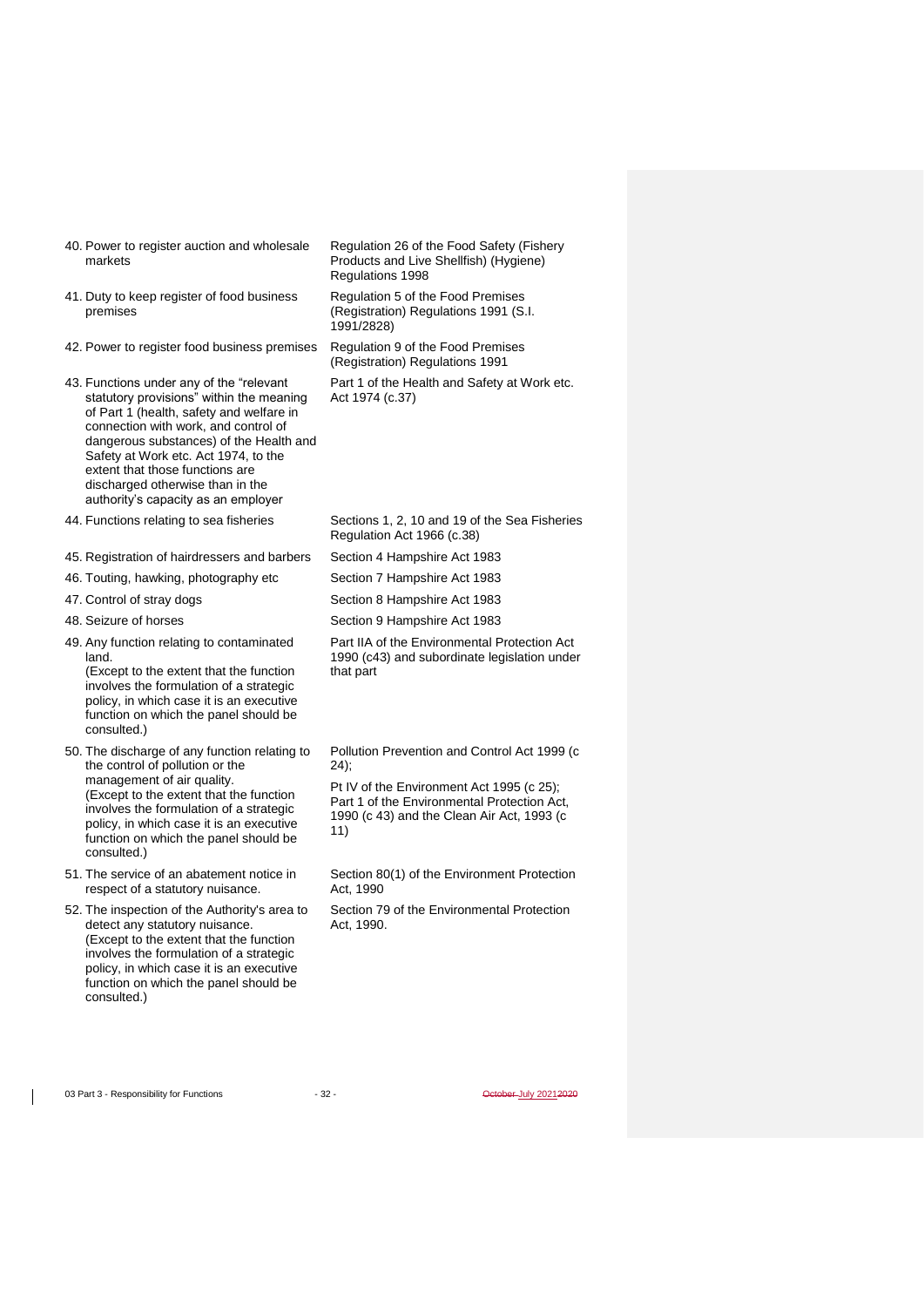53. The investigation of any complaint as to the existence of a statutory nuisance.

54. The obtaining of particulars of persons interested in land. (Except to the extent that it is necessary to exercise these powers in respect of actions which are preliminary to the exercise of powers to make compulsory purchase orders)

55. Determine all matters in relation to scrap metal licences, including the grant and revocation of any licences

Section 79 of the Environmental Protection Act, 1990.

Section 16 of the Local Government (Miscellaneous Provisions) Act, 1976.

Scrap Metal Dealers Act 2013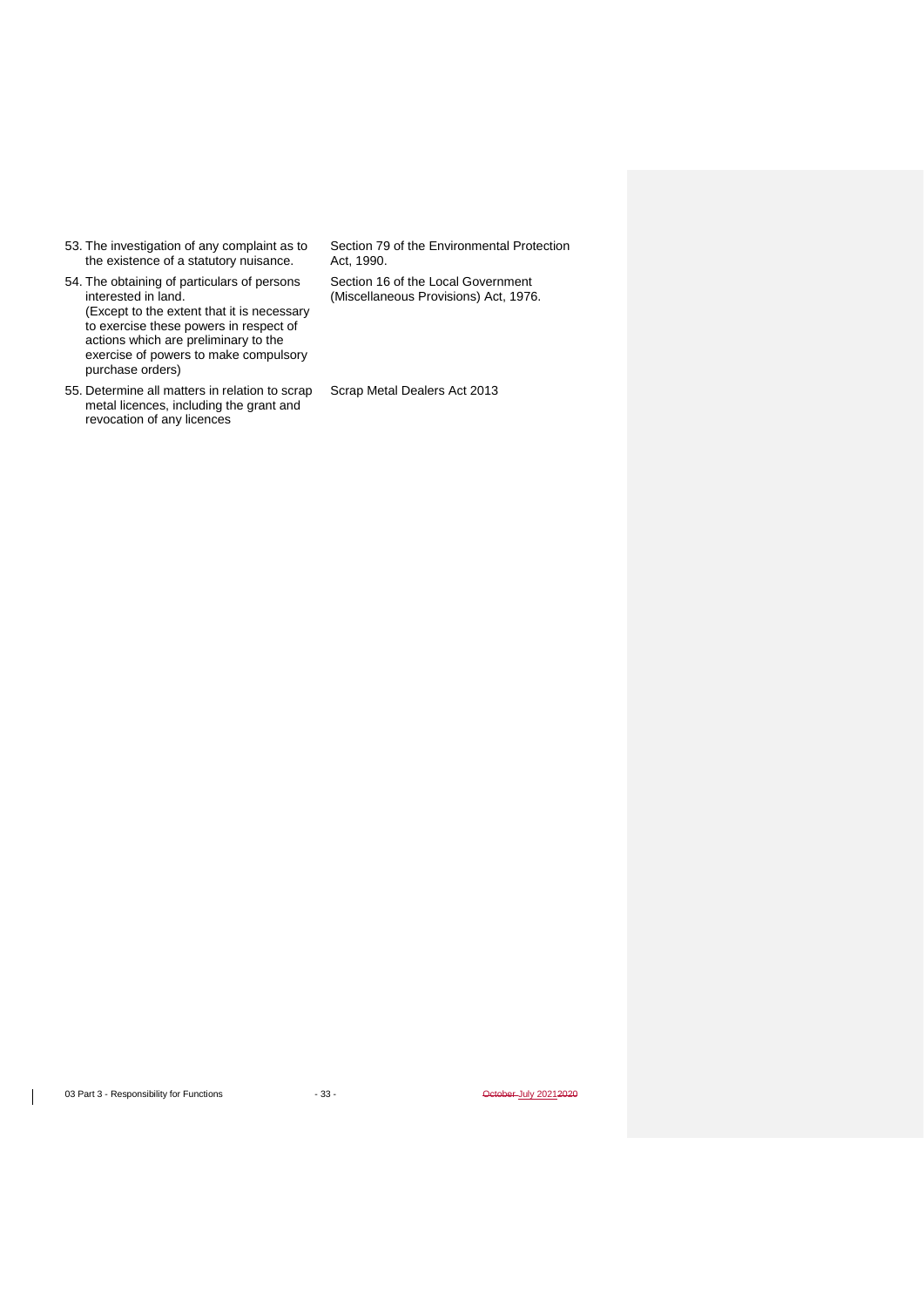#### **TERMS OF REFERENCE FOR PLANNING AND RIGHTS OF WAY COMMITTEE (known as Planning and Rights of Way Panel)**

#### **GENERAL**

- a. This Panel is a Committee of the Council appointed by the Council under Section 102(1) of the Local Government Act 1972.
- b. The Council has arranged under Section 101(1) of that Act for the discharge by the Panel of such of the council's functions as are within the Panel's terms of reference (set out below).
- c. Certain functions are delegated by this Panel to Officers. Full details may be found in the Officer's Scheme of Delegation which may be obtained from the Head of Business Operations.
- d. Where a function or matter within the Panel's competence has been delegated to an officer, the Panel may exercise that function/matter concurrently with the officer to whom it has been delegated.
- e. The exercise of any function or matter within the Panel's competence is always subject to any relevant requirement of Contract Standing Orders, Financial Regulations and Council Procedure Rules as amended from time to time including any Special Procedures drawn up and approved by the Service Director: Legal & Business Operations in pursuance of Procedure Rule 26.2.

#### **TERMS OF REFERENCE**

- 1. To be consulted on the draft development plan.
- 2. Power to determine application for planning permission
- 3. Power to determine applications to develop land without compliance with conditions previously attached.
- 4. Power to grant planning permission for development already carried out
- 5. Power to decline to determine application for planning permission
- 6. Duties relating to the making of determinations of planning applications
- 7. Power to determine application for planning permission made by a local authority, alone or jointly with another person

Sections 70(1)(a) and (b) and 72 of the Town and Country Planning Act 1990 (c.8)

Section 73 of the Town and Country Planning Act 1990

Section 73A of the Town and Country Planning Act 1990

Section 70A of the Town and Country Planning Act 1990

Sections 69, 76 and 92 of the Town and Country Planning Act 1990 and Articles 8, 10 to 13, 15 to 22 and 25 and 26 of the Town and Country Planning (General Development Procedure) Order 1995 (S.I. 1995/419) and directions made thereunder

Section 316 of the Town and Country Planning Act 1990 and the Town and country Planning General Regulations 1992 (S.I. 1992/1492)

03 Part 3 - Responsibility for Functions - 34 - Alta - October July 20212020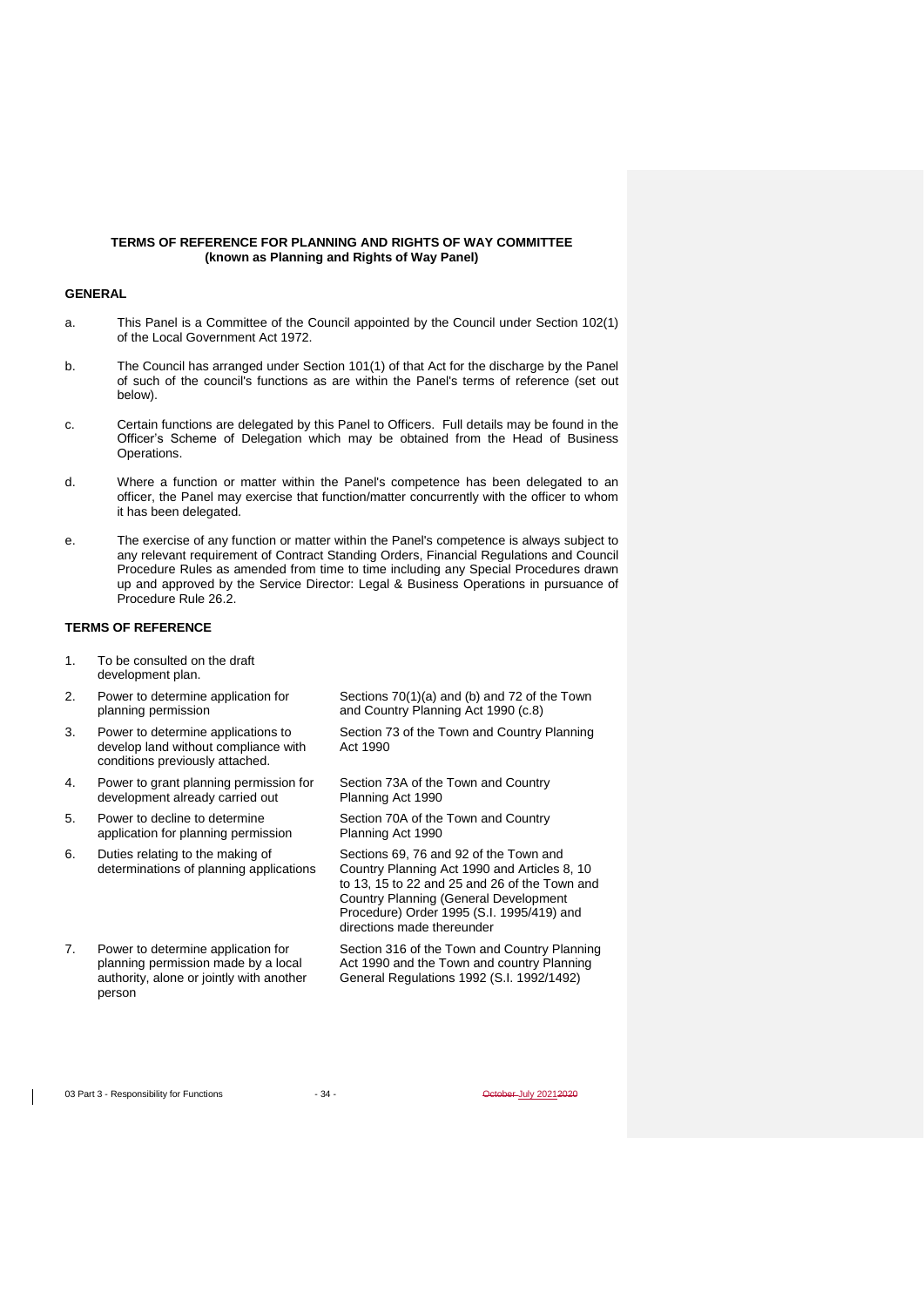- 8. Power to make determinations, give approvals and agree certain other matters relating to the exercise of permitted development rights
- 9. Power to enter into agreement regulating development or use of land
- 10. Power to issue a certificate of existing or proposed lawful use or development
- 11. Power to serve a completion notice Section 94(2) of the Town and Country
- 12. Power to grant consent for the display of advertisements
- 13. Power to authorise entry onto land Section 196A of the Town and Country
- 14. Power to require the discontinuance of a use of land
- 15. Power to serve a planning contravention notice, breach of condition notice or stop notice
- 16. Power to issue an enforcement notice Section 172 of the Town and Country Planning
- 17. Power to apply for an injunction restraining a breach of planning control
- 18. Power to determine applications for hazardous substances consent, and related powers
- 19. Duty to determine conditions to which old mining permissions, relevant planning permissions relating to dormant sites or active Phase I or II sites, or mineral permissions relating to mining sites, as the case may be, are to be subject
- 20. Power to require proper maintenance of land
- 21. Power to determine application for listed building consent, and related powers
- 22. Power to determine applications for conservation area consent

Parts 6, 7 ,11, 17, 19, 20, 21 to 24, 26, 30 and 31 of Schedule 2 to the Town and Country Planning (General Permitted Development) Order 1995 (S.I. 1995/418)

Section 106 of the Town and Country Planning Act 1990

Sections 191(4) and 192(2) of the Town and Country Planning Act 1990

Planning Act 1990

Section 220 of the Town and Country Planning Act 1990 and the Town and Country Planning (Control of Advertisements) Regulations 1992

Planning Act 1990

Section 102 of the Town and Country Planning Act 1990

Sections 171C, 187A and 183(1) of the Town and Country Planning Act 1990

Act 1990

Section 187B of the Town and Country Planning Act 1990

Sections 9(1) and 10 of the Planning (Hazardous Substances) Act 1990 (c.10)

Paragraph 2(6)(a) of Schedule 2 to the Planning and Compensation Act 1991, paragraph 9(6) of Schedule 13 to the Environment Act 1995 (c.25) and paragraph 6(5) of Schedule 14 to that Act

Section 215(1) of the Town and Country Planning Act 1990

Sections 16(1) and (2), 17, 27(2) and 33(1) of the Planning (Listed Buildings and Buildings in Conservation Areas ) Act 1990 (c.9)

Section 16(1) of the Planning (Listed Buildings and Buildings in Conservation Areas ) Act 1990, as applied by section 74(3) of that Act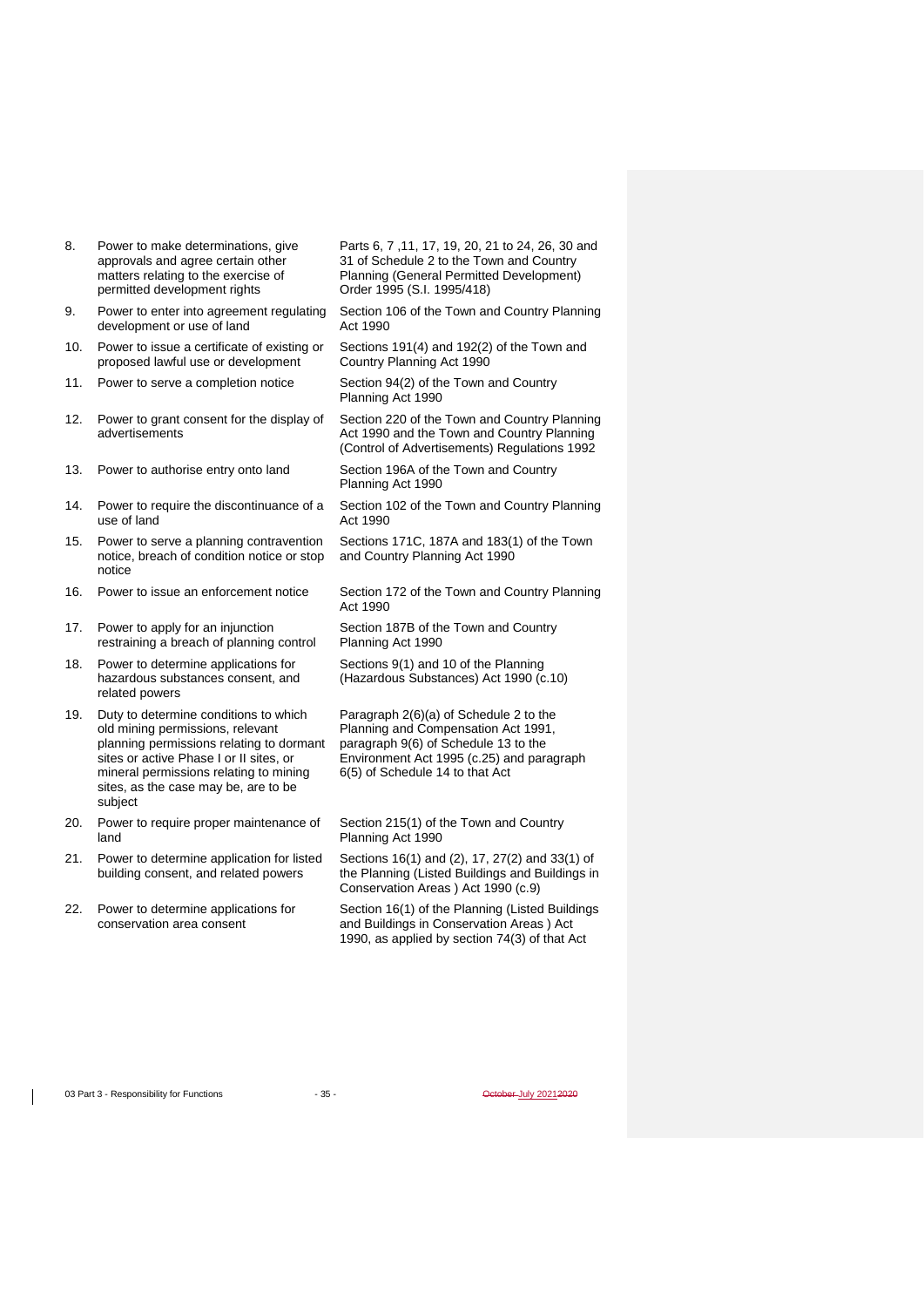- 23. Duties relating to applications for listed building consent and conservation area consent
- 24. Power to serve a building preservation notice, and related powers
- 25. Power to issue enforcement notice in relation to demolition of unlisted building in conservation area
- 26. Power to acquire a listed building in need of repair and to serve a repairs notice
- 27. Power to apply for an injunction in relation to a listed building
- 
- 29. Power to issue licences authorising the use of land as a caravan site ("site licences")
- 30. Power to license the use of moveable dwellings and camping sites
- 31. Power to register common land or town or village greens, except where the powers is exercisable solely for the purpose of giving effect to:
	- (a) an exchange of lands effected by an order under section 19(3) of, or paragraph 6(4) of Schedule 3 to, the Acquisition of Land Act 1981 (c.67) or
	- (b) an order under section 147 of the Inclosure Act 1845 (c.8 & 9 Vict.c.118)
- 32. Power to register variation of rights of common
- 33. The obtaining of information as to interests in land. (Except to the extent that it is necessary to exercise these powers in respect of actions which are preliminary to the exercise of powers to make compulsory purchase orders.

Sections 13(1) and 14(1) and (4) of the Planning (Listed Buildings and Buildings in Conservation Areas) Act 1990 and regulations 3 to 6 and 13 of the Town and Country Planning (Listed Buildings and Buildings in Conservation Areas) Regulations 1990 and paragraphs 8, 15 and 22 of the Department of the Environment Circular 14/97

Sections 3(1) and 4(1) of the Planning (Listed Buildings and Buildings in Conservation Areas) Act 1990

Section 38 of the Planning (Listed Buildings and Buildings in Conservation Areas) Act 1990

Sections 47 and 48 of the Planning (Listed Buildings and Buildings in Conservation Areas) Act 1990

Section 44A of the Planning (Listed Buildings and Buildings in Conservation Areas) Act 1990

28. Power to execute urgent works Section 54 of the Planning (Listed Buildings and Buildings in Conservations Areas) Act 1990

> Section 3(3) of the Caravan Sites and Control of Development Act 1960 (c.62)

Section 269(1) of the Public Health Act 1936(c.49)

Regulation 6 of the Commons Registration (New Land) Regulations 1969 (S.I. 1969/1843)

Regulation 29 of the Commons Registration (General) Regulations 1966 (S.I. 1966/1471)

Section 330 of the Town and Country Planning Act, 1990.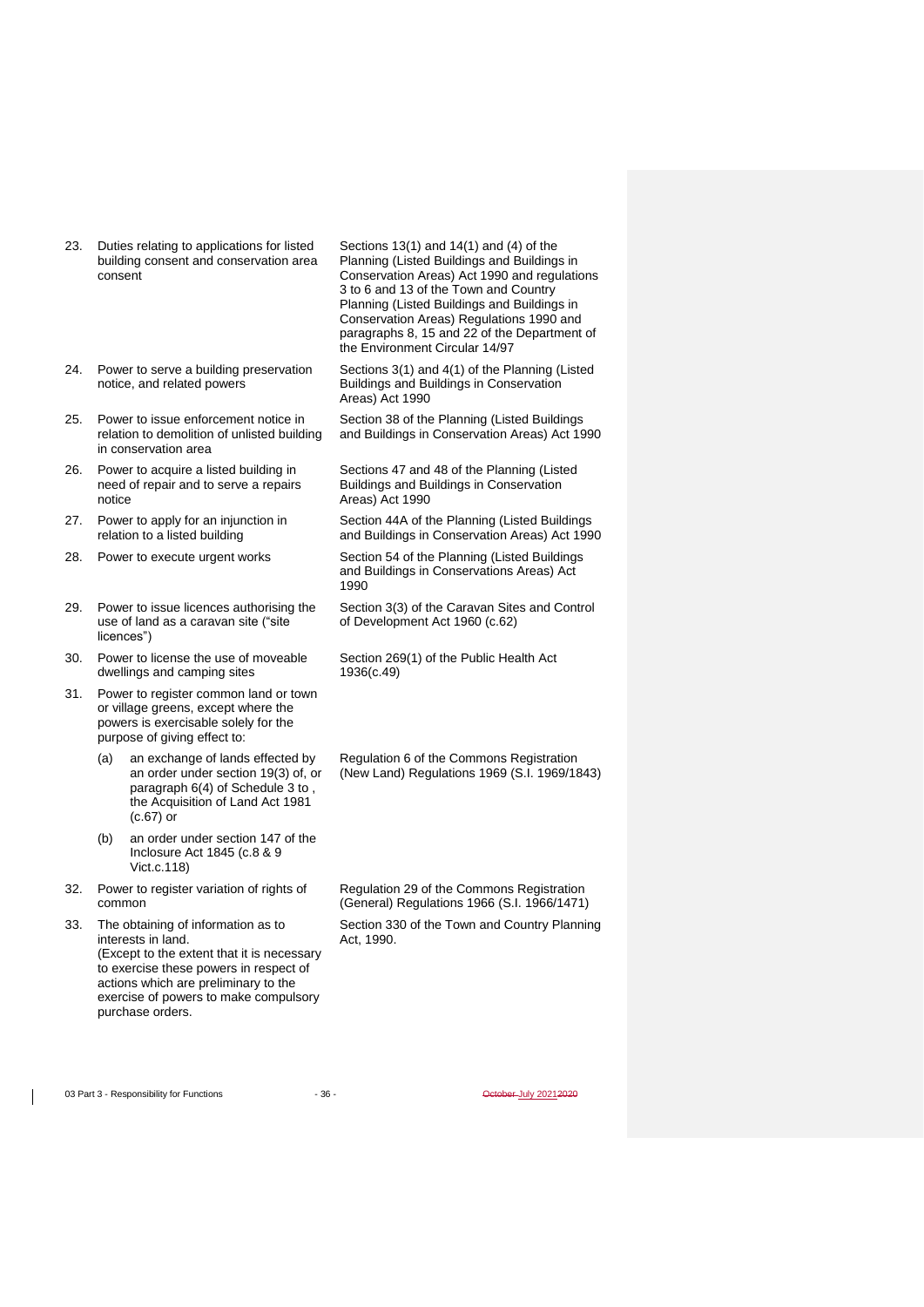| 34. | The making of agreements for the<br>execution of highways works                                                       | Section 278 of the Highways Act, 1980 (c.66)<br>substituted by the New Roads and Street<br>Works Act, 1991 (c.22), Section 23              |
|-----|-----------------------------------------------------------------------------------------------------------------------|--------------------------------------------------------------------------------------------------------------------------------------------|
| 35. | Power to grant a street works licence                                                                                 | Section 50 of the New roads and Street Works<br>Act 1991 (c.22)                                                                            |
| 36. | Power to permit deposit of builder's skip<br>on highway                                                               | Section 139 of the Highways Act 1980 (c.66)                                                                                                |
| 37. | Power to license planting, retention and<br>maintenance of trees etc. in part of<br>highway                           | Section 142 of the Highways Act 1980                                                                                                       |
| 38. | Power to authorise erection of stiles etc.<br>on footpaths or bridleways                                              | Section 147 of the highways Act 1980                                                                                                       |
| 39. | Power to license works in relation to<br>buildings etc. which obstruct the highway                                    | Section 169 of the highways Act 1980                                                                                                       |
| 40. | Power to consent to temporary deposits<br>or excavations in streets                                                   | Section 171 of the Highways Act 1980                                                                                                       |
| 41. | Power to dispense with obligation to<br>erect hoarding or fence                                                       | Section 172 of the Highways Act 1980                                                                                                       |
| 42. | Power to restrict the placing of rails,<br>beams, etc. over highways                                                  | Section 178 of the Highways Act 1980                                                                                                       |
| 43. | Power to consent to construction of<br>cellars etc. under street                                                      | Section 179 of the Highways Act 1980 as<br>amended by Section 22 of the Local<br>Government (Miscellaneous Provisions) Act,<br>1982 (c.30) |
| 44. | Power to consent to the making of<br>openings into cellars etc. under streets,<br>and pavement lights and ventilators | Section 180 of the Highways Act 1980                                                                                                       |
| 45. | Power to create footpath or bridleway by<br>agreement                                                                 | Section 25 of the Highways Act 1980 (c.66)                                                                                                 |
| 46. | Power to create footpaths and<br>bridleways                                                                           | Section 26 of the Highways Act 1980                                                                                                        |
| 47. | Duty to keep register of information with<br>respect to maps, statements and<br>declarations                          | Section 31A of the Highways Act 1980                                                                                                       |
| 48. | Power to stop up footpaths and<br>bridleways                                                                          | Section 118 of the Highways Act 1980                                                                                                       |
| 49. | Power to determine application for public<br>path extinguishment order                                                | Sections 118ZA and 118C(2) of the Highways<br>Act 1980                                                                                     |
| 50. | Power to make a rail crossing<br>extinguishment order                                                                 | Section 118A of the Highways Act 1980                                                                                                      |
| 51. | Power to make a special extinguishment<br>order                                                                       | Section 118B of the Highways Act 1980                                                                                                      |
| 52. | Power to divert footpaths and bridleways                                                                              | Section 119 of the Highways Act 1980                                                                                                       |
| 53. | Power to make a public path diversion<br>order                                                                        | Sections 119ZA and 119C(4) of the Highways<br>Act 1980                                                                                     |
| 54. | Power to make a rail crossing diversion<br>order                                                                      | Section 119A of the Highways Act 1980                                                                                                      |
|     | 03 Part 3 - Responsibility for Functions<br>$-37-$                                                                    | October-July 20212020                                                                                                                      |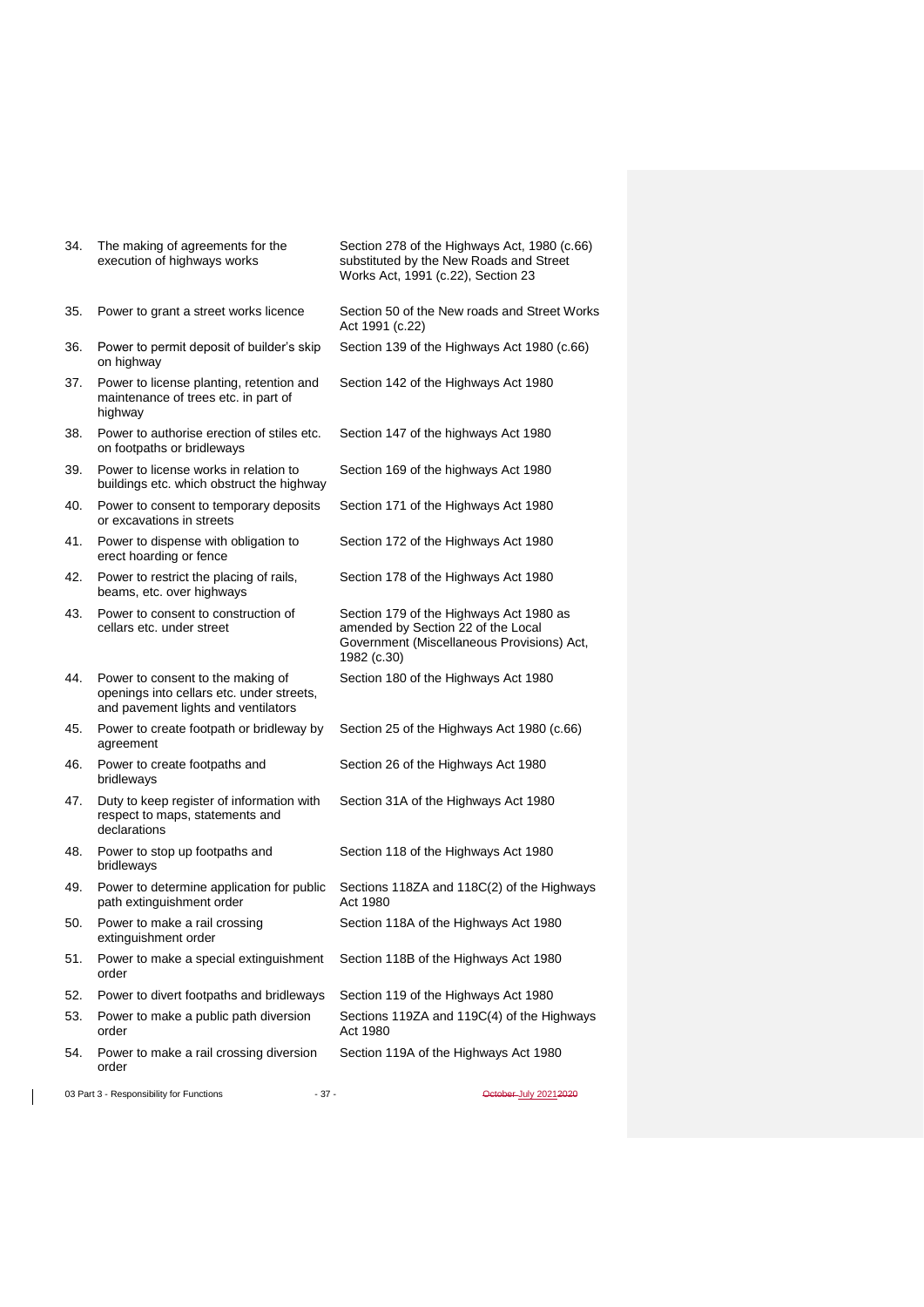| 55. | Power to make a special diversion order                                                                                                            | Section 119B of the Highways Act 1980                         |
|-----|----------------------------------------------------------------------------------------------------------------------------------------------------|---------------------------------------------------------------|
| 56. | Power to require applicant for order to<br>enter into agreement                                                                                    | Section 119C(3) of the Highways Act 1980                      |
| 57. | Power to make an SSSI diversion order                                                                                                              | Section 119D of the Highways Act 1980                         |
| 58. | Duty to keep register with respect to<br>applications under sections 118ZA,<br>118C, 119ZA and 119C of the Highways<br>Act 1980                    | Section 121B of the Highways Act 1980                         |
| 59. | Power to decline to determine certain<br>applications                                                                                              | Section 121C of the Highways Act 1980                         |
| 60. | Duty to assert and protect the rights of<br>the public to use and enjoyment of<br>highways                                                         | Section 130 of the Highways Act 1980                          |
| 61. | Duty to serve notice of proposed action<br>in relation to obstruction                                                                              | Section 130A of the Highways Act 1980                         |
| 62. | Power to apply for variation of order<br>under section 130B of the Highways Act<br>1980                                                            | Section 130B(7) of the Highways Act 1980                      |
| 63. | Power to authorise temporary<br>disturbance of surface of footpath or<br>bridleway                                                                 | Section 135 of the Highways Act 1980                          |
| 64. | Power temporarily to divert footpath or<br>bridleway.                                                                                              | Section 135A of the Highways Act 1980                         |
| 65. | Functions relating to the making good of<br>damage and the removal of obstructions                                                                 | Section 135B of the Highways Act 1980                         |
| 66. | Powers relating to the removal of things<br>so deposited on highways as to be a<br>nuisance                                                        | Section 149 of the Highways Act 1980                          |
| 67. | Power to extinguish certain public rights<br>of way                                                                                                | Section 32 of the Acquisition of Land Act 1981<br>(c.67)      |
| 68. | Duty to keep definitive map and<br>statement under review                                                                                          | Section 53 of the Wildlife and Countryside Act<br>1981 (c.69) |
| 69. | Power to include modifications in other<br>orders                                                                                                  | Section 53A of the Wildlife and Countryside<br>Act 1981       |
| 70. | Duty to keep register of prescribed<br>information with respect to applications<br>under section 53(5) of the Wildlife and<br>Countryside Act 1981 | Section 53B of the Wildlife and Countryside<br>Act 1981       |
| 71. | Duty to reclassify roads used as public<br>paths                                                                                                   | Section 54 of the Wildlife and Countryside Act<br>1981        |
| 72. | Power to prepare map and statement by<br>way of consolidation of definitive map<br>and statement                                                   | Section 57A of the Wildlife and Countryside<br>Act 1981       |
| 73. | Power to designate footpath as cycle<br>track                                                                                                      | Section 3 of the Cycle Tracks Act 1984 (c.38)                 |
| 74. | Power to extinguish public right of way<br>over land acquired for clearance                                                                        | Section 294 of the Housing Act 1981 (c.68)                    |
|     |                                                                                                                                                    |                                                               |

03 Part 3 - Responsibility for Functions - 38 - 38 - October July 20212020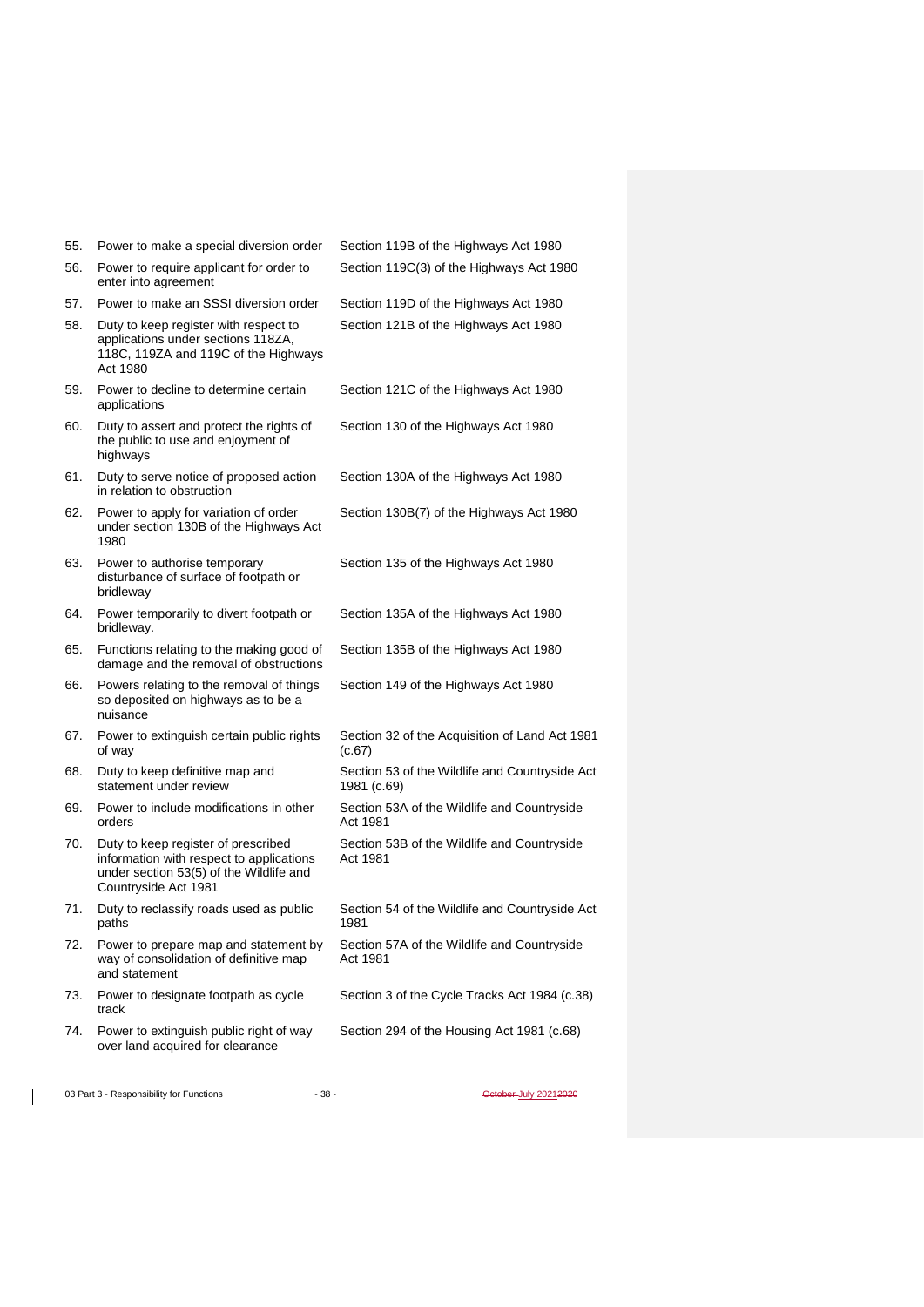| 75. | Power to authorise stopping-up or<br>diversion of footpath or bridleway          | Section 257 of the Town and Country Planning<br>Act 1990                                                              |
|-----|----------------------------------------------------------------------------------|-----------------------------------------------------------------------------------------------------------------------|
| 76. | Power to extinguish public rights of way<br>over land held for planning purposes | Section 258 of the Town and Country Planning<br>Act 1990                                                              |
| 77. | Power to enter into agreements with<br>respect to means of access                | Section 35 of the Countryside and Rights of<br>Way Act 2000 (c.37)                                                    |
| 78. | Power to provide access in absence of<br>agreement                               | Section 37 of the Countryside and Rights of<br>Way Act 2000                                                           |
| 79. | Power to make limestone pavement<br>order                                        | Section 34(2) of the Wildlife and Countryside<br>Act 1981 (c.69)                                                      |
| 80. | Powers relating to the protection of<br>important hedgerows                      | The Hedgerows Regulations 1997 (S.I.<br>1997/1160)                                                                    |
| 81. | Powers relating to the preservation of<br>trees                                  | Sections 197 to 214D of the Town and<br>Country Planning Act 1990, and the Trees<br>Regulations 1999 (S.I. 1999/1892) |
| 82. | Unlawfully parked vehicles re the<br>Common, Parks and Recreation<br>Grounds     | Section 58 & 59, Hampshire Act, 1983                                                                                  |
| 83. | Pedestrian Ways                                                                  | Section 61, Hampshire Act 1983                                                                                        |
| 84. | Fire Precautions Parking Places: safety<br>requirements                          | Section 11, Hampshire Act 1983                                                                                        |
| 85. | Access for Fire Brigade                                                          | Section 12, Hampshire Act 1983                                                                                        |
| 86. | Fire precautions in certain large<br>buildings.                                  | Section 13, Hampshire Act 1983                                                                                        |
| 87. | Use of Mayflower Park for boat shows<br>etc.                                     | Section 60, Hampshire Act 1983                                                                                        |
| 88. | Prevention of obstruction of streets.                                            | Section 68, Hampshire Act 1983                                                                                        |
| 89. | High hedges                                                                      | Part 8, Anti-Social Behaviour Act 2003                                                                                |
| 90. | Determination of Applications for<br>Certificates of Alternative Development     | Land Compensation Act 1961                                                                                            |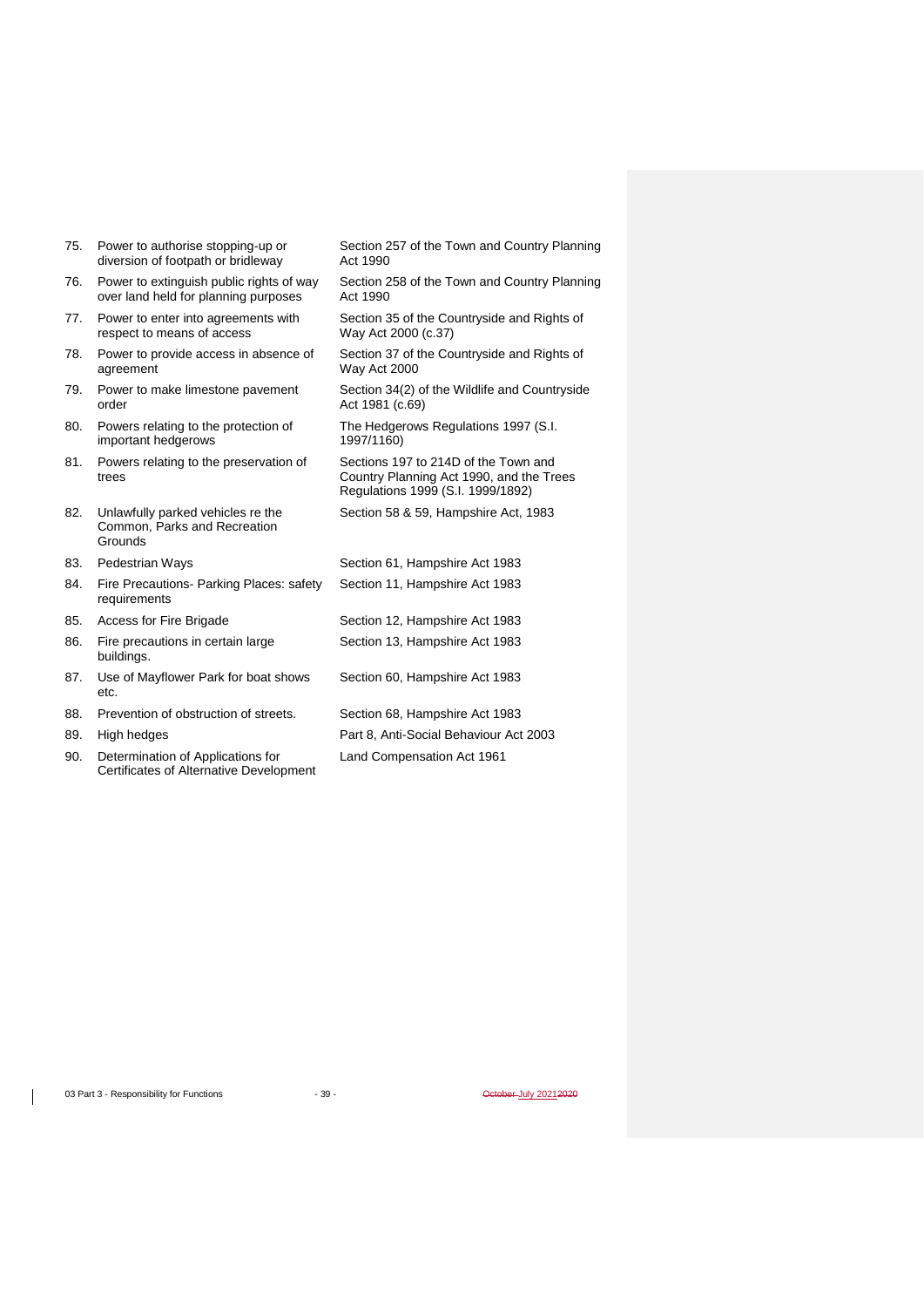#### **TERMS OF REFERENCE FOR GOVERNANCE COMMITTEE**

#### **GENERAL**

- a. This Committee is a committee of the Council appointed by the Council under the Local Government Act 1972
- b. Certain functions are delegated by this Committee to Officers. Full details may be found in Part 3 of the Council's Constitution
- c. Where a function or matter within the Committee's competence has been delegated to an officer, the Committee may exercise that function/matter concurrently with the officer to whom it has been delegated.
- d. The exercise of any function or matter within the Committee's competence is always subject to any relevant requirement of the Council's Constitution including any Special Procedure and Protocol drawn up and approved by the Service Director: Legal & Business Operations in pursuance of Council Procedure Rule 26.2.

## **TERMS OF REFERENCE**

#### **Standards, ethics and probity**

- 1. To lead on the Council's duties under Chapter 7 Localism Act 2011 and to design, implement, monitor, approve and review the standards of ethics and probity of the Council, both for Councillors and employees. The Committee*'s* powers shall include responding to consultation documents and the promulgation of Codes of Conduct but the adoption and revisions to the local Members Code of Conduct shall be reserved to the Council.
- 2. To promote a culture of openness, ready accountability and probity in order to ensure the highest standards of conduct of Councillors and employees.
- 3. To lead on all aspects of Corporate Governance by promoting the values of putting people first, valuing public service and creating a norm of the highest standards of personal conduct.
- 4. To oversee and manage programmes of guidance, advice and training on ethics, standards and probity for Councillors and employees and on the Members Code of Conduct.
- 5. To be responsible for the Council's register of Members' interests and to receive reports from the Monitoring Officer on the operation of the register from time to time.
- 6. To be responsible for written guidance and advice on the operation of the system of declarations of Members' Interests and to receive reports form the Monitoring Officer on the operation of the system of declarations from time to time.
- 7. To establish, monitor, approve and issue advice and guidance to Councillors on a system of dispensations to speak on, or participate in, matters in which they have interests and give dispensation in appropriate cases.
- 8. To exercise the functions of the Council in relation to the ethical framework, corporate governance and standards of conduct of Joint Committees and other bodies.
- 9. To establish a Standards Sub-Committee to investigate and determine appropriate action in respect of alleged breaches of the Members Code of Conduct.
- 10. To support the Monitoring Officer and Executive Director: Finance & Commercialisation &

03 Part 3 - Responsibility for Functions - 40 - October July 20212020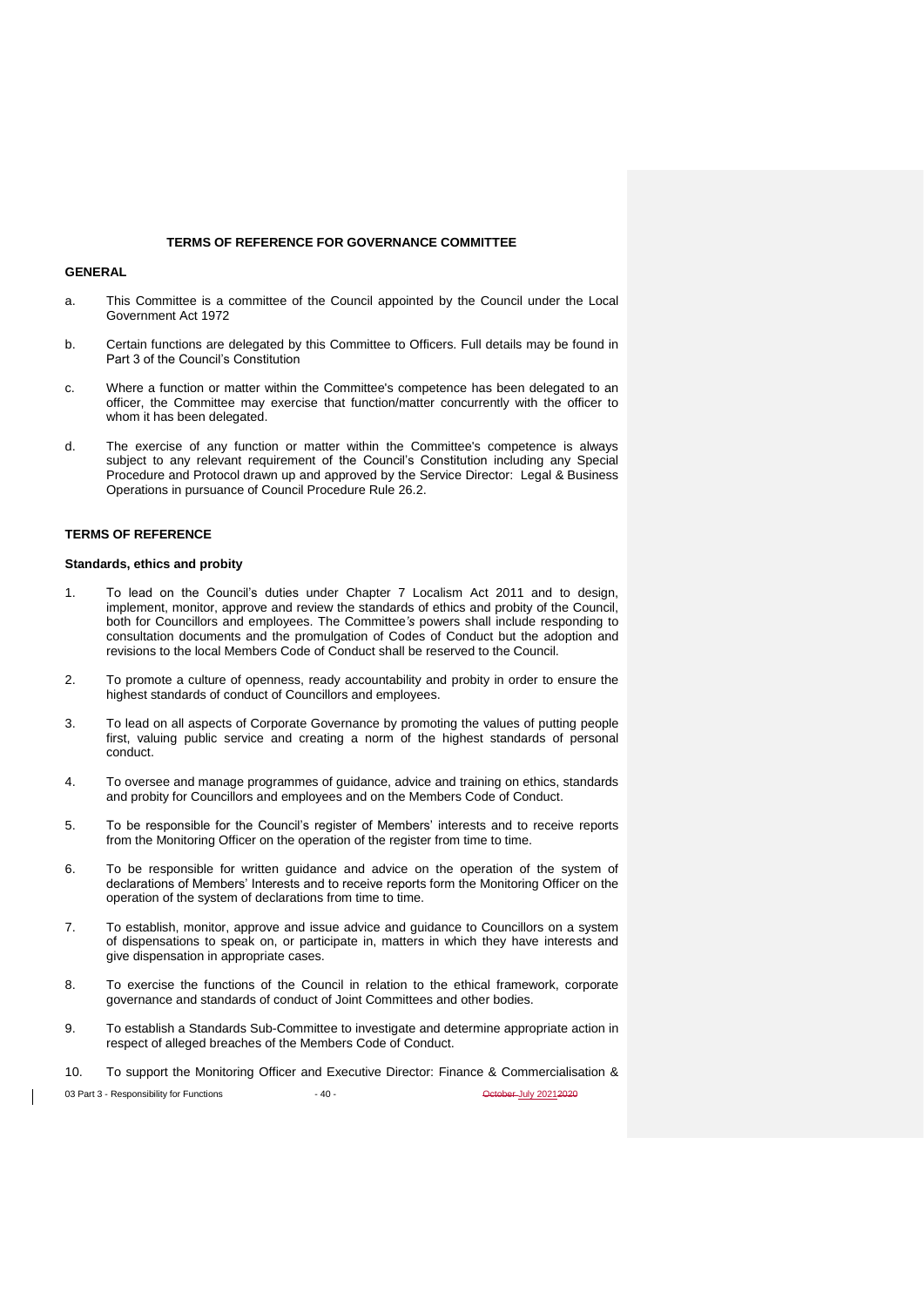Commercialisation in their statutory roles and the issuing of guidance on them from time to time.

11. To receive regular reports on the performance of the Corporate Complaints process, Local Government & Social Care Ombudsman referrals, Annual Governance Statement and Code of Corporate Governance and to recommend revisions to related policies and procedures as appropriate.

#### **Audit role**

- 12. To provide independent assurance on the adequacy of the risk management framework and the internal control and reporting environment, including (but not limited to) the reliability of the financial reporting process and the annual governance statement.
- 13. To be satisfied and provide assurance that appropriate action is being taken on risk and internal control related issues identified by the internal and external auditors and other review and inspection bodies.
- 14. To receive, and make recommendations on, such reports as are required in relation to all audit matters including the Annual Audit Plan.
- 15. The Committee shall specifically have responsibility for oversight of and provision of assurance on the following functions:
	- ensuring that Council assets are safeguarded;
	- maintaining proper accounting records;
	- ensuring the independence, objectivity and effectiveness of internal and external audit;
	- the arrangements made for cooperation between internal and external audit and other review bodies;
	- considering the reports of internal and external audit and other review and inspection bodies;
	- the scope and effectiveness of the internal control systems established by management to identify, assess, manage and monitor financial and non-financial risks (including measures to protect against, detect and respond to fraud).

#### **Employment Matters**

#### **General**

- a. Certain functions are delegated by this Panel to Officers. Full details may be found in the Officer's Scheme of Delegation which may be obtained [online.](http://www.southampton.gov.uk/policies/23%20Part%2010%20-%20Officer%20Scheme%20of%20Delegation_tcm63-364103.pdf)
- b. Where a function or matter within the Panel's competence has been delegated to an officer, the Panel may exercise that function/matter concurrently with the officer to whom it has been delegated.
- c. The exercise of any function or matter within the Panel's competence is always subject to any relevant requirement of the Council's Constitution including any Special Procedure and Protocol drawn up and approved by the Service Director: Legal & Business Operations in pursuance of Council Procedure Rule 26.2.
- 1. Power to appoint staff, excluding Chief Officers, and to determine the terms and conditions on which all staff hold office but excluding revisions to pay scales (including procedures for their dismissal). (Section 122 Local Government Act 1972).

03 Part 3 - Responsibility for Functions - 41 - Alta - Control 20212020

**Field Code Changed**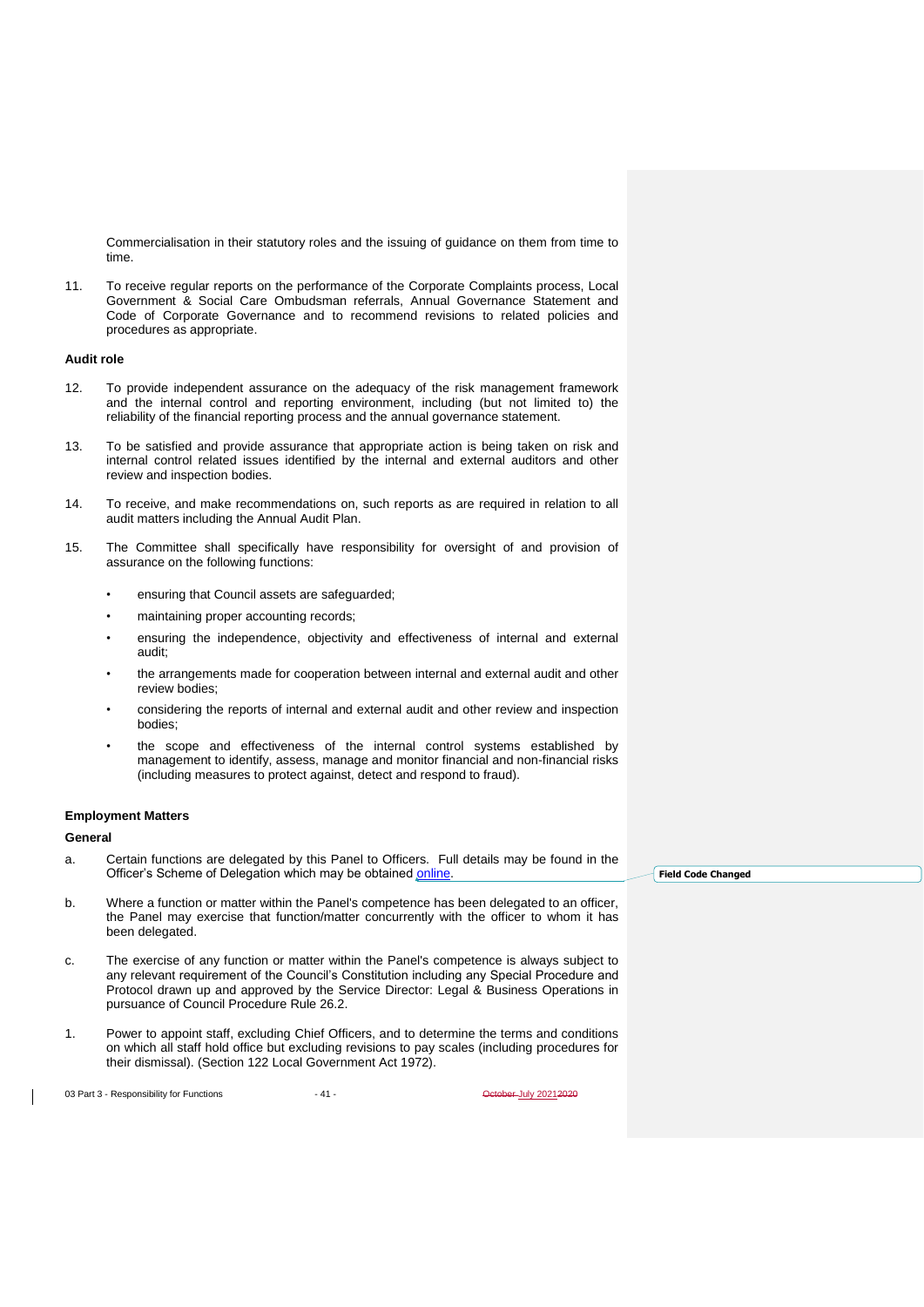- 2. The making of agreements with other local authorities for the placing of staff at the disposal of those other authorities, to the extent that the staff are being placed at the disposal of the other authority in relation to the discharge of functions which are not the responsibility of the Executive of the authority placing the staff. (Section 13(4) and (5) Local Government Act 1972).
- 3. Functions relating to local government pensions, etc. (Regulations under Section 7, 12 or 24 Superannuation Act 1972).
- 4. To agree redundancy and severance payments and early release of pension benefits, where added years, enhanced payments or any element of discretion is sought.
- 5. To determine any appeal against a decision where a right of appeal exists at law, but where there is no specific provision in the terms of reference of any other Committee or Panel for the hearing of such an appeal.
- 6. To determine school transport and associated appeals.
- 7. To have oversight and keep under review all the HR policies and procedures.
- 8. To determine any appeal where, in the opinion of the Service Director: Legal & Business Operations, a right of appeal should be conferred to give effect to the operation of the principles of natural justice or the principles contained in the Human Rights Act 1998.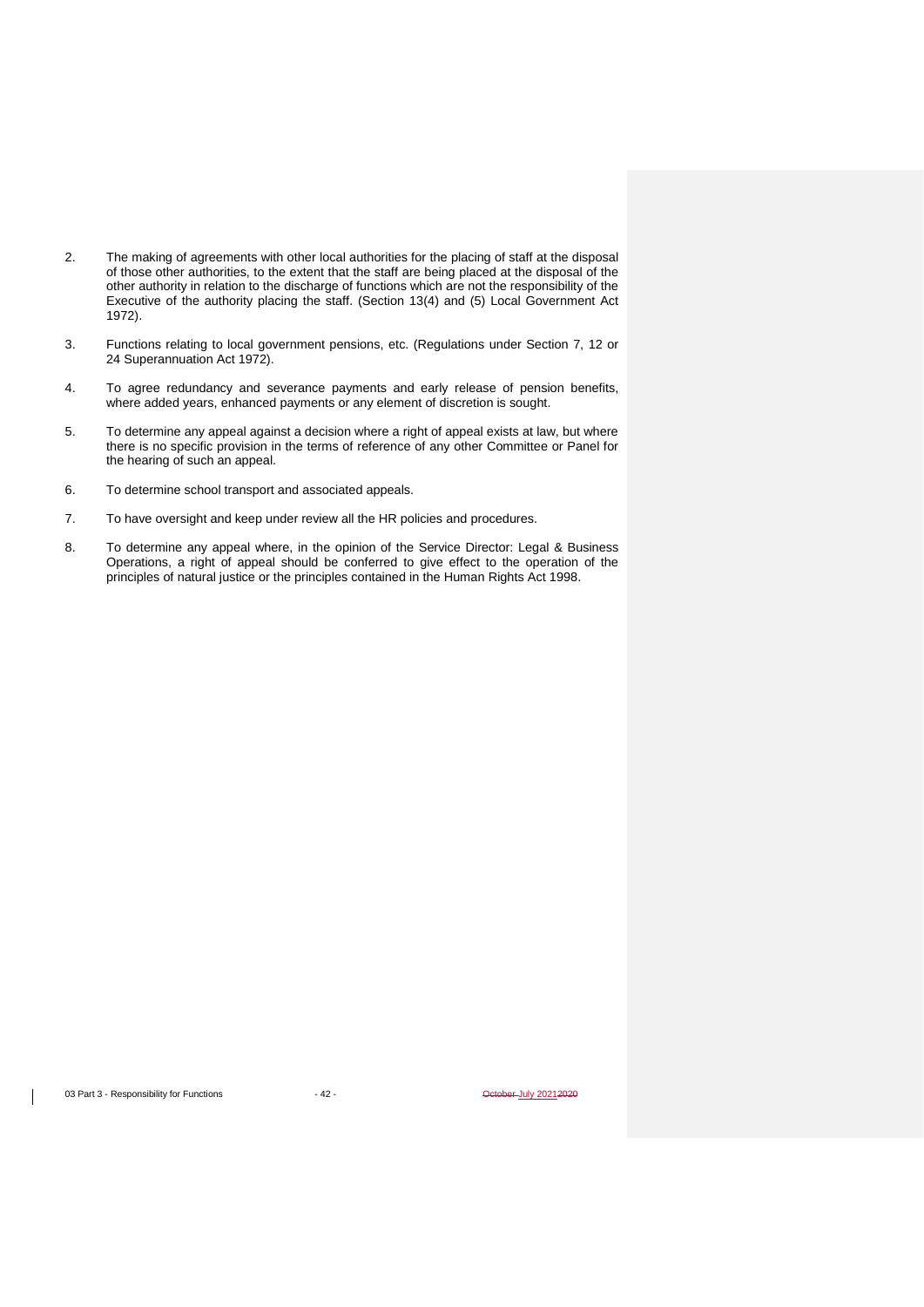## **TERMS OF REFERENCE FOR STANDARDS SUB-COMMITTEE**

- 1. To assess written allegations that a member or co-opted member (or former member or coopted member) of the Council has failed, or may have failed, to comply with the Members Code of Conduct in accordance with Chapter 7 Localism Act 2011 or any amendment or reenacted thereof and to administer sanctions where appropriate.
- 2. To grant dispensations to members under Section 33 Localism Act 2011 or any amendment or re-enacted thereof.
- NB Reference to member, co-opted member or former member includes reference to former independent members of the Governance Committee and Church and Parent Governor representatives.

## **TERMS OF REFERENCE FOR STANDARDS APPEALS SUB-COMMITTEE**

1. To hear an appeal by any member where the Standards Sub Committee has found that the member has failed to comply with the Members Code of Conduct in accordance with Chapter 7 Localism Act 2011 or any amendment or re-enacted thereof and administer sanctions where appropriate.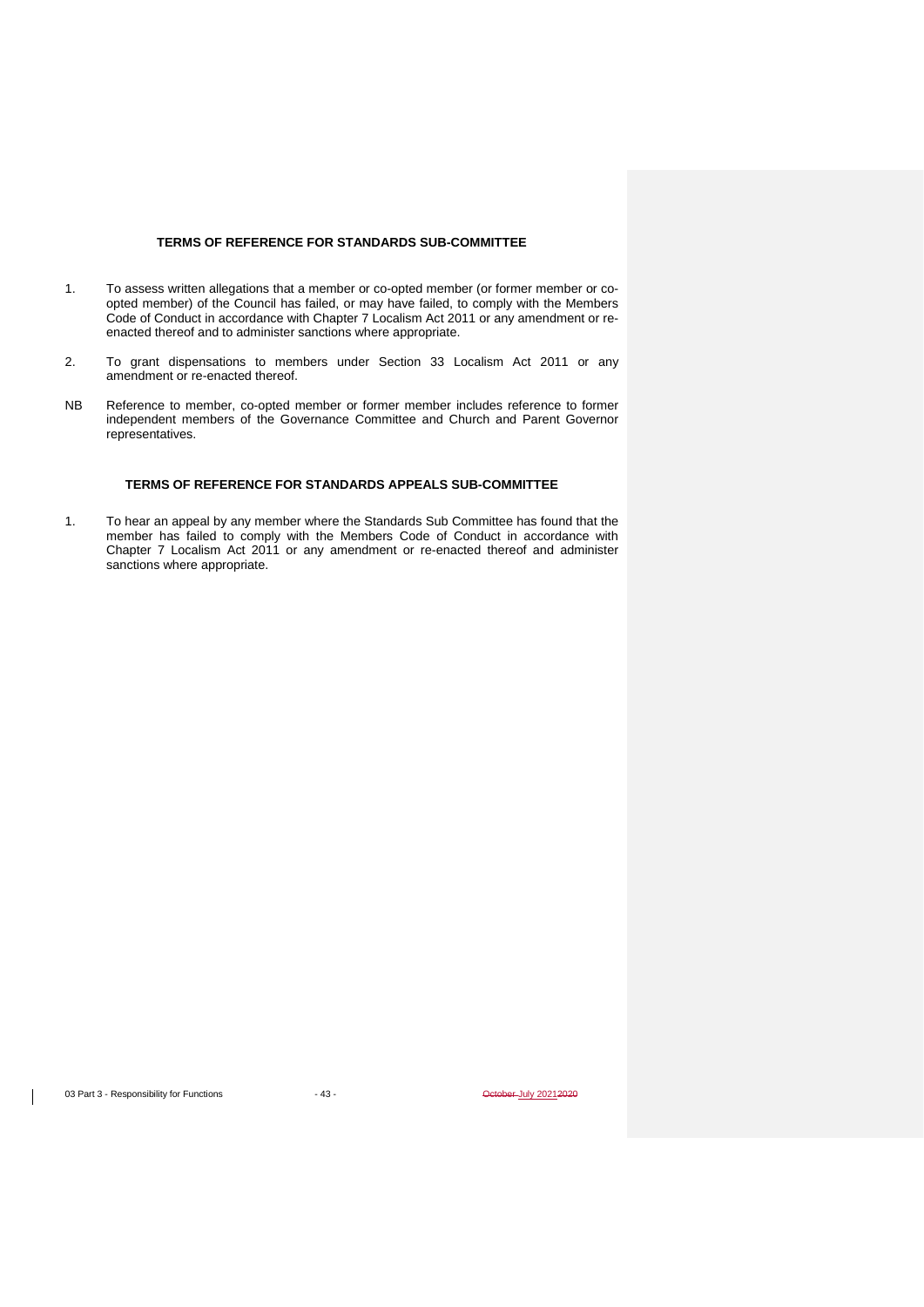## **TERMS OF REFERENCE FOR OVERVIEW AND SCRUTINY MANAGEMENT COMMITTEE**

## **GENERAL**

- a. This Committee is a committee of the Council appointed by the Council under Section 102(1) of the Local Government Act 1972.
- b. The Council has arranged under Section 101(1) of that Act for the discharge by the Committee of such of the Council's functions as are within the Committee's terms of reference (set out below).
- c. Certain functions are delegated by this Committee to Officers. Full details may be found in the Officer's Scheme of Delegation which may be obtained from the Head of Business Operations.
- d. Where a function or matter within the Committee's competence has been delegated to an officer, the Committee may exercise that function/matter concurrently with the officer to whom it has been delegated.
- e. The exercise of any function or matter within the Committee's competence is always subject to any relevant requirement of the Council's Constitution including any Special Procedure and Protocol drawn up and approved by the Service Director: Legal & Business Operations in pursuance of Council Procedure Rule 26.2.

### **TERMS OF REFERENCE**

- 1. Approve a framework for the effective discharge by the Council of the statutory overview and scrutiny function by itself and its Scrutiny Panels;
- 2. Prepare and monitor a Scrutiny Programme, to be developed in consultation with members of Scrutiny Panels.
- 3. Appoint such sub-committees as it considers appropriate to fulfil the overview and scrutiny functions on behalf of the Council;
- 4. Where matters fall within the remit of more than one overview and scrutiny subcommittee, determine which of those sub-committees will assume responsibility for any particular issue and to resolve any issues of dispute of sub-committees.
- 5. To be responsible for the scrutiny of all corporate and resource management issues.
- 6. To exercise the power of call-in.
- 7. To undertake scrutiny of the Forward Plan.
- 8. To undertake regular monitoring of the Council's performance and budgets and to assess progress made in delivering services in conjunction with partners.
- 9. In accordance with the Police and Justice Act 2006 to engage as appropriate with the designated Responsible Authorities in respect of crime and disorder matters.
- 10. Consider, at least once a year, and make reports or recommendations to the local authority with regards to actions undertaken by the responsible authorities on the Safe City Partnership.
- 11. To receive matters raised through the Councillor Call to Action, including crime and disorder matters.

03 Part 3 - Responsibility for Functions - 44 - Alta - October July 20212020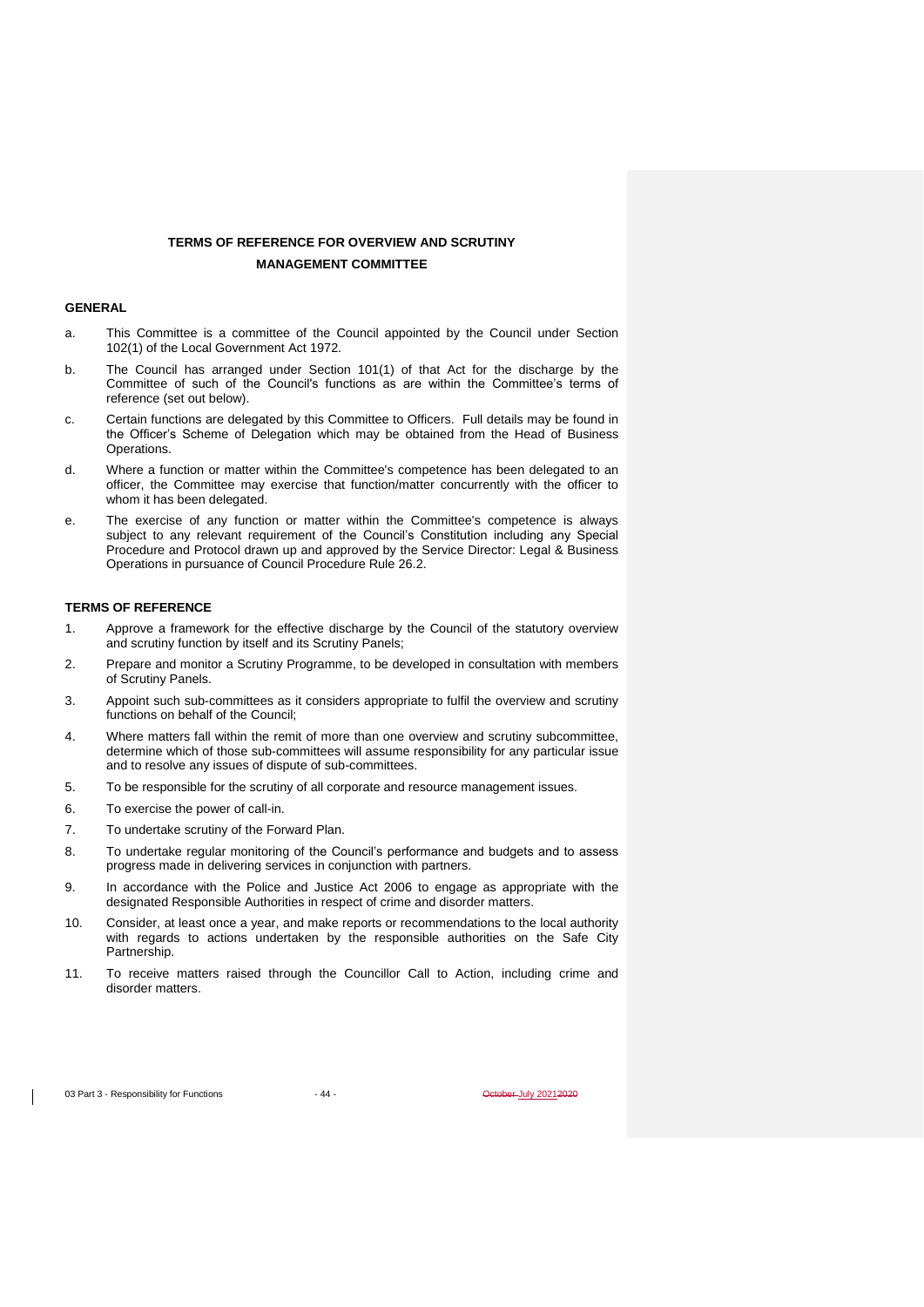#### **SCRUTINY PANEL TERMS OF REFERENCE**

## **GENERAL**

The Health Overview & Scrutiny Panel and Children & Families Scrutiny Panel will have six scheduled meetings per year, with additional meetings organised as required.

#### **TERMS OF REFERENCE**

#### **Health Overview and Scrutiny Panel**

- 1. To discharge all responsibilities of the Council for health overview and scrutiny, whether as a statutory duty or through the exercise of a power, including subject to formal guidance being issued from the Department of Health, the referral of issues to the Secretary of State.
- 2. To undertake the scrutiny of Adult Social Care issues in the City unless they are forward plan items. In such circumstances members of the Health Overview & Scrutiny Panel will be invited to the relevant Overview & Scrutiny Management Committee meeting where they are discussed.
- 3. To develop and agree the annual health and social care scrutiny work programme.
- 4. To scrutinise the development and implementation of the Joint Strategic Needs Assessment and Health & Wellbeing Strategy developed by the Health and Wellbeing **Board**
- 5. To provide the membership of any joint committee established to respond to formal consultations by an NHS body on an issue which impacts the residents of more than one overview and scrutiny committee area.
- 6. To consider Councillor Calls for Action for health and social care matters.
- 7. To respond to proposals and consultations from NHS bodies in respect of substantial variations in service provision and any other major health consultation exercises.
- 8. Liaise with the Southampton Healthwatch and to respond to any matters brought to the attention of overview and scrutiny by Southampton Healthwatch.
- 9. Provide a vehicle for the City Council's Overview & Scrutiny Management Committee to refer recommendations arising from panel inquiries relating to the City's health, care and well-being to Southampton Healthwatch, for further monitoring.
- 10. Undertake inquiries relating to health and well-being issues in the city.

### **Children and Families Scrutiny Panel**

1. To undertake the scrutiny of Children & Families Services in the City, including the Multi Agency Safeguarding Hub (MASH), Early Help, Specialist & Core Service, looked after children, education and early years and youth offending services, unless they are forward plan items. In such circumstances members of the Children & Families Scrutiny Panel will be invited to the relevant Overview & Scrutiny Management Committee meeting where they are discussed.

03 Part 3 - Responsibility for Functions - 45 - Assembly 20212020 - October July 20212020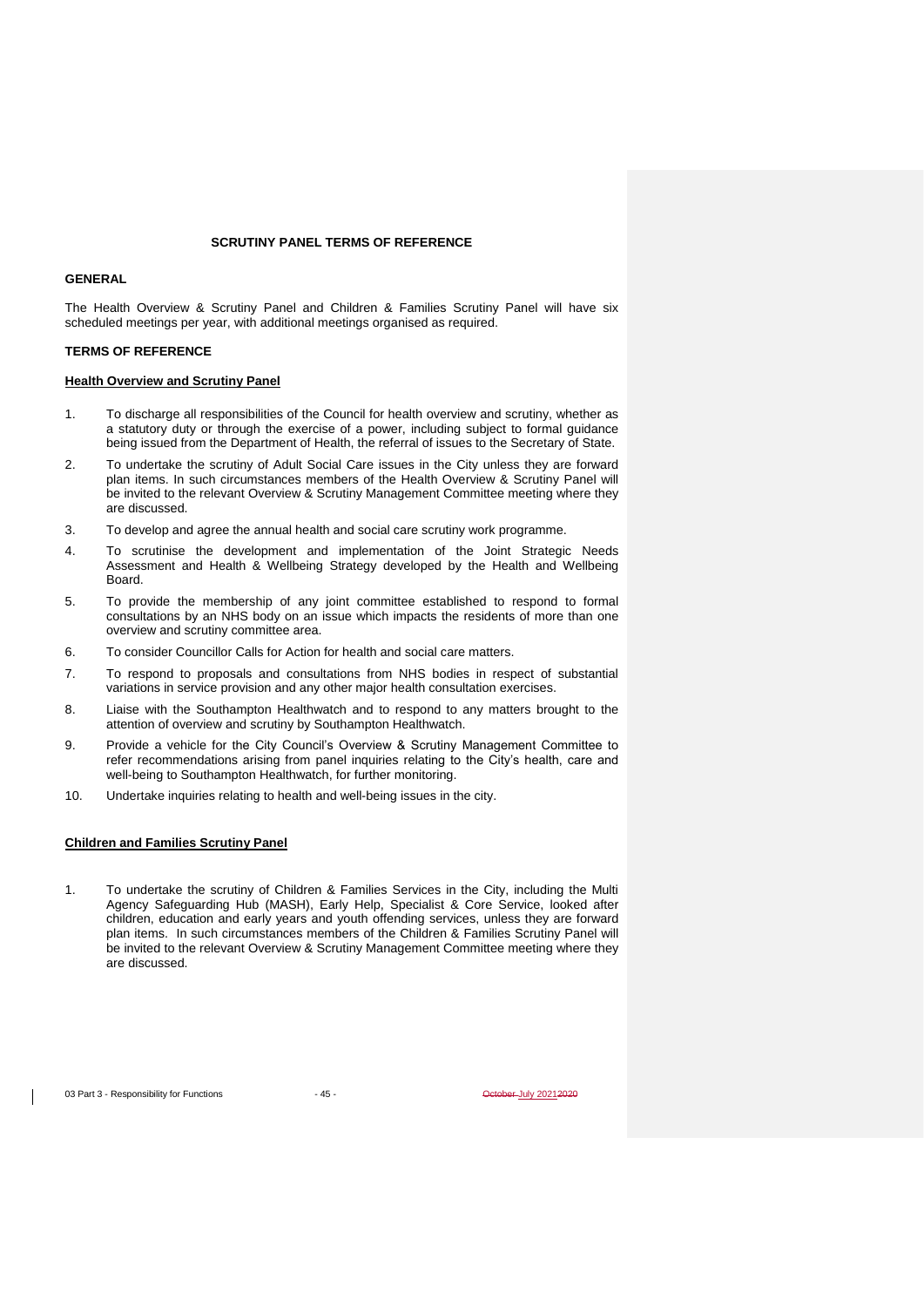Scrutiny of Children & Families Services in the City to include:

- 2. Monitoring the implementation and challenging the progress of the Council's action plan to address the recommendations made by Ofsted following their inspection of Children's Services in Southampton and review of Southampton Local Safeguarding Children Board (LSCB) in July 2014.
- 3. Regular scrutiny of the performance of multi-agency arrangements for the provision of early help and services to children and their families.
- 4. Scrutiny of early years and education including the implementation of the Vision for Learning 2014 – 2024.
- 5. Scrutiny of the development and implementation of the Youth Justice Strategy developed by the Youth Offending Board.
- 6. Referring issues to the Chair of the LSCB and the Corporate Parenting Committee.

## **Scrutiny Inquiry Panel**

1. Undertake Inquiries as directed by the Overview & Scrutiny Management Committee.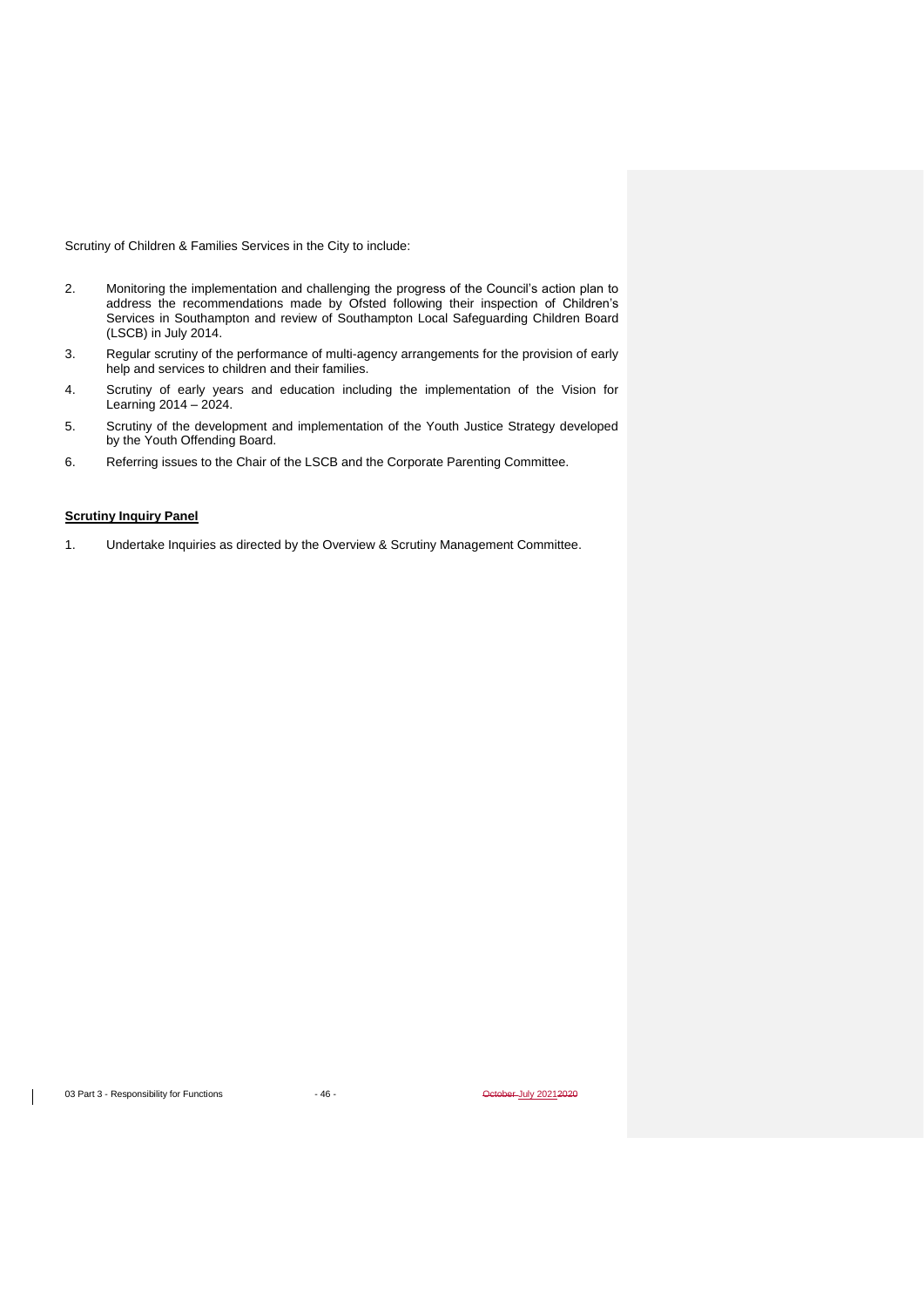## **TERMS OF REFERENCE FOR CHIEF OFFICER EMPLOYMENT SUB-COMMITTEE (known as Chief Officer Employment Panel)**

### **GENERAL**

- a. The Committee has arranged under Section 101(1) of that Act for the discharge by the Panel of such of the Council's functions as are within the Panel's terms of reference (set out below).
- b. The exercise of any function or matter within the Panel's competence is always subject to any relevant requirement of the Council's Constitution including any Special Procedure and Protocol drawn up and approved by the Service Director: Legal & Business Operations in pursuance of Council Procedure Rule 26.2.

### **TERMS OF REFERENCE**

Power to appoint and dismiss on capability grounds as permitted under legislation, the Head of Paid Service, statutory and non-statutory Chief Officers and Deputy Chief Officers in accordance with the Council's Officer Employment Procedure Rules.

NB: COEP has delegated the appointment and dismissal of Deputy Chief Officers to the Chief Executive and Executive Directors as appropriate. The Chief Executive, Executive Directors, Statutory and Chief Officers will continue to be appointed (and where necessary dismissed) by COEP subject to statutory procedures.

Whilst named Members are appointed to the committee, it is agreed locally that the relevant Cabinet Member for the service area to which the officer is being appointed will ordinarily take the place of the Deputy Leader and Cabinet Member for Customer and Organisation, if appropriate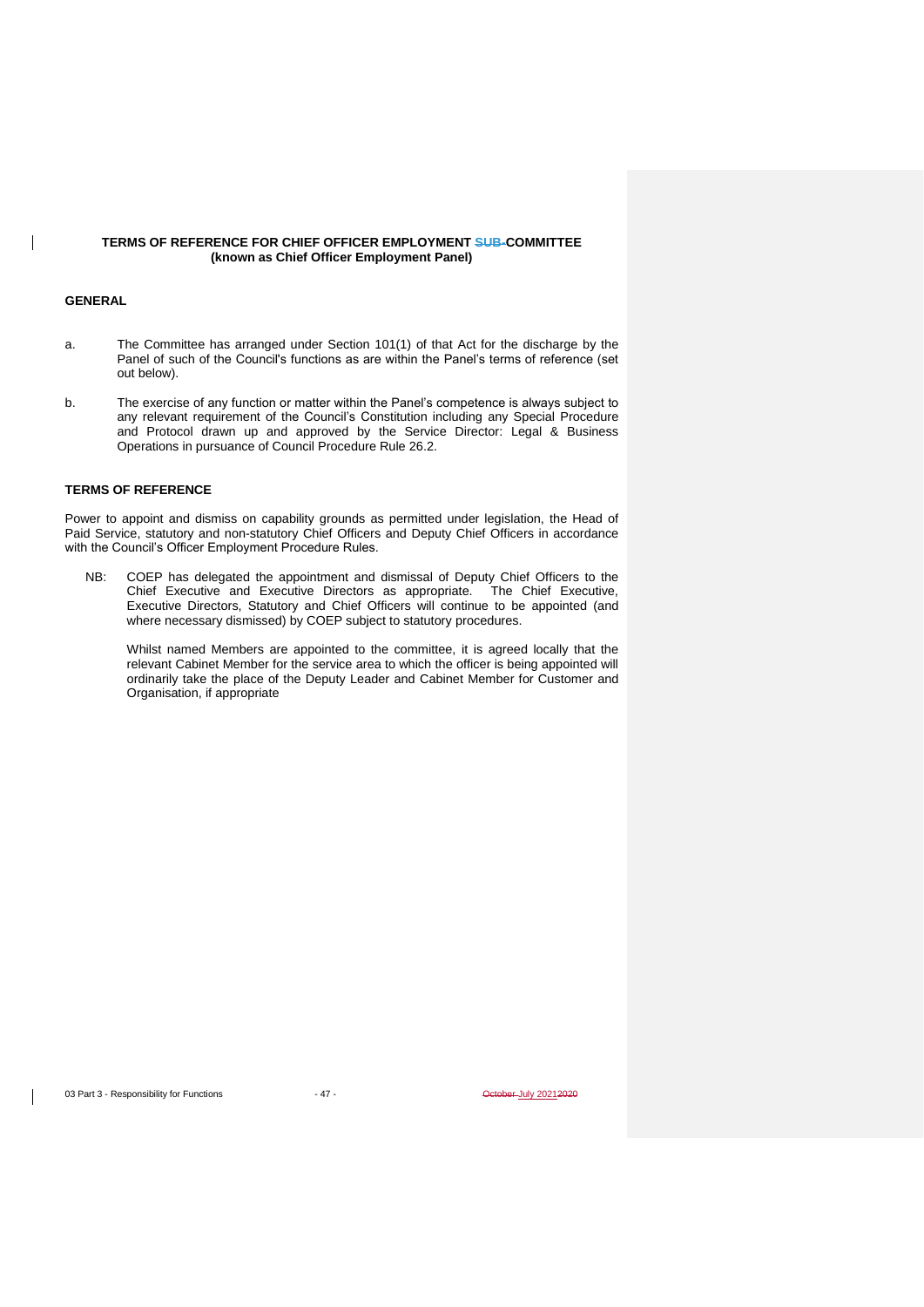#### **TERMS OF REFERENCE FOR HEALTH & WELLBEING BOARD**

#### **GENERAL**

- a) The Health & Wellbeing Board is a committee of the Council under S102 (1) of the Local Government Act 1972.
- b) The Council has arranged under S101 of that Act for the discharge by the Board of such functions as are set out in the terms of reference set out below.
- c) Certain functions under S196 (2) of the Health and Social Care Act 2012 may be delegated by the Board to officers. Full details may be found in the Officer's Scheme of Delegation which may be obtained from the Scrutiny Manager. Other matters falling within these Terms of Reference may be delegated to a Sub Committee of the Board.
- d) Where a function or matter within the Board's competence has been delegated to an officer or a sub-committee, the Board may exercise that function/matter concurrently with the officer to whom it has been delegated.
- e) The exercise of any function or matter within the Council's competencies always subject to any relevant requirement of the Council's Constitution including any Special Procedure and Protocol drawn up and approved by the Service Director: Legal & Business Operations in pursuance of Council Procedure Rule 26.2. A Special Procedure giving effect to The Local Authority (Public Health, Health and Wellbeing Boards and Health Scrutiny) Regulations 2013 has been approved in accordance with Council Procedure Rule 26.2. The Special Procedure disapplies the provisions of the Local Government and Housing Act 1989 relating to the political proportionality on committees and sub-committees and providing that a person who is a member of the Board shall not be treated as a non-voting member unless the full Council directs otherwise, together with other voting and ancillary matters has been approved in accordance with Council Procedure Rule 26.2.

#### **TERMS OF REFERENCE**

- 1. Section 194 (2) (a) of the Health and Social Care Act 2012 requires that the minimum membership of the Health and Wellbeing Board shall be:
	- At least one elected Member of Southampton City Council (to be appointed by the Leader of the Council having had due regard to the recommendations of the Health & Well Being Board)
	- The Director of Public Health (DPH)
	- The Director of Adult Social Services (DASS)
	- The Director of Children's Services(DCS)
	- A representative of Healthwatch
	- A representative from NHS Commissioning Board's Wessex Area team
	- A representative from NHS Southampton Clinical Commissioning Group
	- Such other persons as the Council considers appropriate.

The actual membership and composition of the Board will be determined by Council and reviewed on an annual basis.

The Board shall:

2. Appoint such sub-committees, working groups or time limited groups as it considers appropriate to fulfil the Health and Wellbeing functions on behalf of the Council.

03 Part 3 - Responsibility for Functions - 48 - Alta - October July 20212020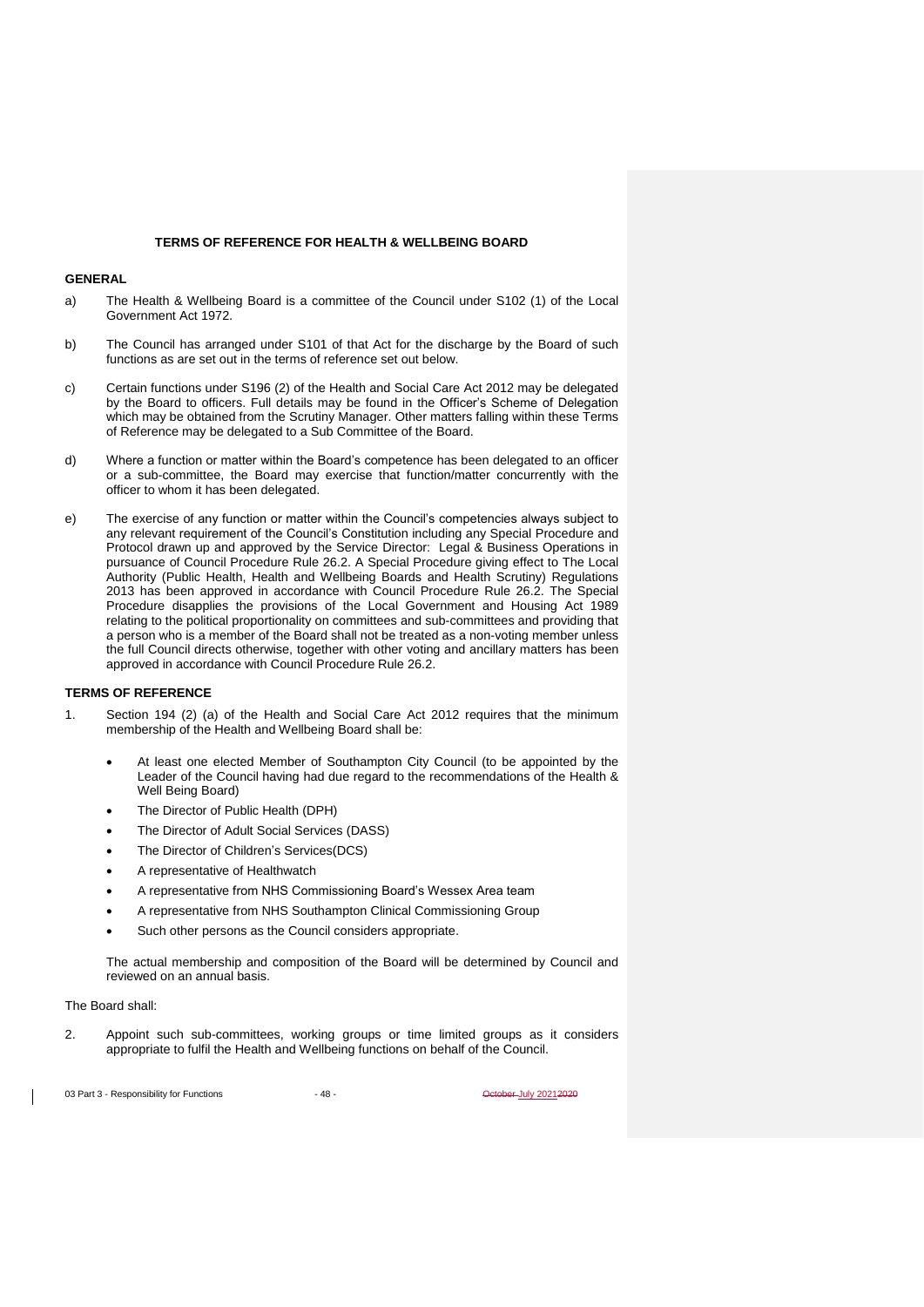- 3. For the purpose of advancing the health and wellbeing of the people in its area; encourage persons who arrange for the provision of any health or social care services in that area to work in an integrated manner.
- 4. Provide such advice, assistance or other support as it thinks appropriate for the purpose of encouraging the making of arrangements under S75 of the National Health Service Act 2006 in connection with the provision of such services.
- 5. Encourage persons who arrange for the provision of any health related services in its areas to work closely with the Health and Wellbeing Board.
- 6. Encourage persons who arrange for the provision of any health or social care services in its areas and persons who arrange for the provision of any health related services in its area to work closely together.
- 7. Exercise the functions of a Local Authority and its partner clinical commissioning groups under sections 116 and 116A of the Local Government and Public Involvement in Health Act 2007.
- 8. Exercise any functions that are exercisable by the Authority to promote or advance health and wellbeing not otherwise reserved to Council or the Executive.
- 9. Provide opinion on whether the Local Authority is discharging its duty under section 116B of the 2007 Act.
- 10. The functions referred to at 8 above do not apply to the functions of the Authority by virtue of Section 244 of the National Health Service Act 2006.

## **SOUTHAMPTON COVID-19 LOCAL OUTBREAK ENGAGEMENT BOARD (NOW PART OF HEALTH & WELLBEING BOARD)**

### **Terms of Reference**

#### **Purpose**

The Southampton Covid-19 Local Outbreak Engagement Board is responsible for strategic oversight of health protection regarding Covid-19 in Southampton, including prevention, surveillance, planning and response to ensure they meet the needs of the population.

The Board will support the local delivery of the primary objectives of the Government's strategy to control the Covid-19 reproduction number (R), reduce the spread of infection and save lives, in doing so help to return life to as normal as possible, for as many people as possible, in a way that is safe, protects our health and care systems and releases our economy.

The response will be delivered at various levels and by various partner organisations, but these will need to be brought together at local authority level through the Executive Director of Wellbeing (Health & Adults), supported by the Director of Public Health as lead officer, to ensure a community focus and appropriately tailored response. In addition to the place-based approach overseen by the Board the levels will include:

• National - a National Outbreak Control Plans Advisory Board will be established to draw on expertise from across local government and ensure the NHS Test and Trace programme builds on local capability, and to share best practice and inform future programme development;

03 Part 3 - Responsibility for Functions - 49 - All the Section of the Section of All 20212020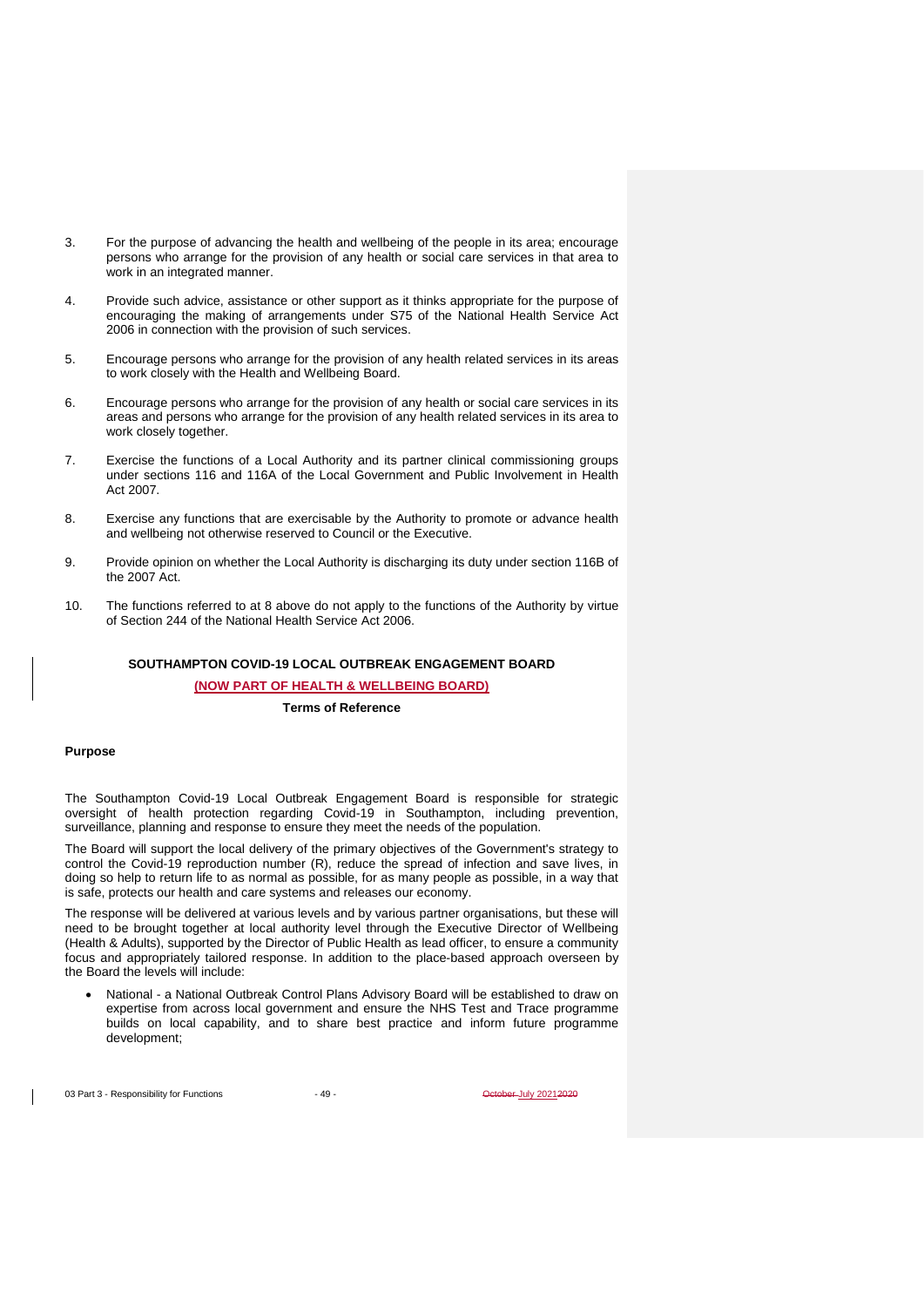- Regional Co-ordination required on a regional level will be provided through the HIOW Local Resilience Forum and Integrated Care System arrangements;
- Local Southampton COVID-19 Health Protection Board, working through Local Engagement Boards to define measures to contain outbreaks and protect health.

## **Membership**

Chair: Leader of the Council

Deputy Chair: Cllr White Fielker (Chair of HWB, Cabinet Member for Health & Adult Social Cares) Cllr P\_Baillie, affey, Cabinet Member for Children's Social Care & Learning Cllr Shields, Cabinet Member for Stronger Communities

Board supported by: Director of Public Health, SCC Director – Adult Social Care, SCC Director – Children's Social Care, SCC CCG Governing Body Chair Healthwatch & SVS Deputy Chief Executive Medical Director, University Hospitals Southampton Director of Meachers Transport – representative of Southampton Chamber of Commerce Southampton City Council Communications Lead Officer The Board will invite representation from other organisations or roles specific to the agenda items under consideration.

## **Objectives**

The Southampton Covid-19 Local Outbreak Engagement Board will:

- Be the public face of Southampton City Council's response in the event of an outbreak of COVID-19
- Provide political oversight of ongoing development and delivery of the Southampton City Local Covid-19 Outbreak Control Plan, including:
- Approving recommendations from the Health Protection Board for allocation of resources to support the effective delivery of the Plan
- Lead engagement with local communities, advising on community engagement, including with vulnerable and/or higher risk communities of interest
- Approve the communications strategy for the Local Outbreak Control Plan
- Approve implementation measures (or make recommendations to other bodies where appropriate) that will prevent virus transmission.
- Monitor the response to local outbreaks and ensure learning informs future practice
- Make recommendations for the wider policy agenda including the recovery workstreams, NHS Recovery and Restoration programme and the Health and Wellbeing Strategy

#### **Accountability**

03 Part 3 - Responsibility for Functions - 50 - Capacity 20212020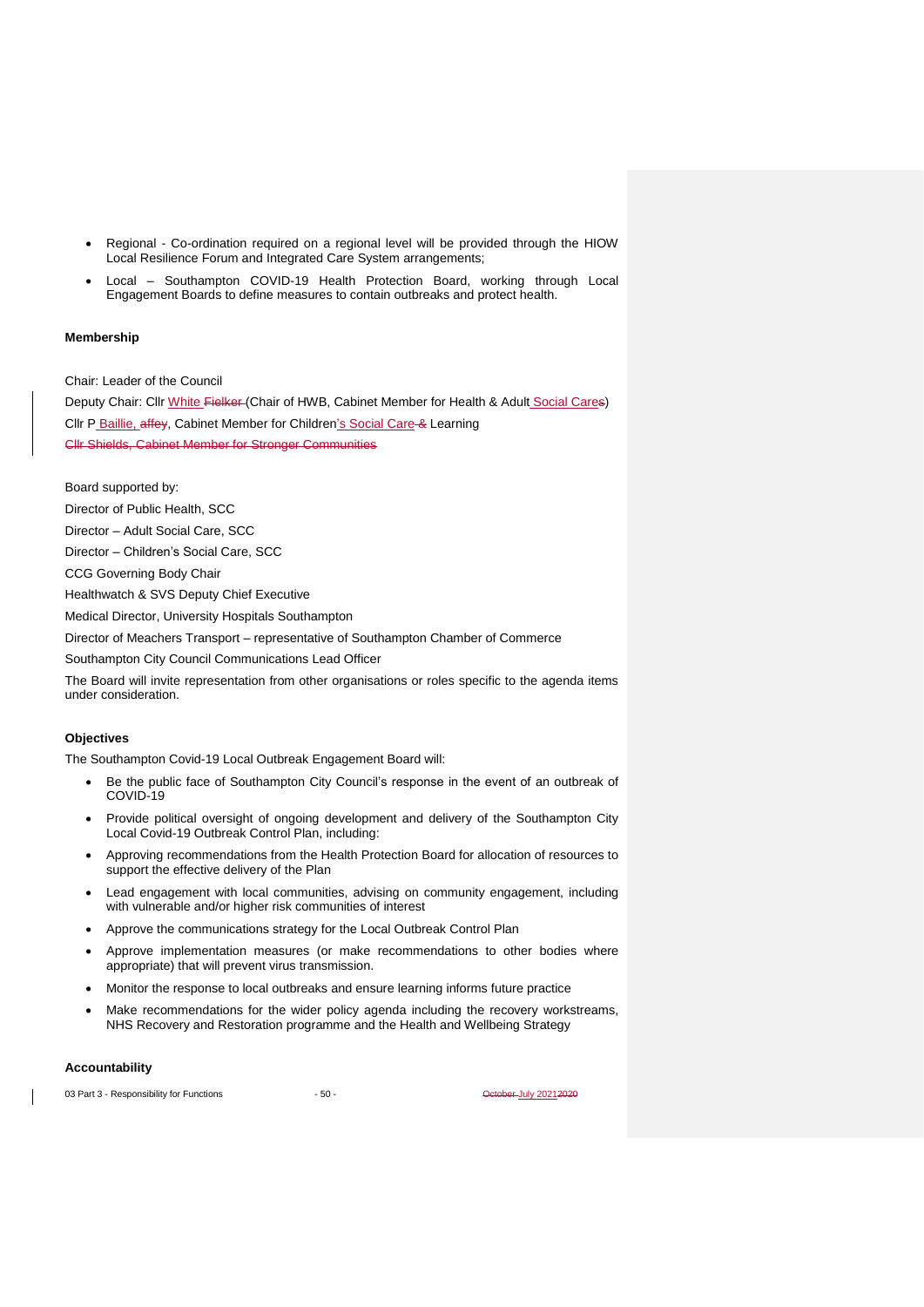The group will be accountable to Cabinet in its Statutory role, bringing together key partners in the local health and care system.

It will also have reporting relationships to

- HIOW level governance process for functions delivered at this level
- Southampton's Health and Wellbeing Board

## **Frequency of Meetings**

The Board will meet as and when considered necessary by the Chairman of the Board.

Meetings are open to the public. An agenda and papers will be published at least 5 working days before the meeting. Conflicts of interest must be declared by any member of the group.

## **Quoracy**

A quorum for meetings will be a minimum of 2 people, one of whom will be the Chair or nominated Co-Chair.

### **Review**

Terms of Reference will be reviewed on a bi-monthly basis.

September 2020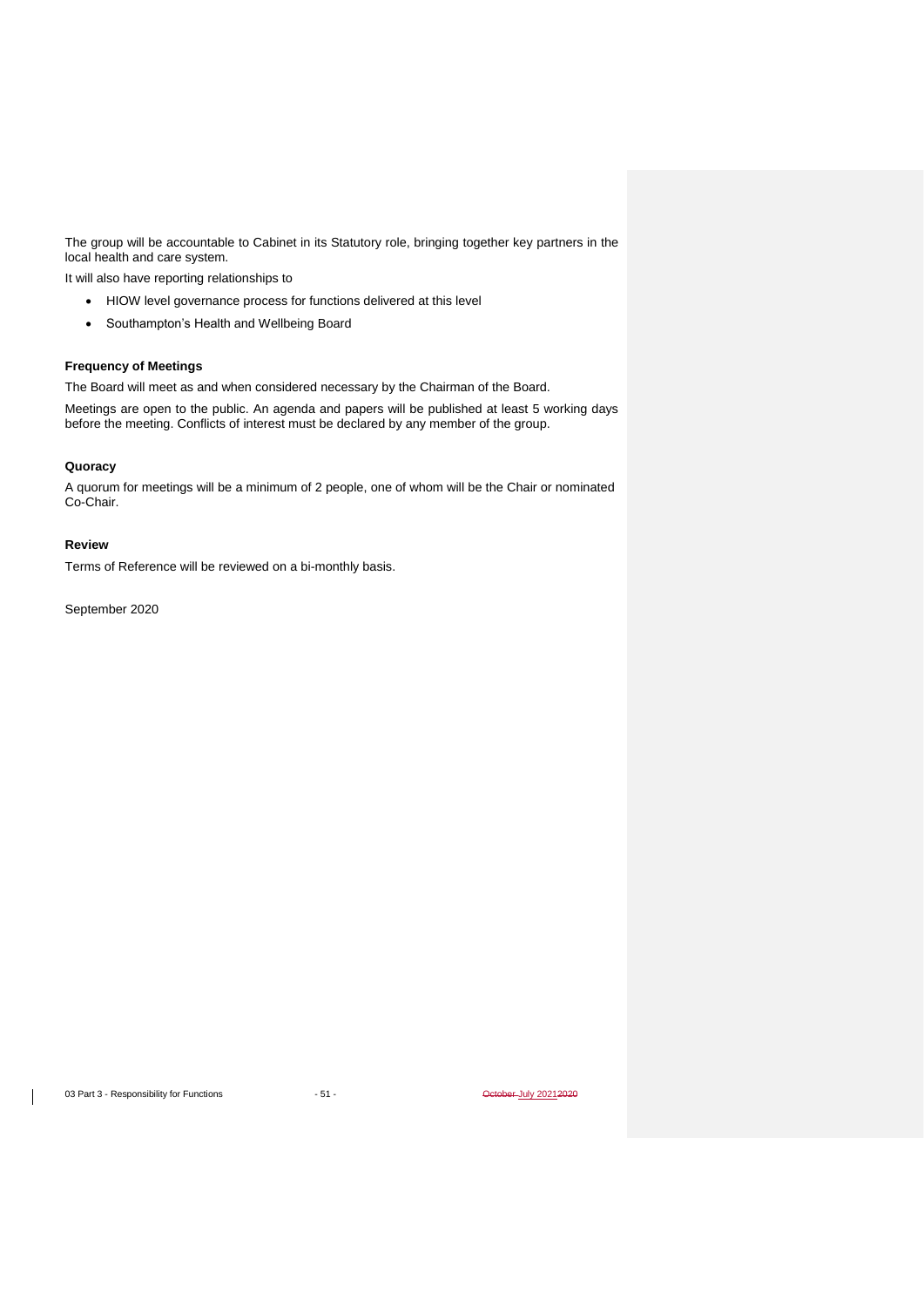## **SCHEDULE 3**

## **MEMBERSHIP OF THE EXECUTIVE AND COMMITTEES OF THE COUNCIL**

# **MEMBER APPOINTMENTS MADE BY COUNCIL**

## **CABINET (THE EXECUTIVE)**

The Executive shall comprise:

| Leader                                                          | <b>Councillor Dan Fitzhenry</b>            |
|-----------------------------------------------------------------|--------------------------------------------|
| Deputy Leader & Growth                                          | <b>Councillor Jeremy Moulton</b>           |
| <b>Children's Social Care</b>                                   | <b>Councillor Peter Baillie</b>            |
| Communities, Culture & Heritage                                 | <b>Councillor Spiros Vassiliou</b>         |
| <b>Customer Service &amp; Transformation</b>                    | <b>Councillor Rob Harwood</b>              |
| <b>Education</b>                                                | <b>Councillor James Baillie</b>            |
| Environment                                                     | <b>Councillor Steve Galton</b>             |
| <b>Finance &amp; Capital Assets</b>                             | <b>Councillor John Hannides</b>            |
| <b>Health &amp; Adult Social Care</b>                           | <b>Councillor Ivan White</b>               |
| <del>Leader</del>                                               | <b>Councillor Christopher Hammond</b>      |
| Deputy Leader & Customer and Organisation                       | Councillor Jacqui Rayment                  |
| Children & Learning:                                            |                                            |
| <b>Children's Social Care &amp; Safeguarding</b><br>Andrews     | Councillor Dr Darren PaffeyStephen Barnes- |
| Education and school; Skills and training &<br>Youth engagement | <b>Councillor Lorna Fielker</b>            |
| <del>Culture &amp; Homes</del>                                  | Councillor Satvir Kaur                     |
| <b>Finance &amp; Income Generation</b>                          | <b>Councillor Stephen Barnes-Andrews</b>   |
| Green City & Place                                              | Councillor Stephen Leggett                 |
| <b>Health &amp; Adults</b>                                      | Councillor Lorna Fielker                   |
| <b>Stronger Communities</b>                                     | <b>Councillor Dave Shields</b>             |

## **COMMITTEES, SUB-COMMITTEES AND PANELS**

Chief Officer Employment Panel Governance Committee Licensing Committee Licensing & Gambling Sub-Committee Licensing (General) Sub-Committee Overview and Scrutiny Management Committee Planning and Rights of Way Panel Standards Sub-Committee Standards (Appeals) Sub-Committee Local Outbreak Engagement Board

03 Part 3 - Responsibility for Functions - 52 - Contract of December 1019 20212020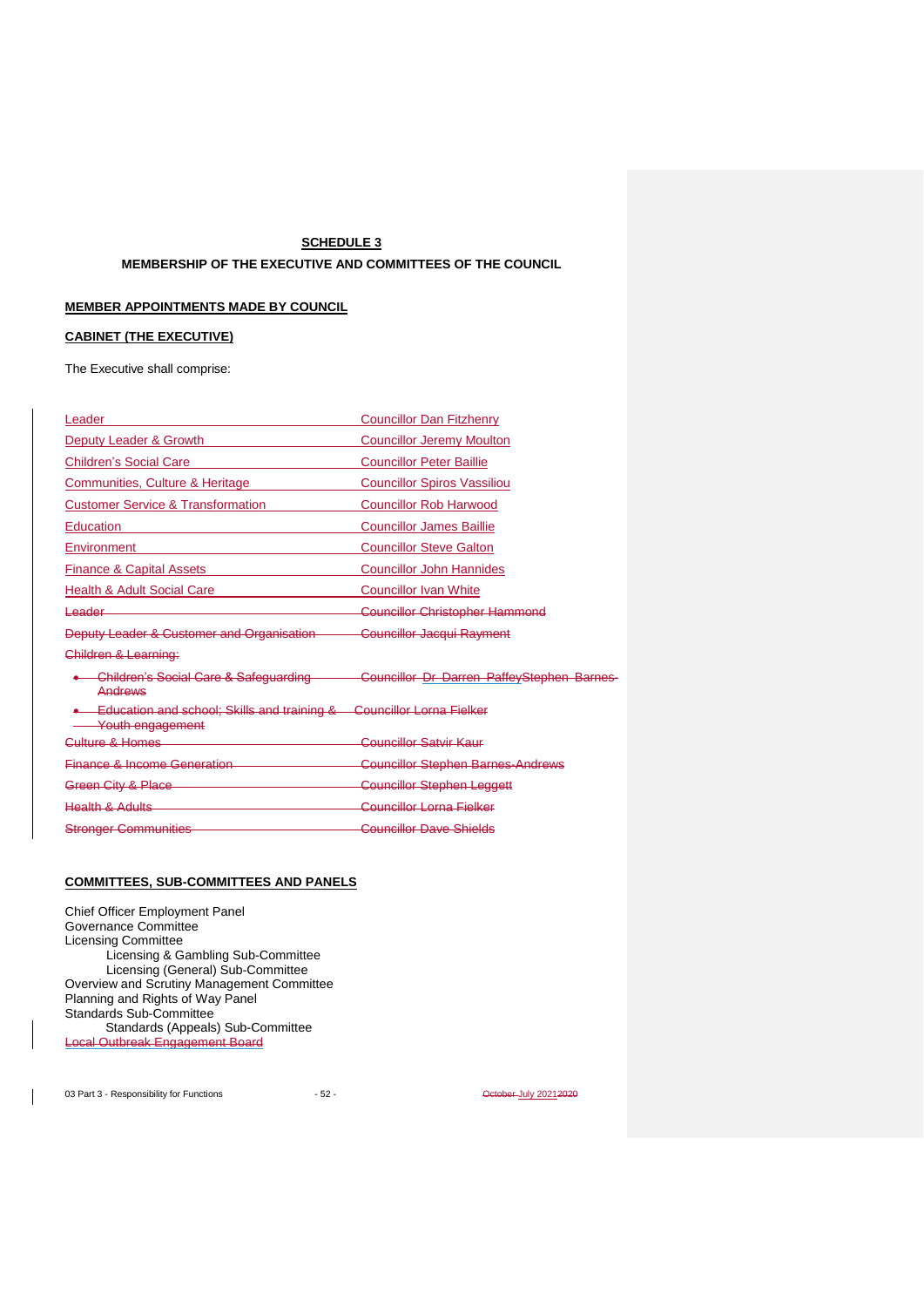# **SCRUTINY PANELS**

 $\begin{array}{c} \rule{0pt}{2ex} \rule{0pt}{2ex} \rule{0pt}{2ex} \rule{0pt}{2ex} \rule{0pt}{2ex} \rule{0pt}{2ex} \rule{0pt}{2ex} \rule{0pt}{2ex} \rule{0pt}{2ex} \rule{0pt}{2ex} \rule{0pt}{2ex} \rule{0pt}{2ex} \rule{0pt}{2ex} \rule{0pt}{2ex} \rule{0pt}{2ex} \rule{0pt}{2ex} \rule{0pt}{2ex} \rule{0pt}{2ex} \rule{0pt}{2ex} \rule{0pt}{2ex} \rule{0pt}{2ex} \rule{0pt}{2ex} \rule{0pt}{2ex} \rule{0pt}{$ 

 $\begin{array}{c} \rule{0pt}{2ex} \rule{0pt}{2ex} \rule{0pt}{2ex} \rule{0pt}{2ex} \rule{0pt}{2ex} \rule{0pt}{2ex} \rule{0pt}{2ex} \rule{0pt}{2ex} \rule{0pt}{2ex} \rule{0pt}{2ex} \rule{0pt}{2ex} \rule{0pt}{2ex} \rule{0pt}{2ex} \rule{0pt}{2ex} \rule{0pt}{2ex} \rule{0pt}{2ex} \rule{0pt}{2ex} \rule{0pt}{2ex} \rule{0pt}{2ex} \rule{0pt}{2ex} \rule{0pt}{2ex} \rule{0pt}{2ex} \rule{0pt}{2ex} \rule{0pt}{$ 

| <b>Children &amp; Families Scrutiny Panel</b><br><b>Scrutiny Inquiry Panel</b>                                                                                                    |        |                       |                           |  |
|-----------------------------------------------------------------------------------------------------------------------------------------------------------------------------------|--------|-----------------------|---------------------------|--|
| Details of the political make-up and membership of the above Committees and Panels can be<br>found on Cityweb at:<br>http://www.southampton.gov.uk/modernGov/ieDocHome.aspx?bcr=1 |        |                       | <b>Field Code Changed</b> |  |
|                                                                                                                                                                                   |        |                       |                           |  |
| <b>PARTNERSHIPS</b><br>South East Employers                                                                                                                                       |        |                       |                           |  |
| South East Employers (Local Democracy Network)                                                                                                                                    |        |                       |                           |  |
| Partnership for Urban South Hampshire http://www.push.gov.uk/                                                                                                                     |        |                       | <b>Field Code Changed</b> |  |
| Joint Commissioning Board (with the CCG)                                                                                                                                          |        |                       |                           |  |
| <b>JOINT COMMITTEES &amp; PANELS WITH OTHER AUTHORITIES</b>                                                                                                                       |        |                       |                           |  |
| Hampshire Fire and Rescue Authority                                                                                                                                               |        |                       |                           |  |
| Police & Crime Panel                                                                                                                                                              |        |                       |                           |  |
| Hampshire Partnership                                                                                                                                                             |        |                       |                           |  |
| Hampshire & Isle of Wight Joint Scrutiny Panel<br>Health and Well-Being Board                                                                                                     |        |                       |                           |  |
| Partnership for Urban South Hampshire                                                                                                                                             |        |                       |                           |  |
| Solent Transport CommitteeBoard                                                                                                                                                   |        |                       |                           |  |
| Transport for the South East (Solent Transport)                                                                                                                                   |        |                       |                           |  |
| Hampshire County Council's Pension Fund Panel & Board                                                                                                                             |        |                       |                           |  |
| Major Cities Housing Group                                                                                                                                                        |        |                       |                           |  |
| Details of the political make-up and membership of the above Partnership and Joint Committees<br>can be found on Cityweb at:                                                      |        |                       |                           |  |
| http://www.southampton.gov.uk/modernGov/mgListOutsideBodies.aspx?bcr=1                                                                                                            |        |                       | <b>Field Code Changed</b> |  |
|                                                                                                                                                                                   |        |                       |                           |  |
| <b>MEMBER APPOINTMENTS MADE BY CABINET TO:</b>                                                                                                                                    |        |                       |                           |  |
| <b>REGISTERED CHARITIES, TRUSTS, CORPORATIONS &amp; COMPANIES</b>                                                                                                                 |        |                       |                           |  |
| <b>Clinical Commissioning Group</b>                                                                                                                                               |        |                       |                           |  |
|                                                                                                                                                                                   |        |                       |                           |  |
| F W Smith Bequest Purchasing Committee                                                                                                                                            |        |                       |                           |  |
| Hampshire British Legion Poppy Appeal                                                                                                                                             |        |                       |                           |  |
| King Edward VI School Governing Board                                                                                                                                             |        |                       |                           |  |
| Nuffield Theatre - Southampton Theatre Trust Ltd Board<br>Solent Skies - Board of Directors                                                                                       |        |                       |                           |  |
| Southern Health NHS Foundation Trust                                                                                                                                              |        |                       |                           |  |
| <b>Thorner's Homes</b>                                                                                                                                                            |        |                       |                           |  |
| University Hospital Southampton NHS Foundation Trust                                                                                                                              |        |                       |                           |  |
| Wulfris Educational Foundation, Southampton                                                                                                                                       |        |                       |                           |  |
| <b>STATUTORY COMMITTEES, PANELS &amp; GROUPS</b>                                                                                                                                  |        |                       |                           |  |
| <b>Corporate Parenting</b>                                                                                                                                                        |        |                       |                           |  |
| Local Safeguarding Adults Board                                                                                                                                                   |        |                       |                           |  |
| Local Safeguarding Children's Board                                                                                                                                               |        |                       |                           |  |
| Safe City Partnership                                                                                                                                                             |        |                       |                           |  |
| Schools Forum<br>Standing Advisory Committee of Religious Education (SACRE)                                                                                                       |        |                       |                           |  |
|                                                                                                                                                                                   |        |                       |                           |  |
| <b>PARTNERSHIPS</b>                                                                                                                                                               |        |                       |                           |  |
| <b>Business Improvement Board</b><br><b>Business South</b>                                                                                                                        |        |                       |                           |  |
| 03 Part 3 - Responsibility for Functions                                                                                                                                          | $-53-$ | October-July 20212020 |                           |  |